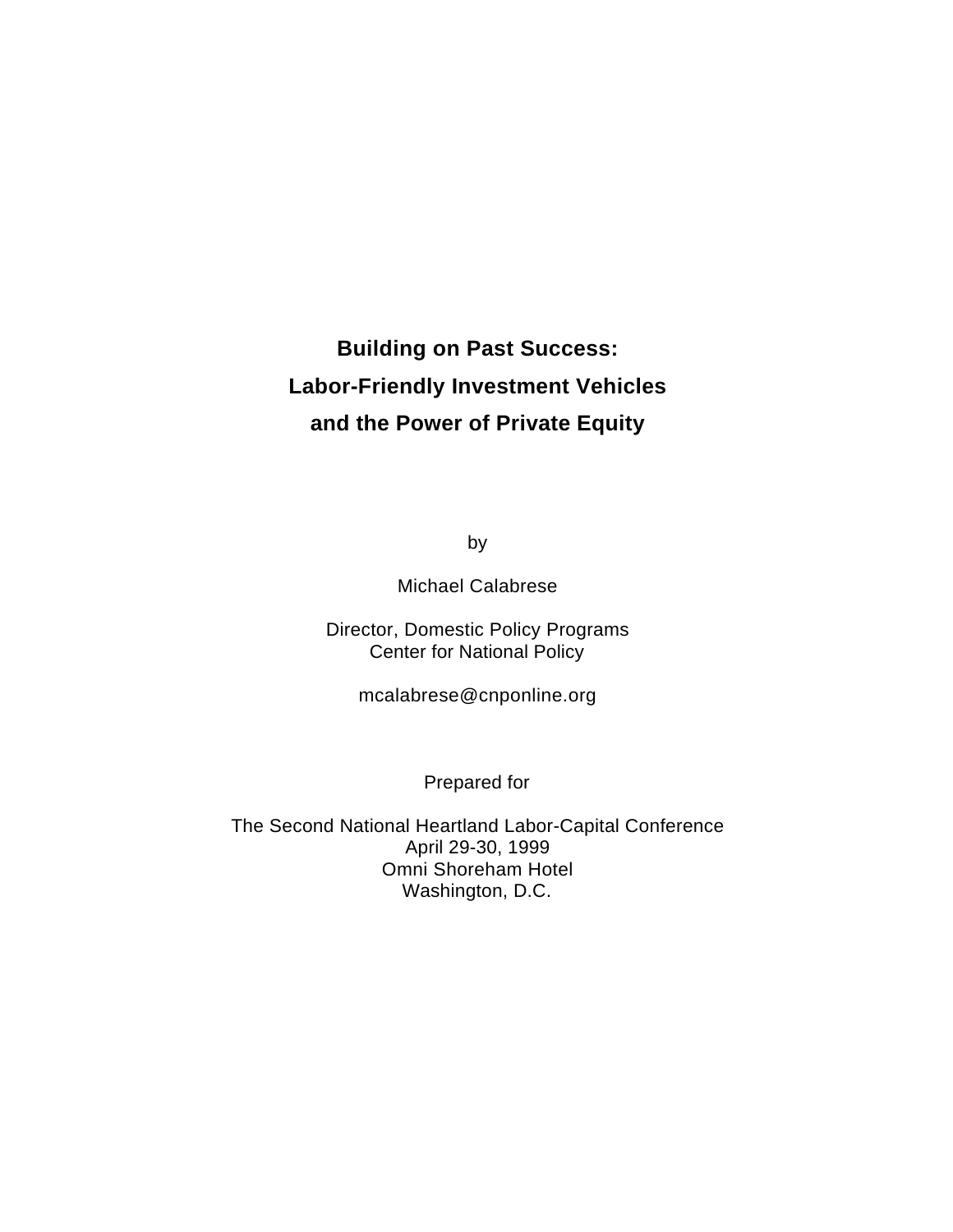# **I. Introduction**<sup>1</sup>

l

This paper profiles the leading "union-friendly" alternative investment vehicles, which are now an option in nearly every asset allocation category. Nearly five years ago the Department of Labor formally reiterated its longstanding position that pension fiduciaries may consider "collateral benefits" in choosing between investments, so long as the expected financial return is no worse than competing investment options with comparable degrees of risk.<sup>2</sup> An informal survey of Taft-Hartley investment managers for this paper indicates that labor-sensitive alternative investing has more than tripled over this same five-year period with respect to both assets under management and the number of such funds in operation. The sixteen investment vehicles described in Section III below report total assets of \$18 billion, nearly all of which has been invested by multi-employer pension plans jointly trusteed by affiliates of the AFL-CIO.<sup>3</sup>

Real estate debt and equity funds that finance union-built construction continue to be the largest and most focused examples of alternative investments targeted to generate extra benefits for plan participants. A recent but potentially more powerful trend involves *direct* private equity investing in smaller, typically non-public companies. Private equity investing offers a surprising degree of both financial and social leverage. Large corporate and public pension funds have long realized the *financial* potential of private equity and now allocate an average of almost 5% of total assets to private placements. In contrast, few union-sponsored pension funds make private equity allocations at all. The track record of ULLICO's "Separate Account P," described below, provides strong evidence that investing sorely needed expansion capital in entrepreneurial

<sup>1</sup> Michael Calabrese, the author, is the director of domestic policy programs at the Center for National Policy (CNP), a nonpartisan public policy institute in Washington, D.C. He served previously as general counsel of the Congressional Joint Economic Committee, where he organized hearings on pension investment in 1994, and before that as pension and investment counsel at the national AFL-CIO. He has an M.B.A. and law degree from Stanford University. The views expressed here are the author's alone and not of the CNP or its board. Nothing in this paper should be construed as investment advice.

<sup>2</sup> DOL Interpretive Bulletin 94-1 on Economically Targeted Investments, 59 Fed. Reg. 32,606 (June 23, 1994), *codified in* 29 C.F.R. Sec. 2509.94-1. No significant opinion letter, official speech or enforcement action since 1994 has amended IB 94-1. *See also* DOL Interpretive Bulletin 94-2, 59 Fed. Reg. 38,860 (July 29, 1994), which encouraged shareholder activism by pension funds, formally reiterating DOL's longstanding view that proxy voting is a fiduciary act of plan asset management.

<sup>3</sup> Half of this total (\$9 billion) is in a number of stock index funds enhanced by active management of proxy voting rights; the other \$9 billion is spread among a wide variety of investments in private equity, mortgage-backed securities, real estate equity, project finance and other direct lending to companies and real estate projects.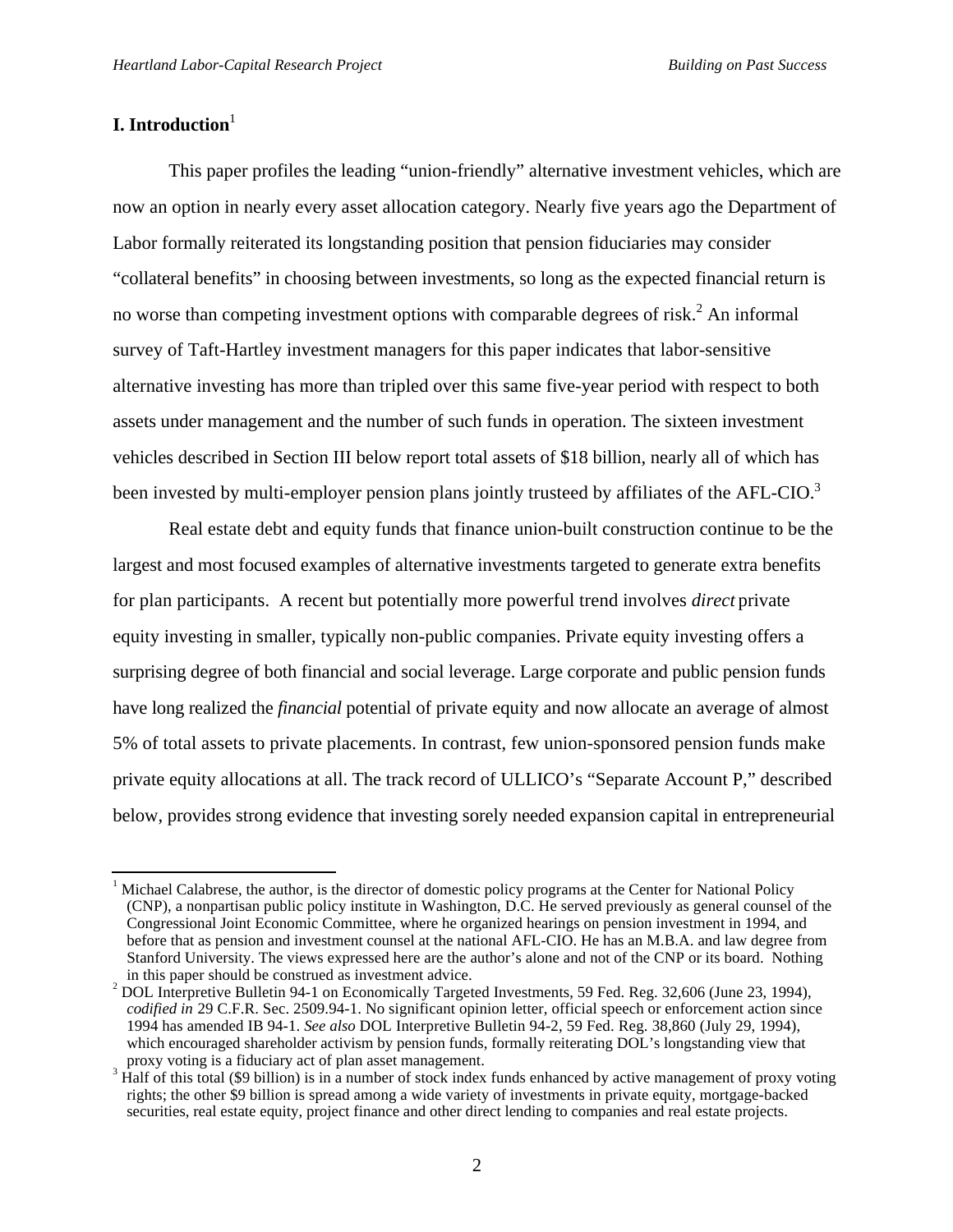l

young companies, or in growing middle-market companies, can yield both premium financial returns and "social" leverage. Unlike investments in public equity markets, private equity investors can demand special covenants requiring progressive corporate policies, including union neutrality and card check recognition, union-built construction, environmental protection and other corollary benefits.

#### **II. A Brief History of Union-Led, Non-Traditional Pension Investing**

The ability of workers to control, or even to influence, the investment of their deferred wages in pension funds — which are now by far the nation's largest source of capital — is an old but recurring debate. Unions played a leading role in the creation and expansion of private pension trusts, particularly the traditional defined-benefit plans that are funded almost entirely by employer contributions.<sup>4</sup> Yet because control over how pension assets would be invested was never made a bargaining priority, today at least 90 percent of private sector pension fund assets are controlled exclusively by management.

According to Federal Reserve data, of the more than \$6.7 trillion in qualified pension assets, private sector plans hold more than \$4 trillion in total assets, of which an estimated 10 percent — between \$350 and \$400 billion — are in multi-employer plans jointly trusteed by participating unions and contributing employers.<sup>5</sup> Although union-influenced pension funds are shrinking as a share of total pension assets, multi-employer funds are targeting a steadily increasing share of their assets into union-friendly investment vehicles that generate extra benefits for plan participants and local economies where union members live and work.

<sup>4</sup> See Teresa Ghilarducci, *Labor's Capital: the Economics and Politics of Private Pensions* (Cambridge, MA: MIT Press, 1992), at 25-51, for an excellent history and analysis of labor's role in shaping private pensions and other social insurance programs.

<sup>5</sup> Board of Governors of the Federal Reserve System, *Flow of Funds Accounts*, March 1999 quarterly Z.1 release (for the period ending December 31, 1998). Federal Reserve data show that private defined benefit and defined contribution plans (including 401(k)s) had \$4.3 trillion in total financial assets, with \$2.2 trillion invested in corporate equities and another \$600 million in mutual funds. State and local public employee retirement funds had \$2.3 trillion in total financial assets, \$1.6 trillion of which was invested in corporate equities. Since the Federal Reserve does not separately track private multi-employer (Taft-Hartley) plans, the 10 percent figure represents an estimate based on the literature and interviews with investment managers. See Terry Williams, "Big Union Funds Still Avoiding Private Equity," *Pensions & Investments,* May 4, 1998, at 20.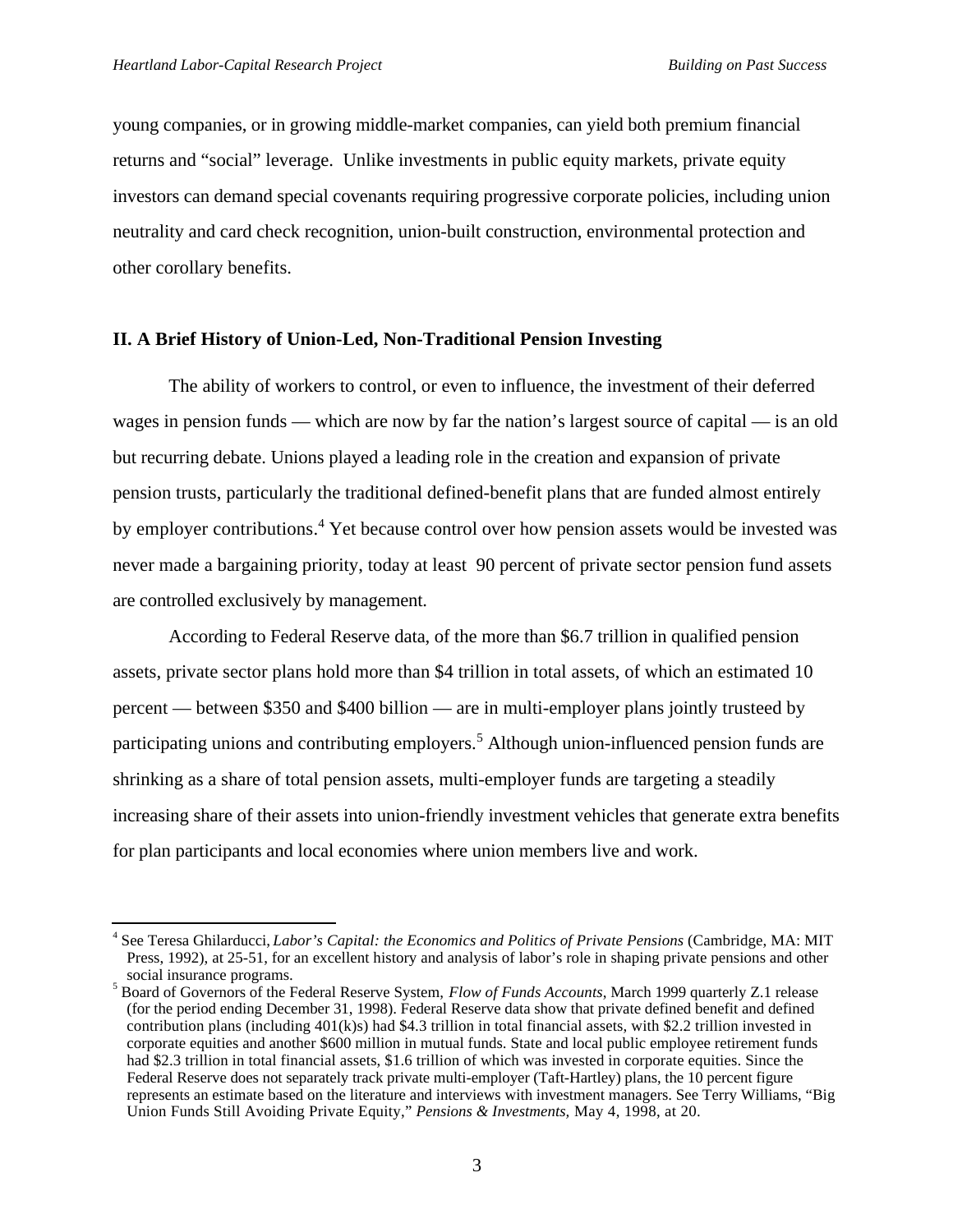j

In 1959 Paul Harbrecht, in a book published by the Twentieth Century Fund (now The Century Foundation), debunked the notion that pension funds, as they were evolving, would necessarily create a "people's capitalism," since workers "enjoy none of the prerogatives of management and direction that usually pertain to ownership or proprietorship."<sup>6</sup> He recognized that only if the major unions of the newly merged AFL-CIO took a long-term perspective, and made joint trusteeship a priority, could capital itself become a major source of power for organized labor. Ironically, 15 years later Peter Drucker, a nationally-known management consultant and pundit, published *The Unseen Revolution: How Pension Fund Socialism Came to America.* His provocative thesis was that workers would increasingly own the means of production through their pension funds — but that contrary to socialist rhetoric, this would undermine unions and strengthen the free market as workers gained a direct self-interest in the profitability of corporate America.

However, Drucker neglected to emphasize the distinction between ownership and control. That distinction — and the difference it made to both organized labor and the communities in what was then becoming known as the "rustbelt" — became the topic of an influential rejoinder by activists Randy Barber and Jeremy Rifkin. In *The North Will Rise Again*,<sup>7</sup> they argued that the separation of pension fund ownership from control was actively undermining unions and the prosperity of many states and communities, particularly in the northeast and midwest. Union members' own savings were being invested in companies that earned higher profits by employing aggressively anti-union strategies, including relocating plants and jobs from heavily unionized and higher-wage cities in the north to non-union and low-wage locations in the south and, increasingly, outside the U.S. Barber and Rifkin urged both union and public pension trustees to affirmatively redirect investment in a bid to reverse deindustrialization and relocation.

Of course, by the time their book appeared in 1978, much of the investment strategy recommended by Barber and Rifkin was arguably prohibited by ERISA, which went into effect in 1975. As the next section explains, ERISA made the sort of profit-driven investment strategy

<sup>6</sup> Paul Harbrecht, *Pension Funds and Economic Power* (New York: Twentieth Century Fund, 1959), at 266.

<sup>7</sup> Randy Barber and Jeremy Rifkin, *The North Will Rise Again: Pensions, Politics and Power in the 1980s* (Boston, MA: Beacon Press, 1978).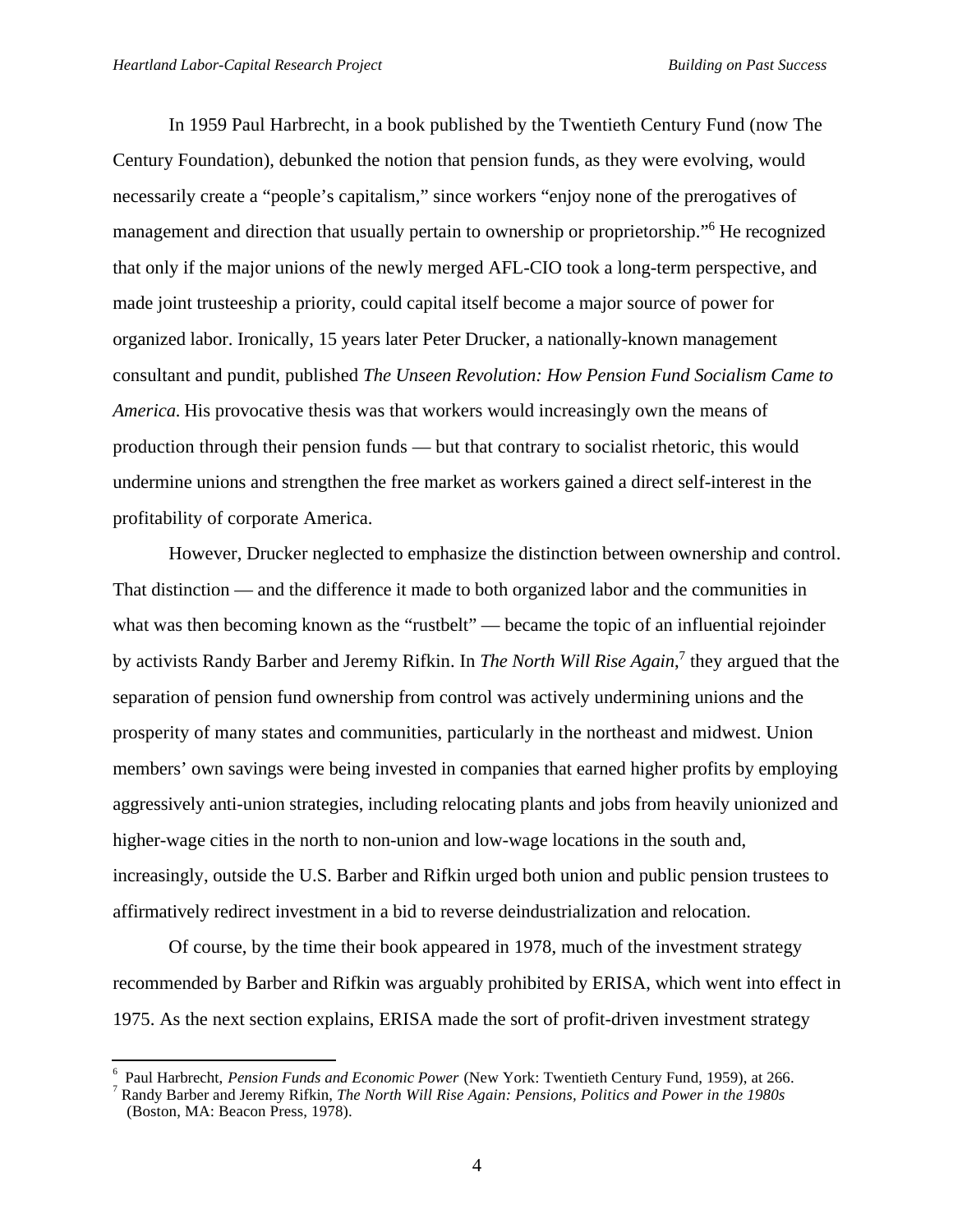l

they decried a virtual legal requirement. Pension fiduciaries can target investments, but only to the extent that the expected financial returns are comparable to alternative investments with the same risk characteristics.<sup>8</sup> Although creative and coordinated public-private partnerships could have been structured (using public subsidies, guarantees and other credit enhancements) to facilitate pension investment in declining industries and inner cities, even today very few programs have been developed to protect trustees inclined to leave the safety of the herd that is grazing on traditional publicly-traded securities.

This legal reality left the labor movement with only two basic ways to leverage its limited pension power (which was, and still is, restricted to multi-employer plans and a handful of large state and local government plans with union members or sympathetic public officials on the board of trustees). One strategy has been to encourage investment through union-friendly investment managers dedicated to generating "collateral benefits" for union members or communities on top of a competitive market rate of return.<sup>9</sup> The second strategy has been to leverage the proxy voting power of union-influenced pension funds in support of both financial and long-term union policy objectives.

Beginning in the mid-1980s and since, the latter strategy — shareholder activism — has been more visible, primarily because it has been used during a number of high-profile "corporate campaigns" organized in reaction to strikes, lock-outs, union-busting and other labor disputes.

<sup>8</sup> One example of pension investment in urban revitalization rejected by DOL was a New York City affordable housing partnership championed by Jack Kemp, then President Reagan's Secretary of Housing and Urban Development. In a November 1990 letter to then-Secretary of Labor Elizabeth Dole, Kemp requested an ERISA exemption. "With an estimated \$2 trillion in pension funds, access even to a relatively small portion of this amount would result in a dramatic increase in the affordability of housing for families," Kemp wrote. However, because the bonds would have paid 2 percent less than conventional mortgage-backed securities, Dole firmly rejected Kemp's suggestion that pension funds could participate without violating ERISA. Calabrese, "Would Economically Targeted Investments Trigger a Pension Crisis? No," *Insight*, Sept. 16, 1996, at 25. Kemp's successor at HUD, Henry Cisneros, implemented a community investment partnership with the AFL-CIO Housing Investment Trust and other pension investors in 1994, but that program guaranteed a market rate of return with virtually no risk of default. See *Hearing on Pension Investments and Economic Growth Before the Joint Economic Committee*, 103d Congress, 2d Session (June 22, 1994), testimony of Steven Coyle and HUD Secretary Henry Cisneros.

<sup>&</sup>lt;sup>9</sup> This strategy fits squarely within the Department of Labor's explicit and longstanding position that ERISA permits "economically targeted investments" (ETIs), which is defined as an investment selected for the economic benefits it creates *in addition to* the investment return on plan assets. See DOL Interpretive Bulletin 94-1, *supra* note 2.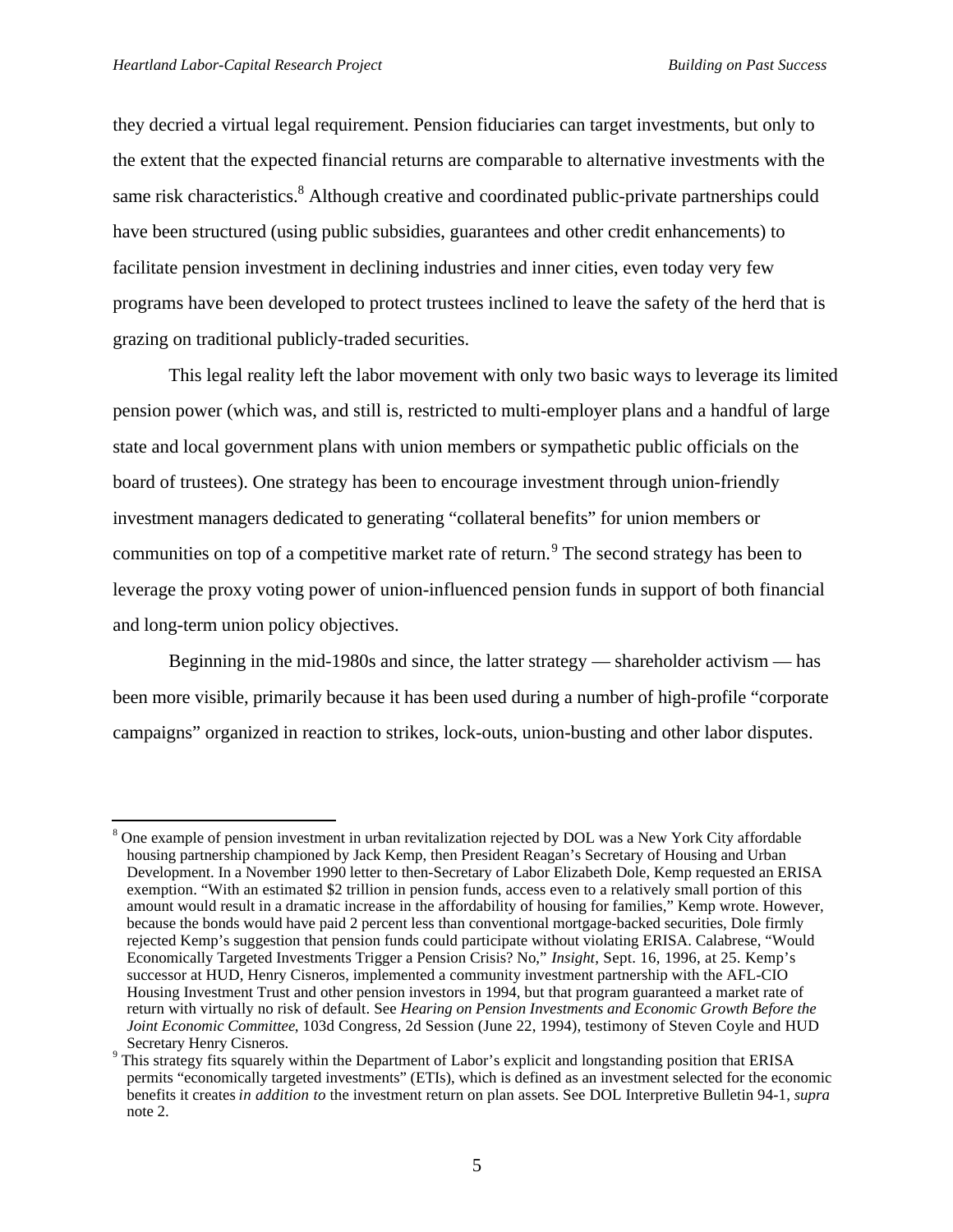j

As part of stepped-up efforts to wage comprehensive campaigns against anti-union companies, several AFL-CIO departments and a number of national unions set up special coordinated campaign teams with expertise in leveraging pension power through proxy voting strategies. The most common and effective of those tactics involved sponsoring pro-shareholder corporate governance reform proposals opposed by management and organizing the support of other large institutional investors.<sup>10</sup> To assist this effort, both the AFL-CIO and the United Brotherhood of Carpenters began systematically collecting data on the stock holdings of unioninfluenced Taft-Hartley and public sector pension funds.

In February, 1991, the AFL-CIO Executive Council adopted *Model Guidelines for Delegated Proxy Voting Responsibility*, which it stated "were drafted specifically for the occasion when proxy voting authority *is not* retained by the plan trustee(s) but is, instead, delegated to another voting fiduciary (whether to an investment manager, custodial bank or other registered investment adviser)."<sup>11</sup> This aimed to remedy the tendency of traditional money managers to be overly deferential to management on contested proxy issues and to simply vote union member assets however they voted their other clients' proxies. Union shareholder activism has also benefitted from the steady and accelerating consolidation of delegated proxy voting authority in the hands of union-friendly consultants and index fund managers. This is one reason that although "enhanced" stock index funds with active corporate governance policies do not fit the usual conception of an "ETI," they are profiled in this paper as important union-friendly alternative investment vehicles.

While multi-employer plans have been at the forefront of the shareholder rights movement, they have considerably lagged the large public pension funds with respect to making non-traditional investments.<sup>12</sup> In 1991 the AFL-CIO Executive Council adopted a set of

<sup>&</sup>lt;sup>10</sup> See Calabrese, "A Union Perspective on Pension Fund Shareholder Activism," The Corporate Governance *Advisor*, Jan./Feb., 1994. See also Richard C. Ferlauto, "Labor's Growing Shareholder Activism Agenda," *Pensions & Investments*, March 23, 1998, at 12.

<sup>&</sup>lt;sup>11</sup> AFL-CIO, *Investing in Our Future: An AFL-CIO Guide to Pension Investment and Proxy Voting* (1991), at 8. (Disclosure: As an AFL-CIO staffer, the author was a principal drafter of the AFL-CIO investment principles and proxy voting guidelines adopted in 1991.)

 $12$ <sup>12</sup> The most recent published survey of "ETIs" by public pension funds, by the Institute for Fiduciary Education (IFE) in 1993, reported that 50 large public plans responding to the survey had a total of \$20 billion in selfdescribed ETIs. IFE reported that two-thirds of this overall allocation was targeted at in-state residential housing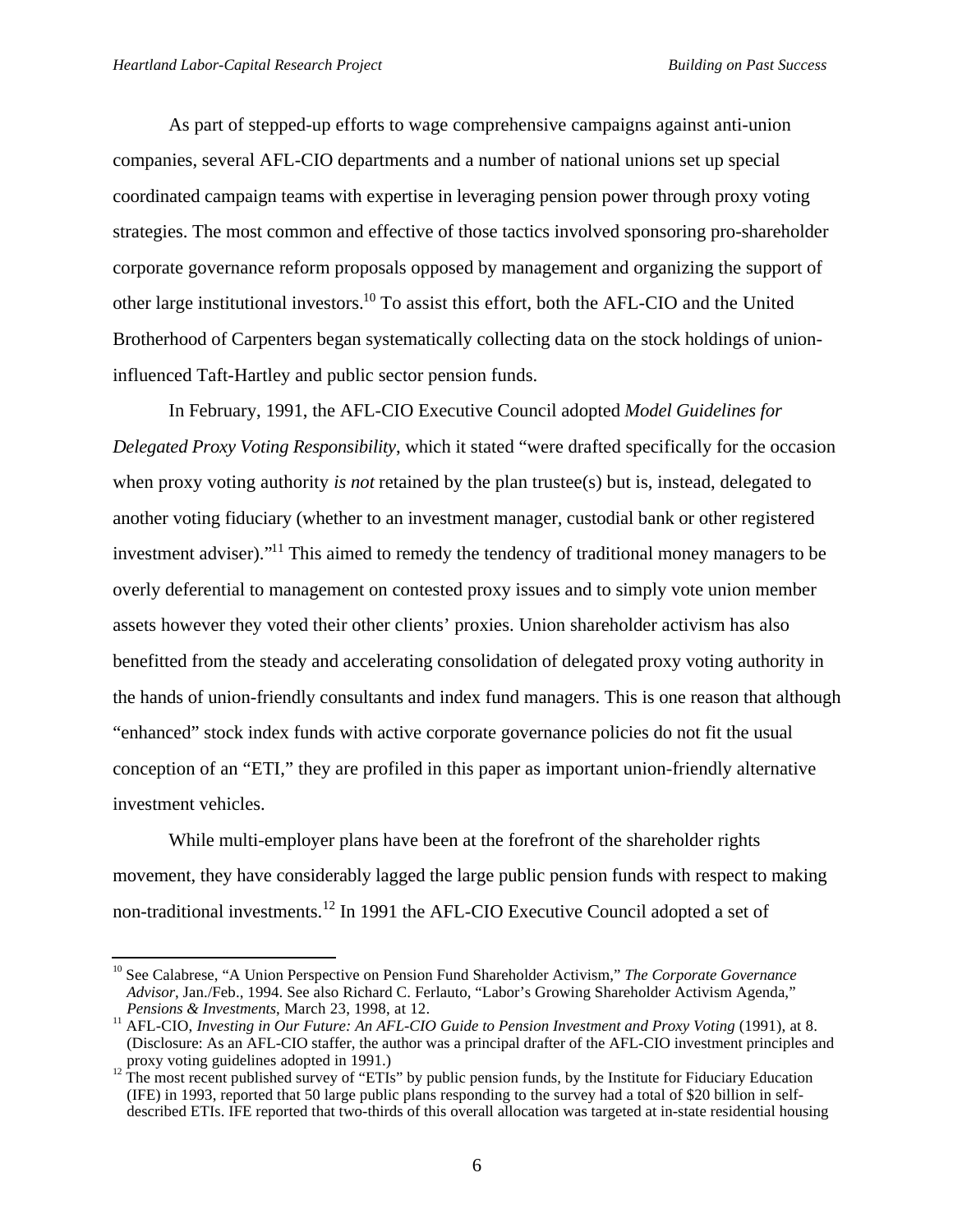"pension investment principles" intended to encourage union trustees to "pursue prudent investments that reflect the long-term interests of plan participants and beneficiaries." <sup>13</sup> The principles called for a "balancing of interests" that takes into account not just the financial rate of return, but also the multiple "long-term interests" of plan participants and beneficiaries. These non-portfolio interests include "continuous employment of plan participants," the "viability of participants' employer or employers," "improvement in wages and benefits" and "promotion of local economic development." As one means to this end, the AFL-CIO Executive Council urged union trustees to "use targeted or exclusionary investment criteria as a way to advance certain economic, regional or social objectives without compromising the prudence of the investment."<sup>14</sup>

It would be difficult to point to any immediate surge in alternative or targeted investing among multi-employer plan trustees in the wake of either the AFL-CIO's 1993 declaration or the Department of Labor's 1994 clarification that ETIs are permissible under ERISA. Nevertheless, both the number and variety of union-friendly investment vehicles, as well as the share of assets allocated to targeted investments by multi-employer plans, have expanded at an accelerating pace since 1993. Just six years ago more than 80 percent of all pooled alternative investments by union pension funds were dedicated to financing union-built construction. There were no significant vehicles targeting private equity placements, direct business lending or international investment.<sup>15</sup> Thus, both the expansion of union-built construction fund options and the creation of successful new funds in areas including private equity placements, described in section III below, represent a significant development with respect to using pension assets to promote workers' overall interests.

<sup>(</sup>with 84% in real estate investments overall). Nearly \$1 billion was targeted at in-state venture capital and private placement debt and equity with the goal of promoting in-state business development and job creation. See Institute for Fiduciary Education, *Economically Targeted Investments: A Reference for Public Pension Funds* (June 1993), at 13-15. By comparison, an informal survey by the AFL-CIO that same year identified between \$2 and \$3 billion in multi-employer plan "ETIs," \$1.8 billion of which was invested in the three largest union-built construction funds. See AFL-CIO, Department of Employee Benefits, *Pensions and Changing Capital Markets* (Feb. 1993).

<sup>&</sup>lt;sup>13</sup> Supra note 11, at 3-4. The *AFL-CIO Policy on Pension Fund Investments* was adopted in May, 1991.

<sup>14</sup> *Id.* at *5-6.*

<sup>&</sup>lt;sup>15</sup> An exception is Poland Partners Fund LP, which began operating in 1993. That fund, organized by Landon Butler & Company, provides start-up and expansion capital to companies in Poland, particularly firms projected to expand export markets for unionized U.S. companies. Although this paper does not profile any international fund, the AFL-CIO Corporate Affairs Department recently identified ten international funds that describe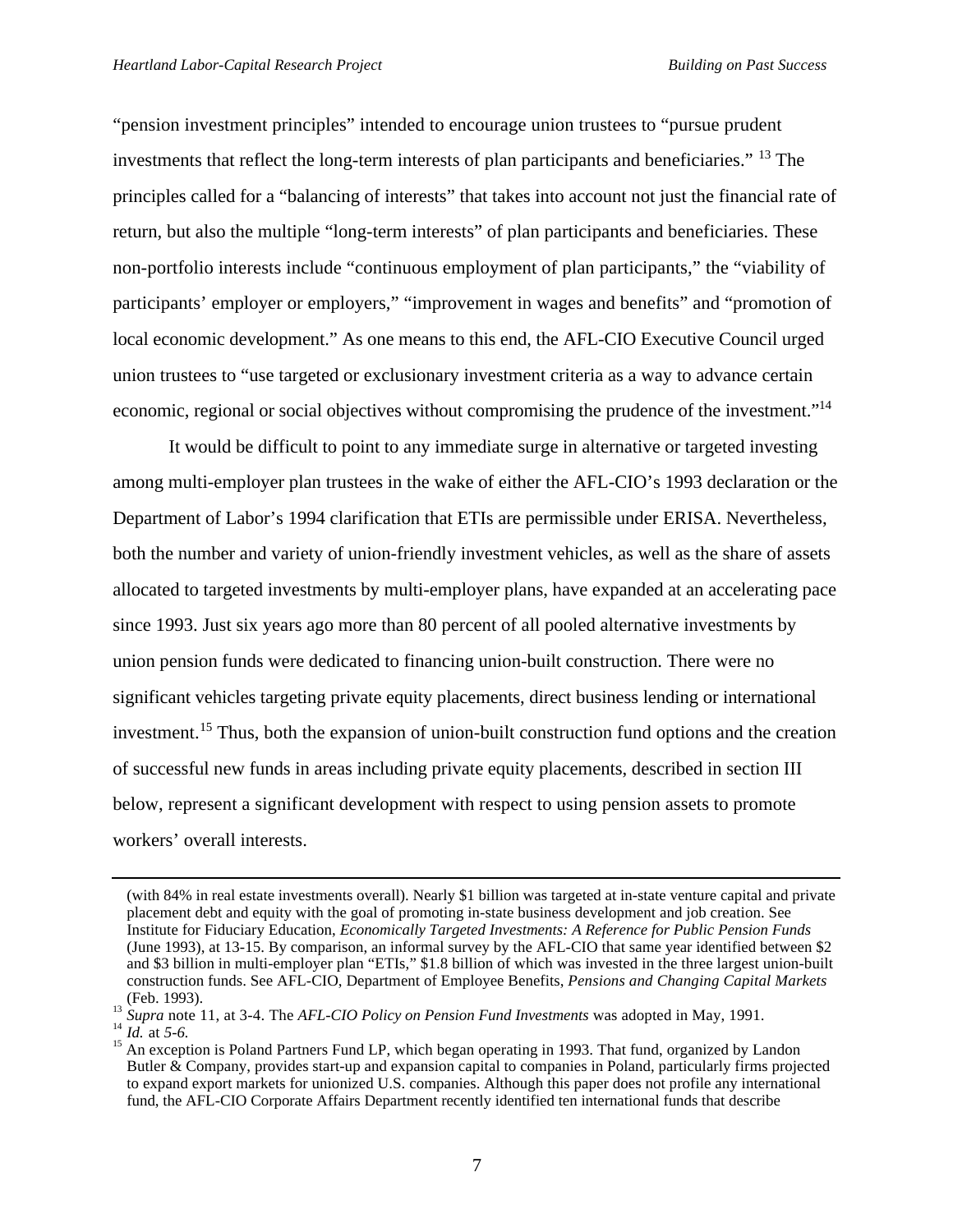#### *ERISA Clearly Permits Fiduciaries to Generate Extra Benefits*

For more than two decades the Department of Labor (DOL) has consistently taken the position that a fiduciary may choose a particular investment because it generates non-portfolio benefits for plan participants, for the industry, or even for the community or society at large, so long as investment income is not sacrificed.<sup>16</sup> In a brief interpretive bulletin in 1994,<sup>17</sup> DOL summarized previous advisory opinions and letters related to economically targeted investing. An ETI, as defined by Interpretive Bulletin 94-1, is an investment selected for the economic benefits it creates *in addition to* the investment return on plan assets. In IB 94-1, DOL specifically addressed what it termed the "misperception" that "exists within the investment community that investment in ETIs are incompatible with ERISA's fiduciary obligations."<sup>18</sup>

DOL's IB 94-1 states simply that "the fiduciary standards applicable to ETIs . . . are no different than the standards applicable to plan investments generally."<sup>19</sup> Any investment selected by an ERISA fiduciary must have "an expected rate of return that is commensurate to rates of return of alternative investments with similar risk characteristics that are available to the plan," and must be "otherwise an appropriate investment for the plan in terms of such factors as diversification and the investment policy of the plan."<sup>20</sup> If an investment would be prudent irrespective of its "collateral benefits," it can be given preference so long as it does not cause the

themselves as union-friendly.

<sup>&</sup>lt;sup>16</sup> DOL's position dates back to at least 1980, when the Department's first ERISA Administrator, Ian Lanoff, stated that while ERISA "does not exclude the provision of incidental benefits to others, the protection of retirement income is, and should continue to be, the overriding social objective governing the investment of plan assets." Ian Lanoff, *The Social Investment of Private Pension Plan Assets: May it Be Done Lawfully Under ERISA?*, 31 Labor Law Journal 387, 389 (1980).

<sup>&</sup>lt;sup>17</sup> DOL Interpretive Bulletin 94-1, *supra* note 2. For a more detailed discussion of ERISA's requirements, including the important aspects of "procedural prudence" involved in selecting and monitoring alternative investments, see the paper in this collection by Jayne Elizabeth Zanglein, "Overcoming Institutional Barriers on the ETI Superhighway" (April 1999).

<sup>18</sup> *Ibid.*

<sup>19</sup> *Ibid.*

<sup>&</sup>lt;sup>20</sup> *Ibid.* This refers to the "whole portfolio" approach, under which the risk and return of an investment are properly analyzed in the context of overall asset allocation and diversification. For example, an alternative investment (e.g., project finance) may show greater variability of return than a traditional investment (e.g., corporate bonds), yet may be preferable because it enhances diversification and lowers the risk profile of the portfolio as a whole.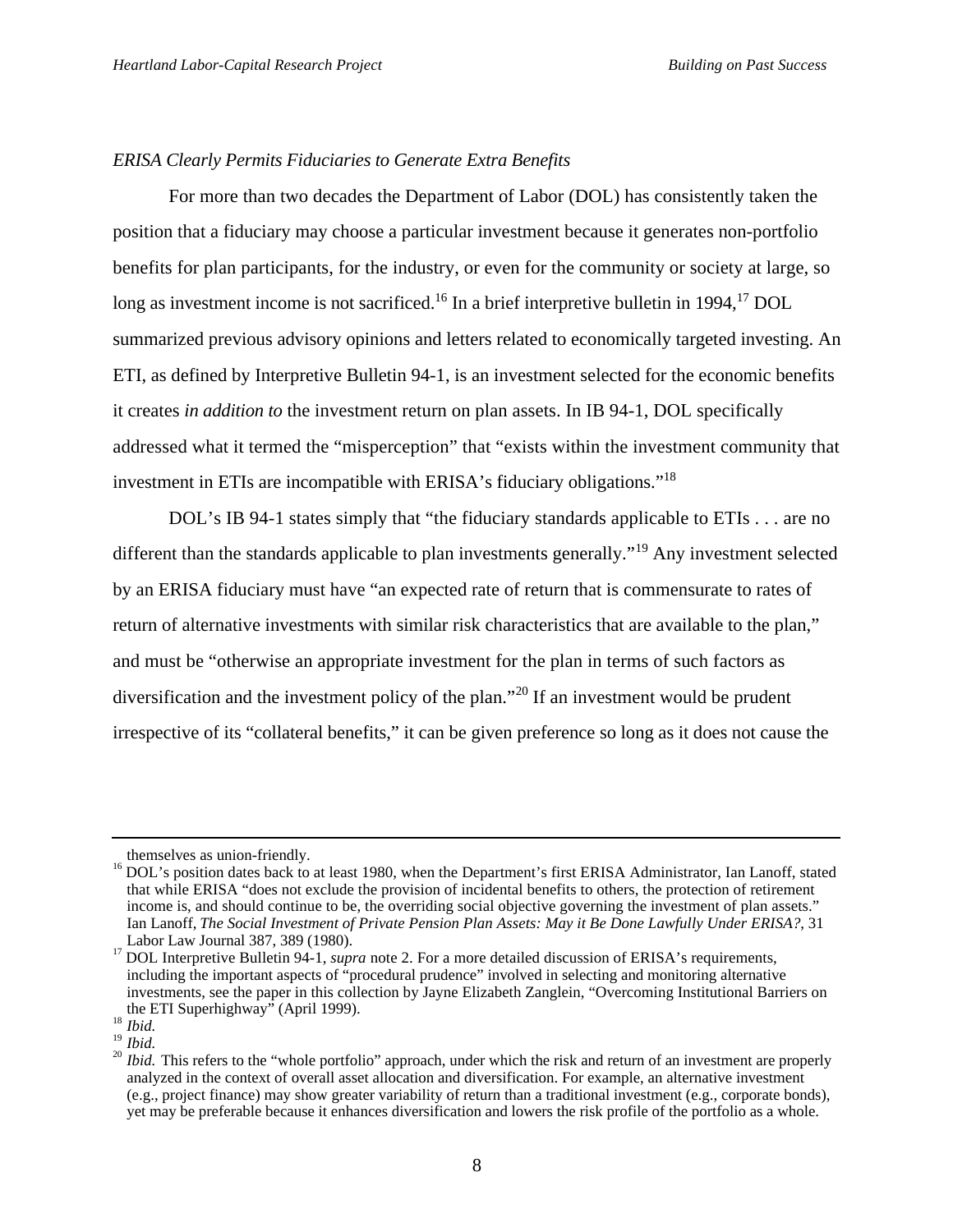l

plan to forgo comparable investment opportunities with a higher expected return in relation to  $risk<sup>21</sup>$ 

One issue skirted by DOL's Interpretive Bulletin 94-1 — and the subject of continuing debate — is what special consideration, if any, fiduciaries should give to an investment opportunity expected to confer *extra* benefits directly on the plan's own participants or contributors, in addition to a market-rate of return. Certain investments, such as geographicallytargeted investments in union-built construction, can directly enhance both the economic welfare of plan participants and the solvency of the trust itself. Large public pension funds in states like California, Wisconsin and Pennsylvania — which for many years have committed a far larger share of assets to ETIs than most Taft-Hartley funds — employ a similar rationale for their "instate" investment programs. Many state funds, with and without statutory authority, geographically target investments in venture capital, small business loans and affordable housing for the purpose of improving the tax base that ultimately supports both the employment and the pension security of their public employee participants and beneficiaries.

Along these lines, Randy Barber and Teresa Ghilarducci have called for a "whole participant approach" to the fiduciary standard of loyalty, which "recognizes that pension funds, and participants by extension, rely on employment growth, as well as investment returns" for financial security.<sup>22</sup> As an example, they cite the common situation of multi-employer funds that struggle under a high ratio of beneficiaries to active participants, making such plans more likely to default on future benefit obligations. Investments that increase work hours and contributions paid on current employees doesn't benefit only active participants, but non-active beneficiaries as

 $21$  Some conservative opponents of ETIs claim that DOL has misinterpreted ERISA, arguing that the exclusive benefit rule prohibits the consideration of any goal other than maximizing the financial return on plan assets. The leading proponent of this view is Rep. James Saxton (R-NJ), who introduced legislation in 1995 (H.R. 1594) to amend ERISA to outlaw ETIs, which he called "PTIs" — politically targeted investments. His bill passed the House on a party-line vote, but was not taken up in the Senate during that Congress or since. However, Congress did add a rider to DOL's annual appropriation for fiscal year 1996 that barred any expenditure for the promotion of ETIs, which effectively killed the ERISA Clearinghouse announced the year before. See Alvin D. Lurie, "ETIs: a Scheme for the Rescue of city and Country with Pension Funds," 5 *Cornell Journal of Law and Public Policy* 315 (Spring 1996).

<sup>22</sup> Teresa Ghilarducci, "U.S. Pension investment Policy and Perfect Capital Market Theory," *Challenge* 37 (1994); see also Barber and Ghilarducci, "Pension Funds, Capital Markets and the Economic Future," in Gary A. Dymski, Gerald Epstein and Robert Pollins, eds., *Transforming the U.S. Financial System: Equity and Efficiency in the 21st Century* (Armonk, NY: M.E. Sharpe, 1993).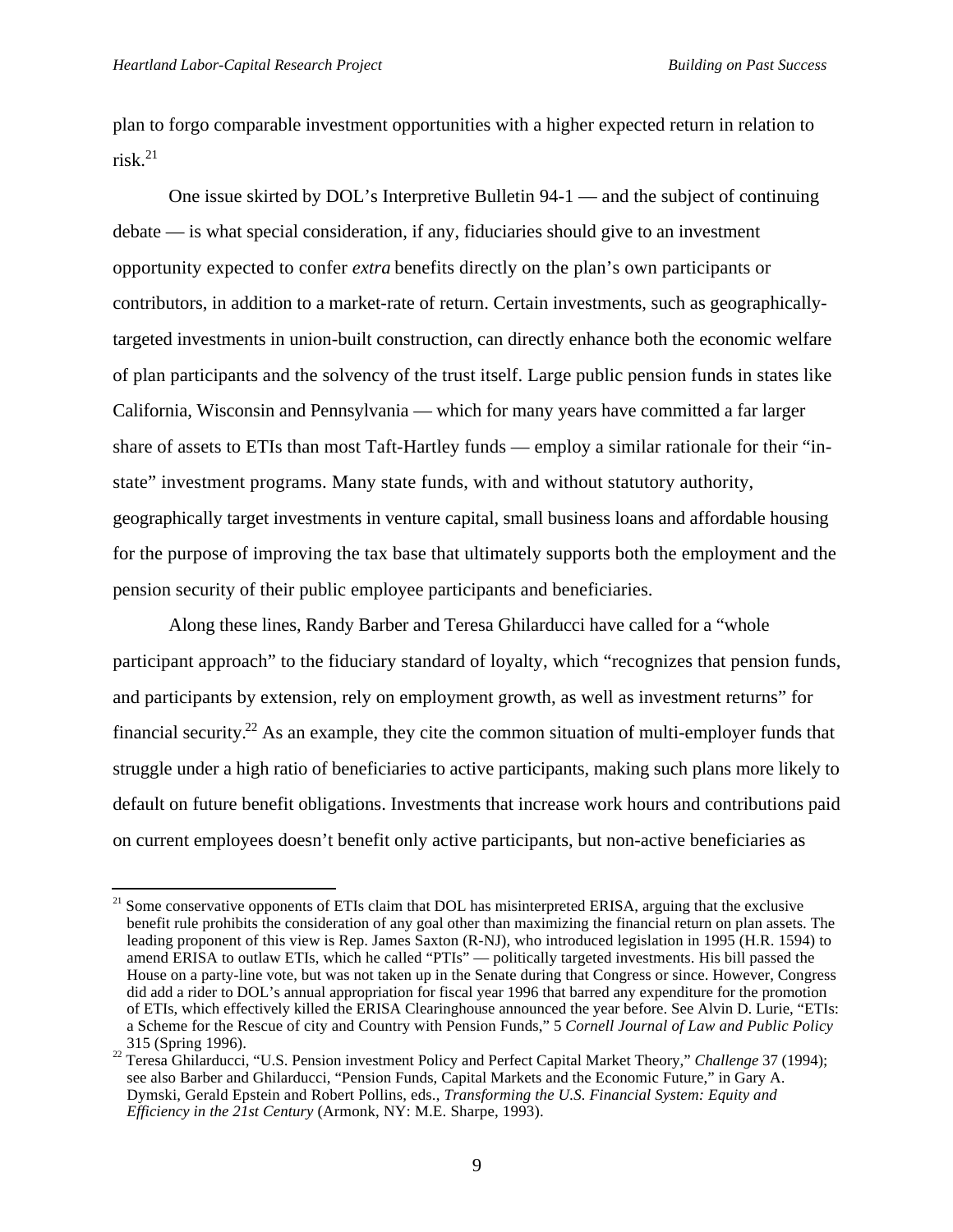j

well by strengthening the trust and its sponsors. In a private defined benefit plan context where beneficiaries are typically receiving relatively fixed monthly benefit amount insured by the federal Pension Benefit Guarantee Corporation — this approach would seek to optimize the multiple and very-long term interests of both current retirees and active workers contributing to the plan, many of whom may be 30 or more years away from drawing benefits.

Although there is no legal precedent for sacrificing investment return to generate nonportfolio benefits for any particular sub-group of plan participants or beneficiaries, courts have recognized that "the legitimate end of preventing the exhaustion of the assets," in a manner that is "in the interest of all beneficiaries," can justify making an investment that would otherwise be considered inappropriate or inferior compared to available alternatives.<sup>23</sup> A limited version of this "whole participant" concept garnered some support within the Secretary of Labor's ERISA Advisory Council which, in a 1992 policy review, favorably discussed the possibility that collateral benefits accruing directly to plan participants could be quantified and factored into the fiduciary choice among competing investments. The DOL advisory group concluded that by investing in projects that are of local or occupational interest to participants, pension funds can create a "primary benefit from competitive financial returns and a collateral benefit from the creation of jobs, wealth, and other local economic ripple effects."<sup>24</sup> The group also recommended a "safe harbor" test that would presume a prevailing market rate of return when a fiduciary coinvests with other investors not seeking a collateral objective. In 1994 DOL adopted the ERISA

<sup>23</sup> *Withers v. Teachers' Retirement System*, 477 F.Supp. 1248, 1256 (S.D.N.Y. 1978), *affirmed* 595 F.2d 1210 (2d Cir. 1979). In that case the trustees of the municipal Teachers' Retirement System (TRS) in New York successfully defended against a suit brought after the fund purchased \$860 million in very risky "Big Mac" bonds for the purpose of helping New York City avoid bankruptcy, which the trustees believed would have led in turn to the insolvency of the pension trust.

<sup>&</sup>lt;sup>24</sup> Report of the Work Group on Pension Investments, Advisory Council on Employee Welfare and Pension Benefit Plans, U.S. Department of Labor, "Economically Targeted Investment: An ERISA Policy Review" (Nov. 1992). Legal commentators are split on whether DOL would be correct to interpret the provision of "benefits" under ERISA more broadly. See Ronald B. Ravikoff and Myron P. Curzan, "Social Responsibility in Investment Policy and the Prudent Man Rule," *California Law Review* 68:518, at 532-533, who argue that ERISA's exclusive benefit rule can be interpreted broadly to include a range of "positive" benefits, including "job security and improved working conditions" for plan participants. Other commentators flatly reject construing the term "benefits" to include anything beyond monetary plan assets available for distribution among all fund beneficiaries. See John H. Langbein and Richard Posner, "Social Investing and the Law of Trusts," *Michigan Law Review* 79, no. 1 (November 1980), at 103.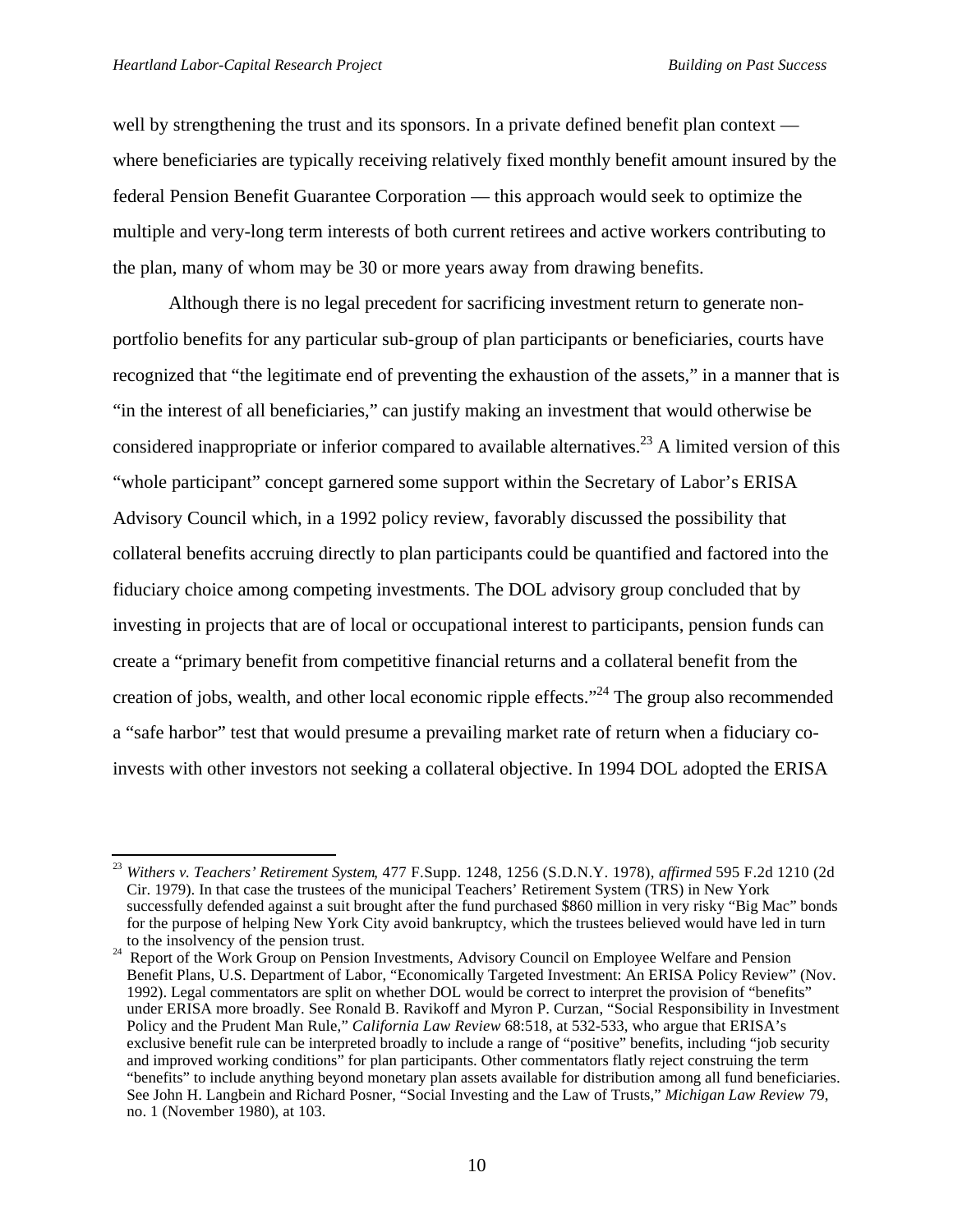Advisory Council's additional recommendation that an ETI Clearinghouse be created to collect and disseminate best practices information on ETIs.<sup>25</sup>

That same year a conservative counterattack began in Congress against the Clinton administration's attempts to leverage public spending with pension capital — which resulted in the defunding of the ETI Clearinghouse by the new GOP Congressional majority in 1995. The tenacity of the conservative attack on ETIs as a "raid" that threatened retirees put the administration on the defensive and abruptly ended any additional efforts to facilitate ETIs.

#### *Extra Benefits Generated by Union-Built Construction*

l

While prevailing interpretations of ERISA do not permit fiduciaries to sacrifice current financial return to generate broader economic benefits for plan participants, the extra benefits delivered by most union-oriented alternative investments provide a sharp contrast to the false caricature of ETIs as concessionary "social investing" that undermines pension security. The most clear-cut examples of alternative investing vehicles that provide extra benefits to plan participants are the leading union-built construction funds. By geographically targeting investments in new construction — and often by steering business to employers that contribute to multi-employer plans — the real estate debt and equity funds profiled below have proven they can generate one or more of the following enhanced benefits for plan participants*.*

First, to the extent that the investment manager geographically targets capital back into investors' jurisdictions on a reciprocal basis, union-built real estate trusts generate millions of additional hours of work for active plan participants. This not only provides an extra monetary benefit to active participants, but also benefits all plan beneficiaries by increasing plan contributions, which are tied by formula to hours worked. This is particularly important for multi-employer plans, which as a whole have more retired than active participants, which makes it more difficult to remain fully-funded on an actuarial basis.

<sup>&</sup>lt;sup>25</sup> Advisory Council on Employee Welfare and Pension Benefit Plans, U.S. Department of Labor, "A Clearinghouse for Economically Targeted Investments" (November, 1993).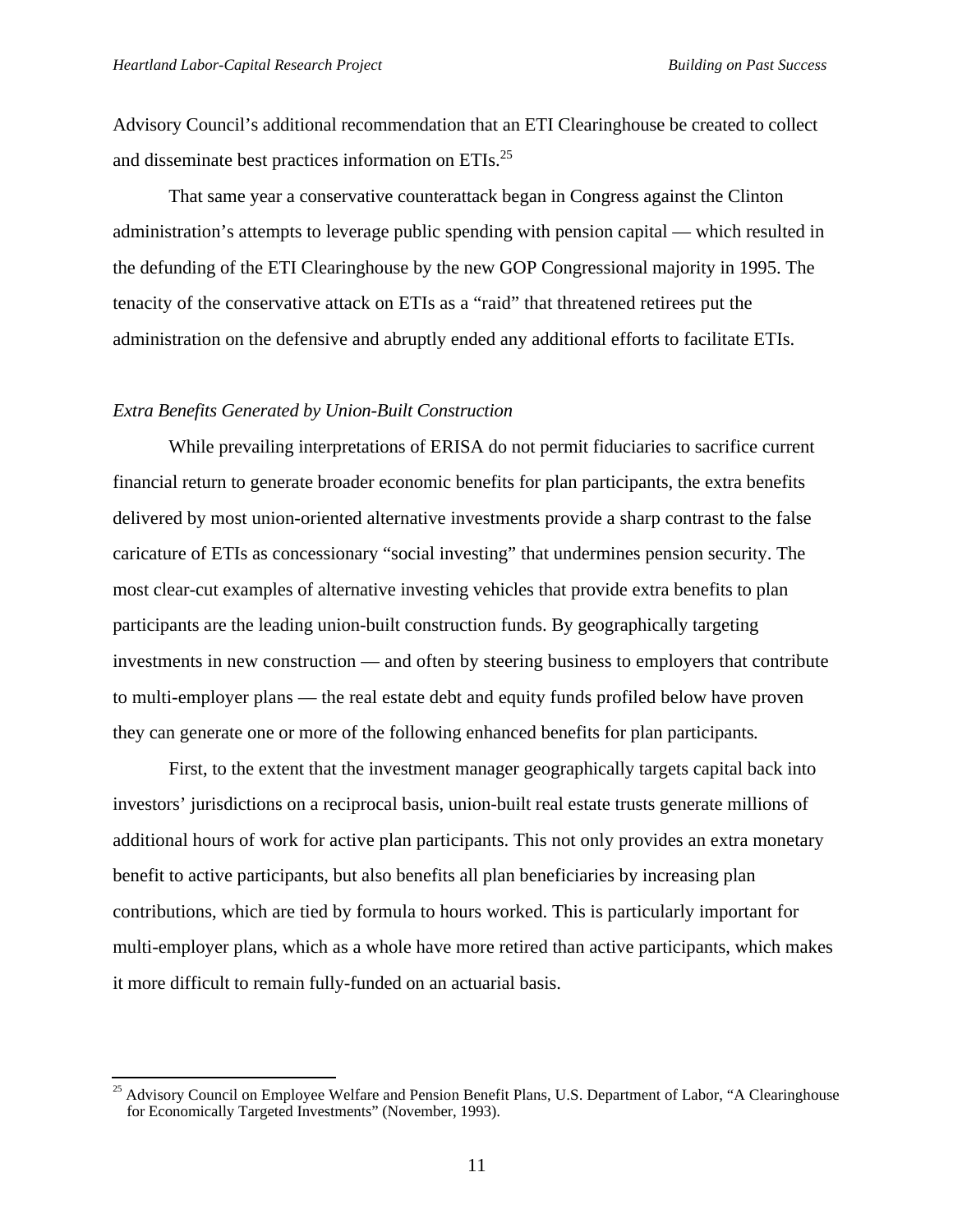j

Second, targeted union-built funds similarly strengthen the market position of employers contributing to the plan, which participants rely on to fund future obligations. The Carpenters' *ProLoan* program is particularly strong in this regard because although it is a commingled fund, multi-employer plan investments are recycled back into that jurisdiction on a proportional basis.

Third, enlarging the union-built share of the local market puts upward pressure on plan participant wage levels more generally. This not only provides an extra benefit to active participants. It also translates into higher contribution levels and stability for the pension fund as an on-going entity. As union share increases, the pension fund and its participants become more secure.

Fourth, several of the vehicles described below also help to diversify the types of properties built union in a particular jurisdiction, which benefits plan participants and beneficiaries over the long term. Because central-city commercial construction is far more cyclical than residential, and tends to dry up at the first sign of an economic downturn, multi-employer plans in areas where union work is concentrated in large commercial projects tend to experience greater volatility with respect to plan contributions.<sup>26</sup> Plan income from contributions becomes more stable to the extent that the union share of local construction is diversified among residential and commercial construction (and, within the latter, among large and small projects). As described below, the St. Louis Council of Carpenters have successfully pursued this strategy, first targeting the single-family residential market with the **Builders Fixed Income Mutual Fund** and its *ProLoan* organizing program; and more recently targeting smaller and suburban commercial projects with the **Commercial Mortgage/Plus Fund**.

As union-built real estate funds reach a critical mass they also strengthen the labor movement and building trades plan sponsors in particular. These funds help create new and often lasting relationships between big developers and union contractors.<sup>27</sup> When these funds build outside the old central cities — financing the construction of residential housing, strip malls and industrial sites in the suburbs, or even in southern and western cities — they are typically in

<sup>&</sup>lt;sup>26</sup> Interview with Scott Hartzell, Managing Director, ProLoan Builders Fixed Income Fund, Feb. 19, 1999.

<sup>&</sup>lt;sup>27</sup> Interview with Landon Butler, Policy Board member and marketing director, Multi-Employer Property Trust (MEPT), February 21, 1999.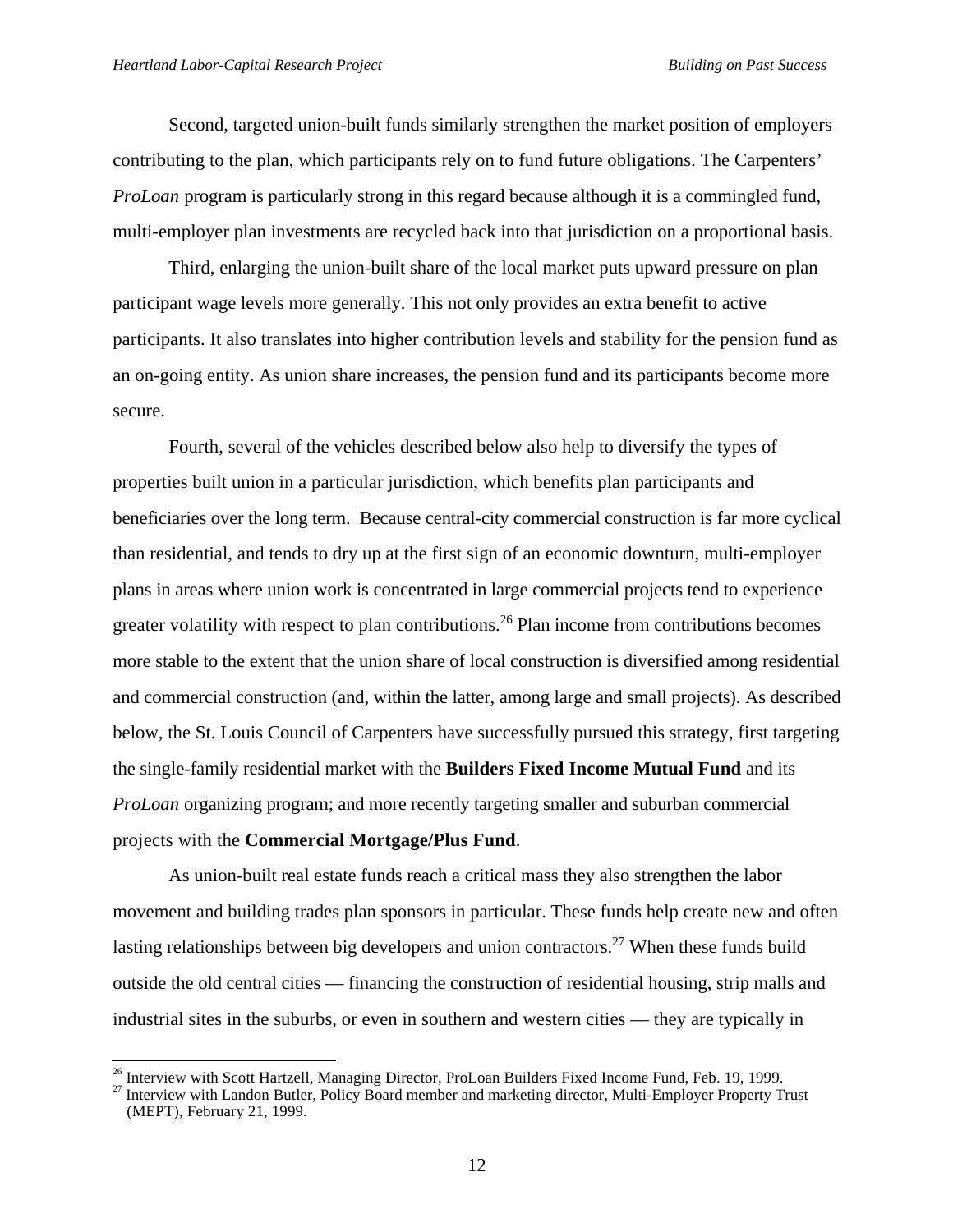"battleground situations," as MEPT's Landon Butler calls it, where developers or contractors have rarely or never used union labor. As the union-built funds grow in size, expertise and reputation, major developers and contractors across the country find themselves motivated to have a far more receptive attitude toward the reality that the higher productivity, quality and reliability of union construction workers make their higher wages and benefits worth paying.

#### *The Promise of Private Equity*

While union-built construction funds remain the largest and most developed segment of the market for non-traditional investments, private placement debt and equity — already wellestablished among public and corporate pension plans — is beginning to attract attention among multi-employer plans. ULLICO's stunning success with direct equity investments in non-public firms over the past three years, described below, should provide the impetus for a number of new funds that combine private equity placements with demands that those companies agree to maintain positive labor relations. ULLICO's Separate Account P clearly shows that *direct investing* in entrepreneurial young companies, and in middle-market companies needing expansion capital, can yield both premium financial returns and "social" leverage — that is, the ability to demand special covenants requiring union neutrality and card check recognition, union-built construction, environmental responsibility, and other corollary benefits.

Private placements are a critical source of capital for start-up firms, private middle-market firms (between \$5 and \$100 million in sales), public firms seeking buy-out financing and firms in financial distress. Despite all the attention paid to LBOs and venture capital, the broader private equity market receives relatively little attention, in large part because the information about these private transactions is sketchy at best. Unlike publicly-traded stocks and bonds, a private equity security is exempt from registration with the Securities and Exchange Commission because it is issued in negotiated transactions "not involving any public offering."

Until the 1980s, this market was small and occupied mainly by wealthy families and financial institutions, such as insurance companies or merchant banks, making direct investments in issuing firms. Since the mid-1980s, however, private equity has been by far the fastest growing

13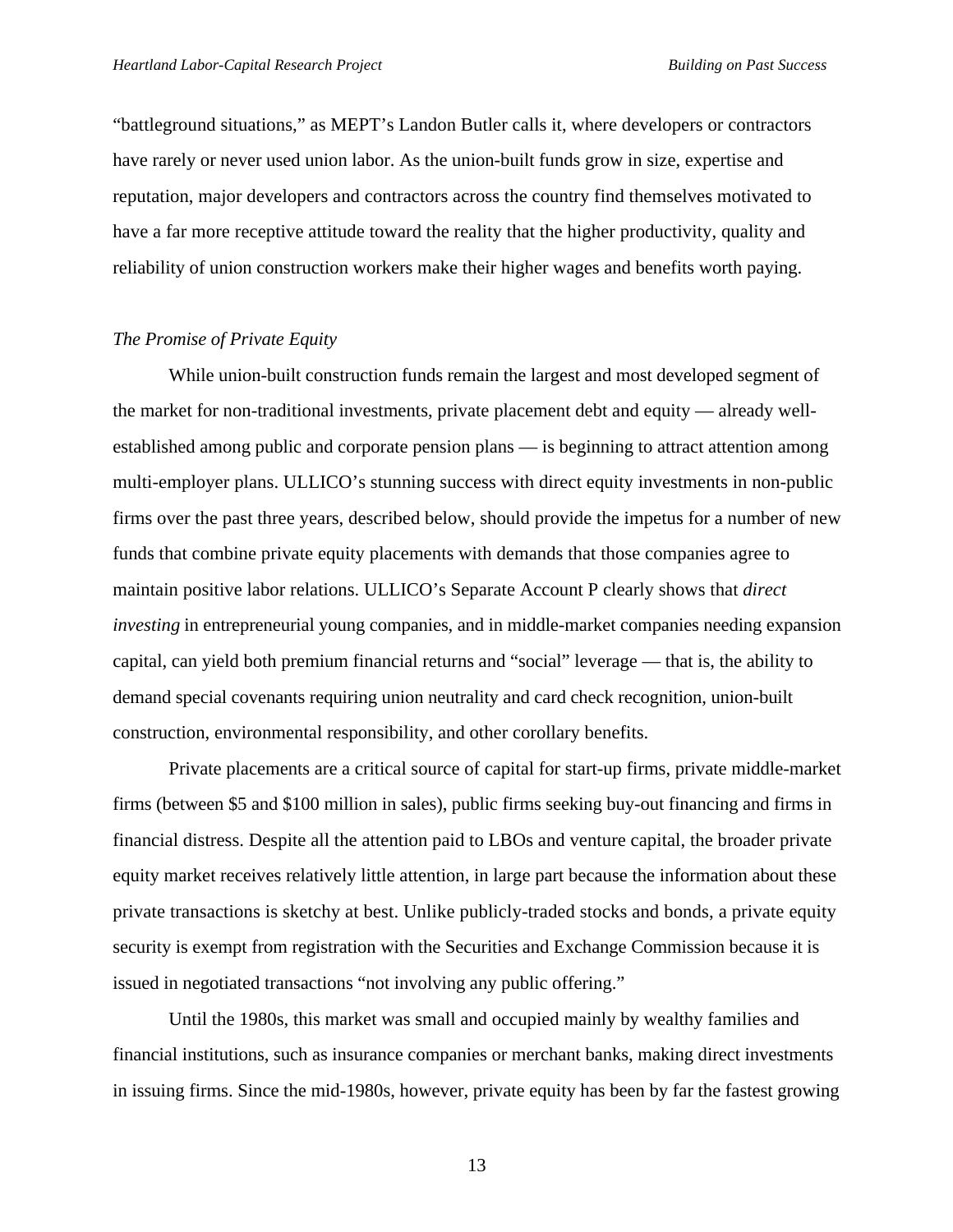l

source of corporate finance, in recent years raising more capital for companies than initial public offerings or public high-yield corporate bonds.<sup>28</sup> From 1980 to 1994, total private equity capital under management grew from \$5 billion to more than \$100 billion. While venture capital increased tenfold, from \$3 to \$30 billion from 198 to 1994, non-venture private equity placements grew 35-fold, from less than \$2 billion to more than \$70 billion in total outstandings in 1994.<sup>29</sup>

Over the most recent five years period, private equity markets have grown at an even faster pace, with public and corporate pension funds becoming the nation's largest holders of non-public equity. In 1998 a record \$85.3 billion in new commitments were made to private equity partnerships, a 53% increase over 1997. More than three-fourths of new private equity commitments in 1998 went to buyouts (\$47.4 billion) and venture capital (\$17.2 billion), pushing total funds raised by private equity limited partnerships (LPs) up  $52\%$  over 1997.<sup>30</sup>

Public and corporate pension funds supplied 43% of this private equity capital by 1994 and almost certainly provide a majority now. A survey by the *Private Equity Analyst*, the leading newsletter tracking private equity, showed that by year-end 1991 the 56 largest public pension funds already had allocated an average 4.3% of total assets to private equity.<sup>31</sup> The nine largest public funds each had between \$800 million and \$2 billion in private equity last year. Corporate and public pension funds boosted their target allocations to private equity by 1997 to 7.0% and 4.7%, respectively, according to data compiled by Goldman Sachs.<sup>32</sup>

<sup>28</sup> See George W. Fenn, Nellie Liang and Stephen Prowse, *The Economics of the Private Equity Market,* Staff Studies 168, Board of Governors of the Federal Reserve System (Washington, DC: Dec. 1995), chapter one. This study by staff at the Federal Reserve System, provides an excellent overview of the economic foundations of the private equity market, including the roles of the key players in those markets, particularly intermediaries (especially limited partnerships), institutional investors, agents and advisers. *See also* Mark Carey, Stephen Prowse, John Rea and Gregory Udell, *The Economics of the Private Placement Market*, Staff Studies 166, Board of Governors of the Federal Reserve System (Washington, DC: 1993).

<sup>29</sup> *Id.* References here are to what the Federal Reserve study defines as the *organized private equity market*, which does not include so-called "angel capital" (investments in small, closely-held companies by wealthy individuals), or the "informal" private equity market, which are pre-packaged unregistered securities sold by agents to institutional investors and accredited individuals who do not as a result become major holders or active owners the way limited partnerships (LPs) and other direct investors typically do.

<sup>30</sup> "Funding Sets Fifth Annual Record, Surging 53% to Exceed \$85 Billion," *The Private Equity Analyst*, January, 1999, at 1, 46.

<sup>31</sup> See "Public Funds Earmark \$9.3 Billion for Investment in Private Equity," *The Private Equity Analyst*, February 1992.

<sup>&</sup>lt;sup>32</sup> Hamilton Lane-Carpenters' Partnership Fund, L.P., "Presentation Book," Hamilton Lane Advisors (1999), at 8.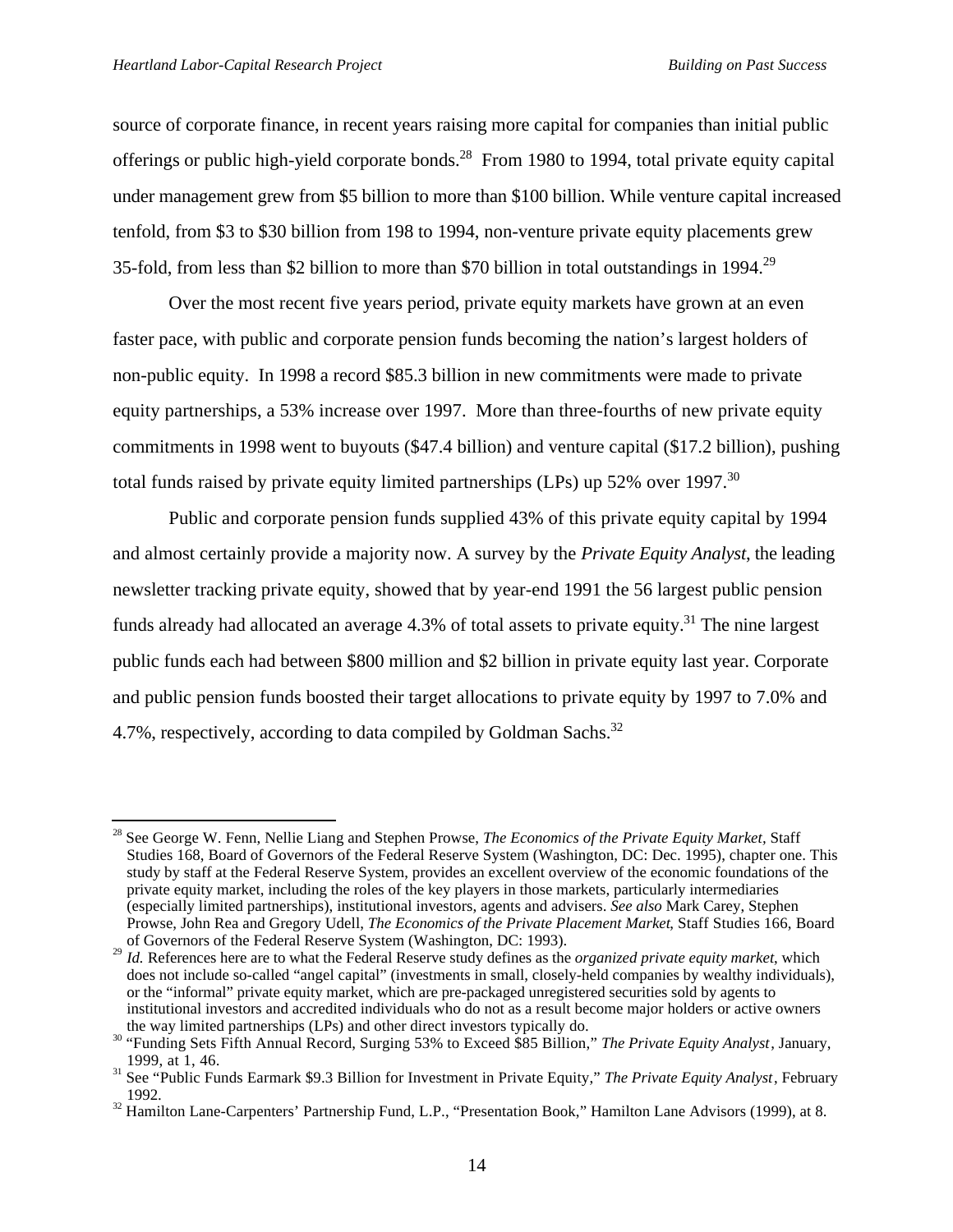Because of the extreme information asymmetries between firms and potential investors, pension funds typically participate in the private equity market as limited partners in a partnership (LP) organized by a general partner — generally a professional management team.<sup>33</sup> As of 1994, LPs managed more than 80 percent of all private equity investments.<sup>34</sup> For added diversification or expertise in selecting LPs, some pension funds invest in a "fund of funds," such as the Hamilton Lane/Carpenters Union Partnership Fund described below, which invests in a variety of other LPs. Alternatively, pension funds can invest in a commingled fund, such as ULLICO's Separate Account P, which assembles a portfolio of direct investments. In either instance, specialized private equity managers typically take large ownership stakes and play an active role in monitoring and advising portfolio companies. These funds often exercise as much control as company insiders, particularly in a venture capital or distressed company context. While most pension funds invest through intermediaries, mainly LPs, some of the largest corporate pension funds "have become quite active in direct investment and co-investment," according to the Federal Reserve study.<sup>35</sup>

Private placement debt markets are another area where multi-employer pension plans are relatively inactive, but where the right intermediary could achieve a similar combination of premium returns and collateral benefits. Privately-held mid-sized companies (between \$5 and \$100 million in annual sales) find it very difficult to obtain capital to grow and expand, particularly if they are in a relatively slow-growing or "low-tech" industry. Over the past two decades this capital gap between large public companies and smaller private companies has grown in part because the traditional sources of private placement lending — commercial banks and insurance companies — are shrinking as a share of U.S. private capital markets.

For example, in 1980 U.S. commercial banks held \$1.5 trillion in financial assets — more than twice the \$700 billion in total private and public pension assets. By 1997, financial assets

<sup>&</sup>lt;sup>33</sup> Partnerships are the dominant format for private equity investing because of their ability to accommodate both pension and non-pension investors, favorable tax treatment, limited liability and well-established legal precedent and familiarity. In LPs, the general partner is almost always itself organized as a partnership or corporation. Two alternative vehicles are the commingled trust (ULLICO's model) and the limited liability company (LLC), which is a new but increasingly common structure described as a hybrid between a corporation and a partnership. References to LPs in this paper include LLCs, since they are similar from a fiduciary perspective.

<sup>&</sup>lt;sup>34</sup> *The Economics of the Private Equity Market*, *supra* note 28, chapter 5.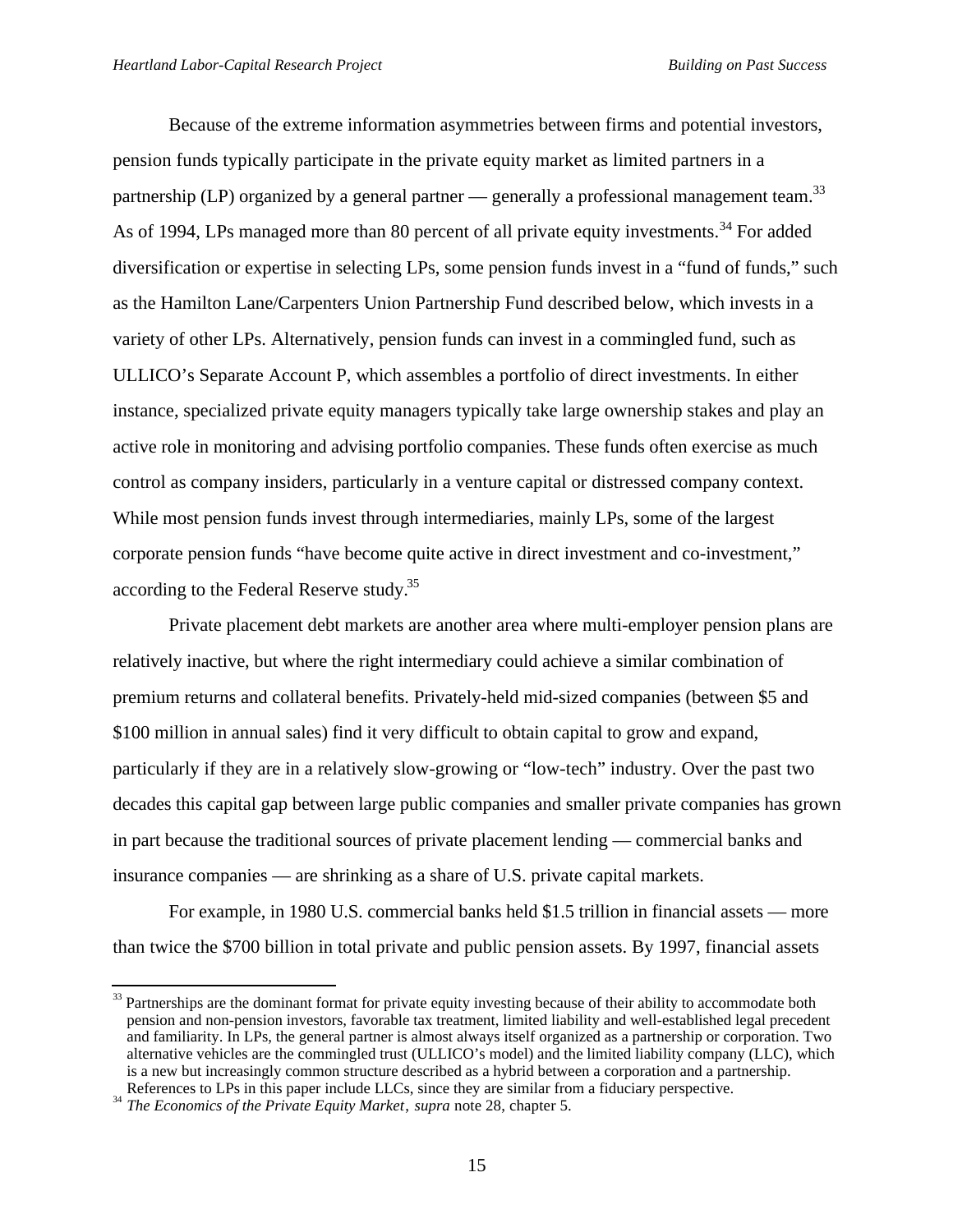held by pension funds exceeded total banking assets by \$500 billion. Similarly, in 1980 insurance company assets were almost as large as total U.S. pension assets, but are now only half as large.<sup>36</sup> Banks and insurance companies are particularly important as private placement lenders because they have the institutional capacity to do the sort of in-depth due diligence required to prudently invest in non-public companies, as well as the long-term liability structure it takes to invest in illiquid private offerings.

By their nature, pension funds are also ideally suited to capture the premium returns that flow, on average over time, to less liquid private placement debt and equity. Mutual funds and most individual investors put a premium on liquidity — the ability to turn assets quickly into cash. But pension funds aspire to eternal life; they have large reserves and their liquidity needs are predictable and frequently far in the future. As a result, the typical pension fund should be no more constrained to secondary public markets for stocks and bonds than the typical life insurance company. With access to appropriate intermediaries, even small pension funds can achieve the diversification and professional due diligence that permit insurance companies or hedge funds to make the sort of private placement debt and equity investments that pay a premium.

Since companies requiring private equity and debt infusions expect to give up a certain degree of autonomy, conditions related to the firm's future labor relations are negotiable if the fund manager makes it a priority.<sup>37</sup> This is very different than the purchase of public stock on a secondary market, such as the New York Stock Exchange. Publicly-traded securities are essentially commodities and the transaction is impersonal. In contrast, non-public company management teams and private investors commonly negotiate a variety of covenants with respect to a large investor's participation, which can include corporate policies such as labor union neutrality, card check recognition, union-only construction, preferences for unionized suppliers and other collateral objectives that don't substantially diminish expected returns. Still, despite the

<sup>35</sup> *Ibid.*

<sup>36</sup> U.S. Department of Commerce, Bureau of the Census, *Statistical Abstract of the United States 1998*, Table 794, at 512.

<sup>&</sup>lt;sup>37</sup> Interview with Michael Steed, Senior Vice President, Union Labor Life Insurance Company (ULLICO), March 5, 1999.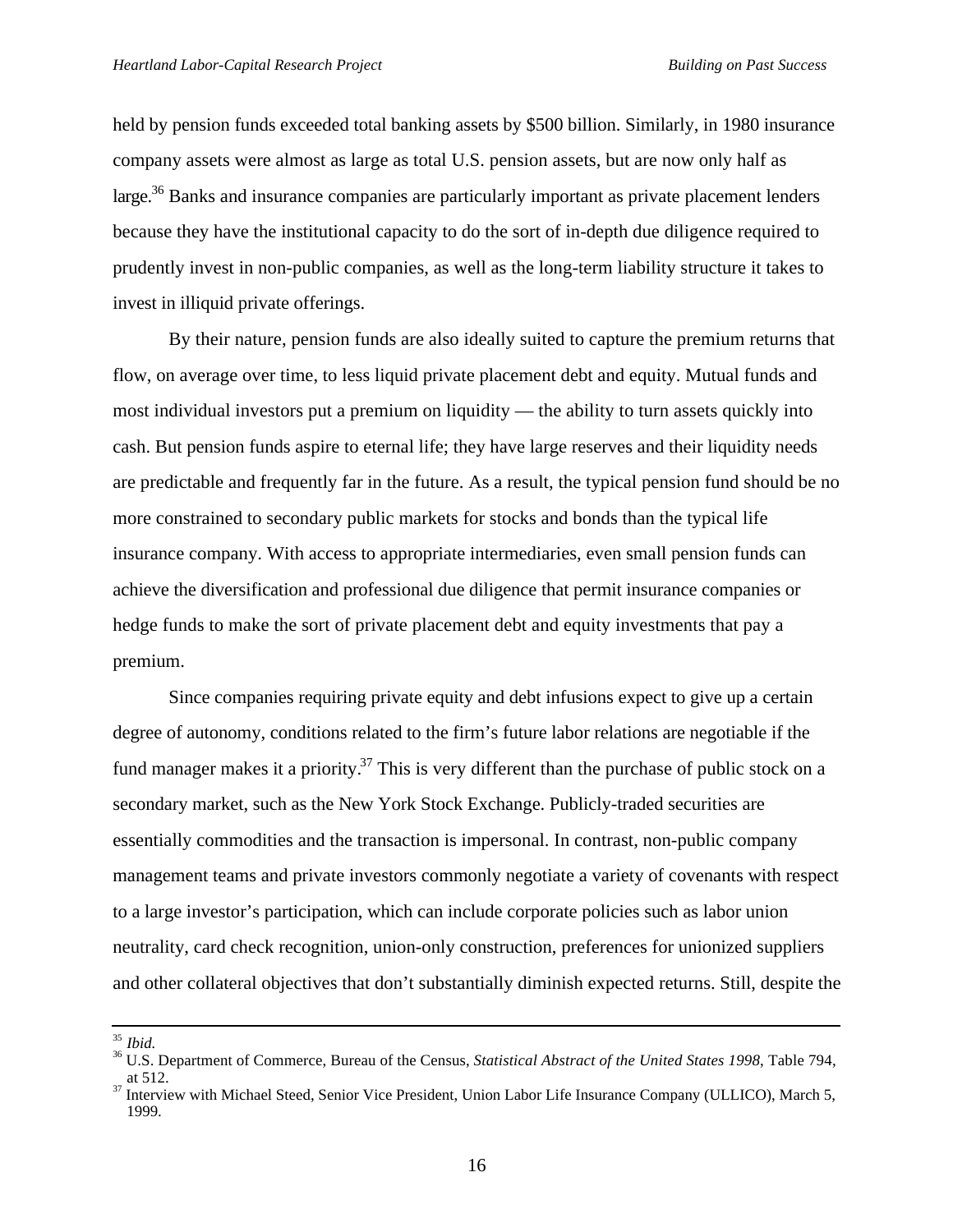potential to realize both a financial return premium *and* the leverage to generate progressive corollary benefits, multi-employer pension funds have generally not joined corporate and public plans in diversifying into private equity placements.<sup>38</sup>

### **III. Profiles of Union-Oriented Alternative Investment Vehicles**

The sixteen union-oriented investment programs profiled below represent virtually every traditional asset allocation category.<sup>39</sup> This is important because it allows a pension fund to invest in a variety of these funds, while maintaining a prudently diversified asset allocation. The funds below reported total assets of \$18 billion in March 1999, nearly all of which has been invested by multi-employer pension plans jointly trusteed by affiliates of the AFL-CIO.

#### **ULLICO's Separate Account P: Direct Private Equity Placements**

When Sam Gompers persuaded the AFL to establish a union-owned life insurance company back in the 1920s, he probably did not foresee its future. The fund would eventually leverage private capital to unionize workers more cost-effectively than most traditional organizing campaigns. Yet that's precisely what the Union Labor Life Insurance Company (ULLICO) and its Separate Account P are doing. "P is the only private equity fund dedicated to creating and preserving union jobs," boasts Michael Steed, ULLICO senior vice president for investments.<sup>40</sup>

Large corporate and public pension funds have long realized the *financial* potential of private equity and now allocate an average of almost 5% of total assets to private placements. In contrast, few union-sponsored pension funds make private equity allocations at all. This gap may close now that ULLICO's "Separate Account P" has demonstrated that investing sorely needed expansion capital in entrepreneurial young companies can yield both premium financial

<sup>38</sup> See Terry Williams, "Big Union funds Still Avoiding Private Equity," *Pension & Investments*, May 4, 1998, at 20.

<sup>&</sup>lt;sup>39</sup> While this paper does not profile any international fund, the AFL-CIO Corporate Affairs Department recently identified ten international funds that describe themselves as union-friendly. identified ten international funds that describe themselves as union-friendly.<br><sup>40</sup> Interview with Steed, *supra* note 37.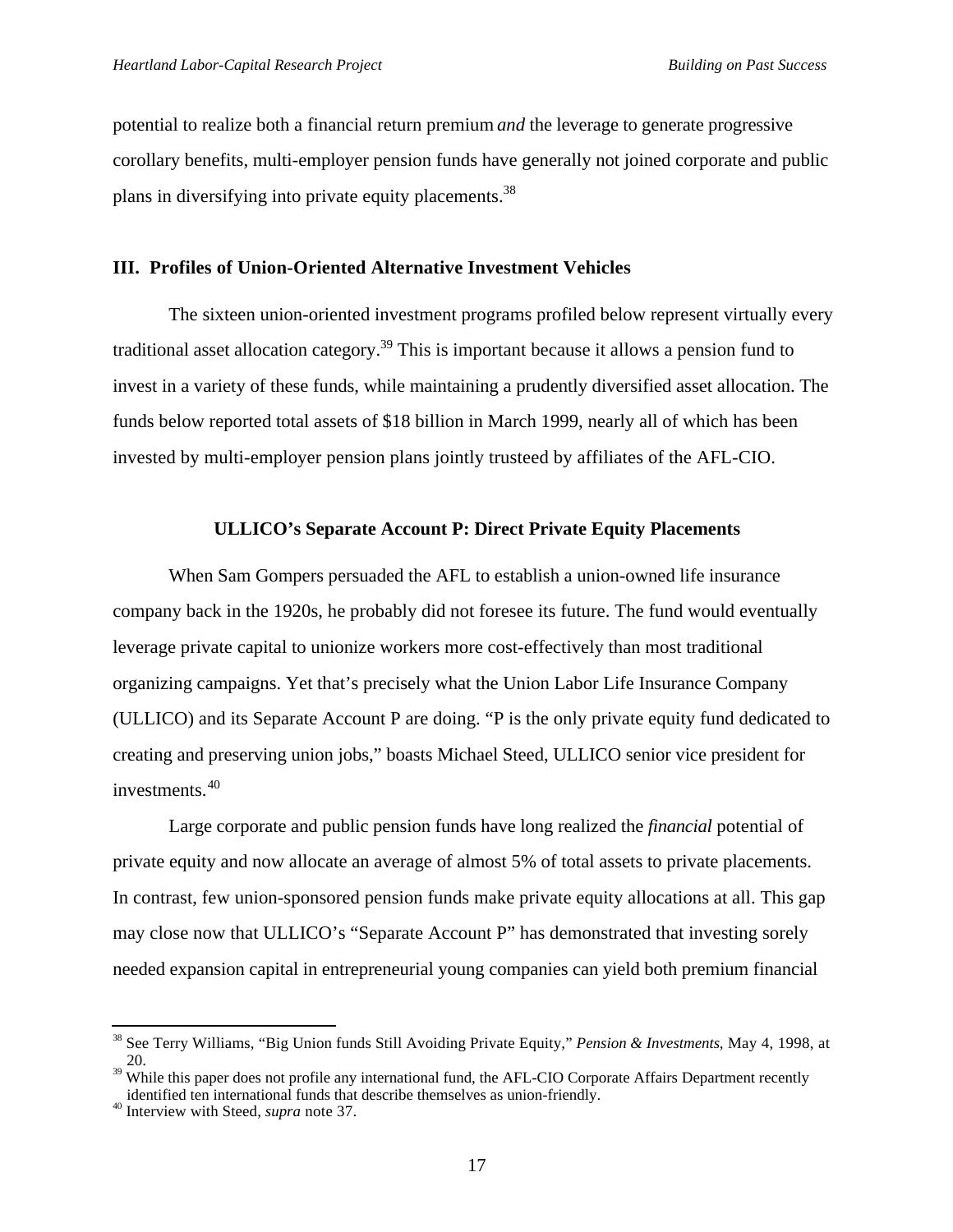returns and "social" leverage, such as the ability to demand special covenants requiring union neutrality and card check recognition, union-built construction and other corollary benefits. ULLICO's Steed estimates "that for every \$7 billion of equity in private equity deals, a fund can influence \$100 billion in corporate activity. Private equity should be a regular, substantial and ongoing part of the equity allocation for Taft-Hartley pension funds," he asserts.<sup>41</sup>

 ULLICO's track record appears to confirm this potential. It's fair to say that creating union jobs has seldom been so profitable. Separate Account P's annual return during its first three years has averaged 39%, while ULLICO's in-house portfolio that preceded "P" sports an internal rate of return in excess of 100% *per year* since January, 1992. Steed argues that ULLICO is proving that direct private equity investing offers a surprising combination of premium financial returns *and* the bargaining power to pursue extra, non-portfolio benefits.

 In 1992 ULLICO began direct investing, using insurance reserves, by co-investing with the Carlyle Group (a politically-connected merchant banking firm) to purchase the aircraft division spun off by bankrupt defense contractor LTV. As the investment bankers rushed to complete the deal, ULLICO insisted that the buy-out group ratify the existing collective bargaining agreement with the UAW and agree to shore up the under funded rank-and-file pension plan. Although ousting unions and plundering pension assets are two of the classic tactics used in leveraged buy-out transactions, ULLICO's co-investors reluctantly agreed. After two years ULLICO exited with a  $75\%$  internal rate of return.<sup>42</sup>

## *Leveraging Ownership Into Responsible Employment Policies*

After a period of apprenticeship as a co-investor on several deals, ULLICO added solo direct investing to its arsenal and, in December 1995, opened a group annuity account ("P" for Private Capital) aimed at multi-employer plan clients. The following are examples of the 57 private equity deals ULLICO has done since 1992, the majority of which involved both financial *and* corollary benefits for investors or for organized labor more generally:<sup>43</sup>

j <sup>41</sup> *Ibid.*

 $\frac{10}{42}$  *Ibid.* 

<sup>&</sup>lt;sup>43</sup> Except as noted, data are from ULLICO, "Separate Account P: The Union Labor Life Insurance Company Private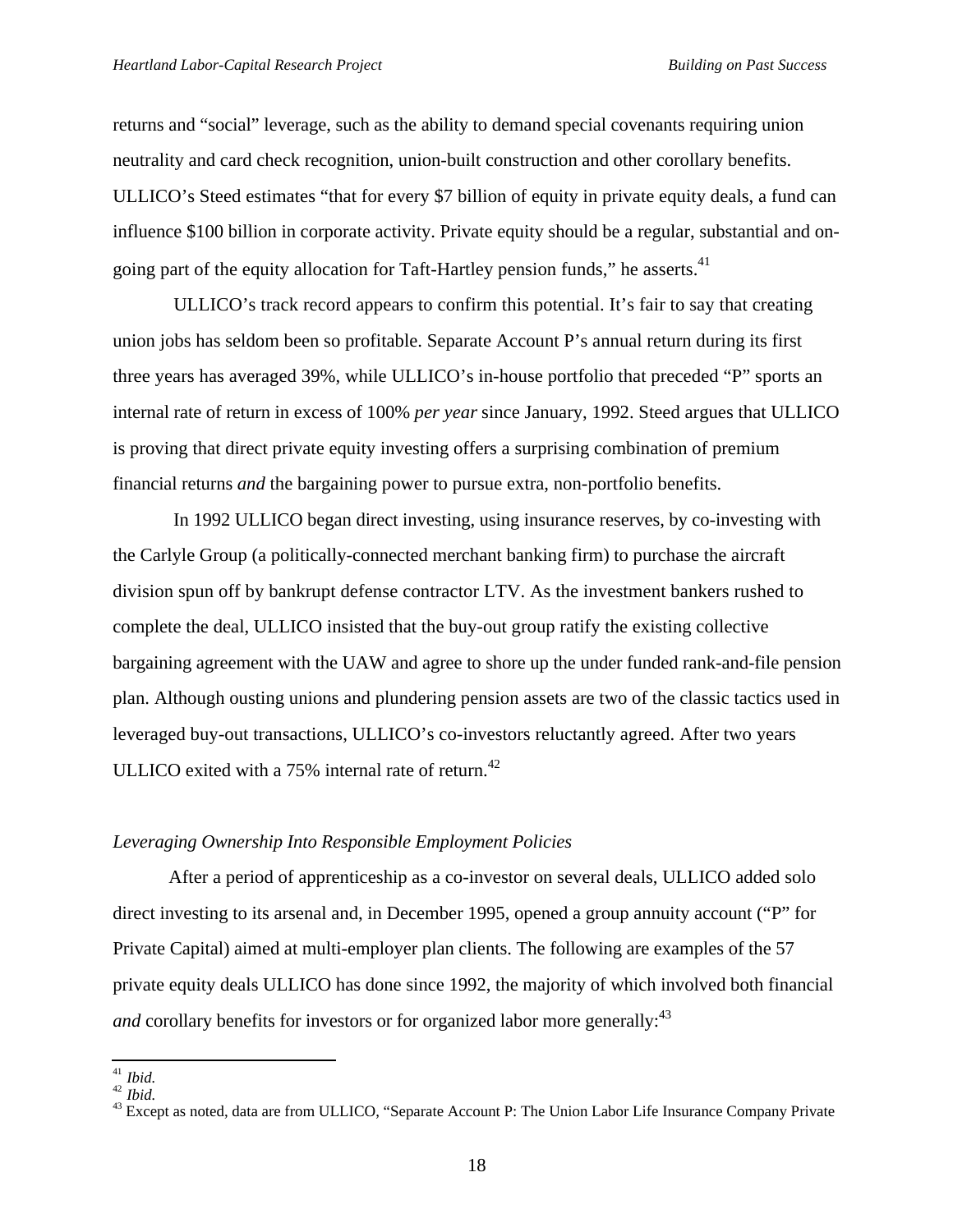- *Super Shuttle:* The bright blue vans that are rapidly taking fares from taxis at major airports across the country are part of a classic franchised service business that unions find tough to organize. Airport authorities welcome shared-ride services because they relieve congestion and, in Super Shuttle's case, are fueled by clean-burning natural gas. In return for \$3 million in expansion capital, ULLICO achieved two concessions that private investors would not have bothered about: First, the vans must be manufactured domestically by U.A.W. members, creating 500 jobs to date; and second, neutrality and card-check recognition should a union organize the drivers or other personnel. As a result, the Teamsters (West coast) and SEIU (East coast) are quickly bringing the drivers in this fast-growing and profitable company under contract.
- **Residential Services Inc.:** RSI had a business plan calling for the construction of 75 new assisted living centers at an average \$7 million per location. While other institutions provide mortgage financing on a building-by-building basis, ULLICO made a private equity investment of \$5 million, infusing badly needed operating capital and becoming a part owner in the process. As a term and condition of this investment, RSI agreed that all 75 centers be built with union labor and that all the workers at the centers would be covered by neutrality and card check recognition agreements. ULLICO projects that it will sell its 18% ownership stake within 5 years for an estimated annual return of 20%.
- *Global Crossing***:** The primary reason that ULLICO's in-house portfolio is up an average 100% annually since 1992 (compared to a 39% annualized return for Account P), is one venture capital investment that would make even veteran Silicon Valley investors envious.<sup>44</sup> Global Crossing Ltd. is building a global network of undersea fiber-optic cables with a new technology that can accommodate exploding Internet transmissions by carrying hundreds of times as much data as older cables. Two years ago ULLICO invested \$7.6 million in the start-up. The company went public last August, after its largest cable across the Atlantic Ocean went into service, leaving ULLICO's 8% ownership stake with a market value in excess of \$1.6 *billion* — more than 200 times its cost.<sup>45</sup> In return, the entrepreneurs agreed to use a U.S.-based union company to lay the cable, to purchase most components from union manufacturers, and to employ union seafarers and maritime

Capital Fund, *Confidential Update*, June 30, 1998; and from the author's interview with Michael Steed, *supra* note 37.

<sup>&</sup>lt;sup>44</sup> Separate Account P does not invest in start-ups, which are considered more risky, but only in more established private companies with proven business models and profitability, according to Steed and Kennedy.

<sup>45</sup> Steven Lipin, "Investors Find Gold Mine in Global Crossing Stock," *The Wall Street Journal*, March 19, 1999, p. C1. The company's value and employment may soon be substantially greater. In March Global Crossing announced an agreement to use its stock as currency to acquire Frontier Corp., the nation's fifth largest longdistance telecom carrier. If completed, Global Crossing will be a major player in Internet commerce, with a market value of \$30 billion and 8,500 employees. Mike Mills, "Two Telecom Powers to Merge: Global Crossing Buys Frontier Corp.," *The Washington Post*, March 18, 1999, p. E1. In April, 1999, ULLICO also achieved a huge gain on its investment inValue America, an Internet shopping service, when that two-year old company completed its initial public offering. Jerry Knight, "Value America Stock Soars in Initial Offering," *The Washington Post*, April 9, 1999, p. E3.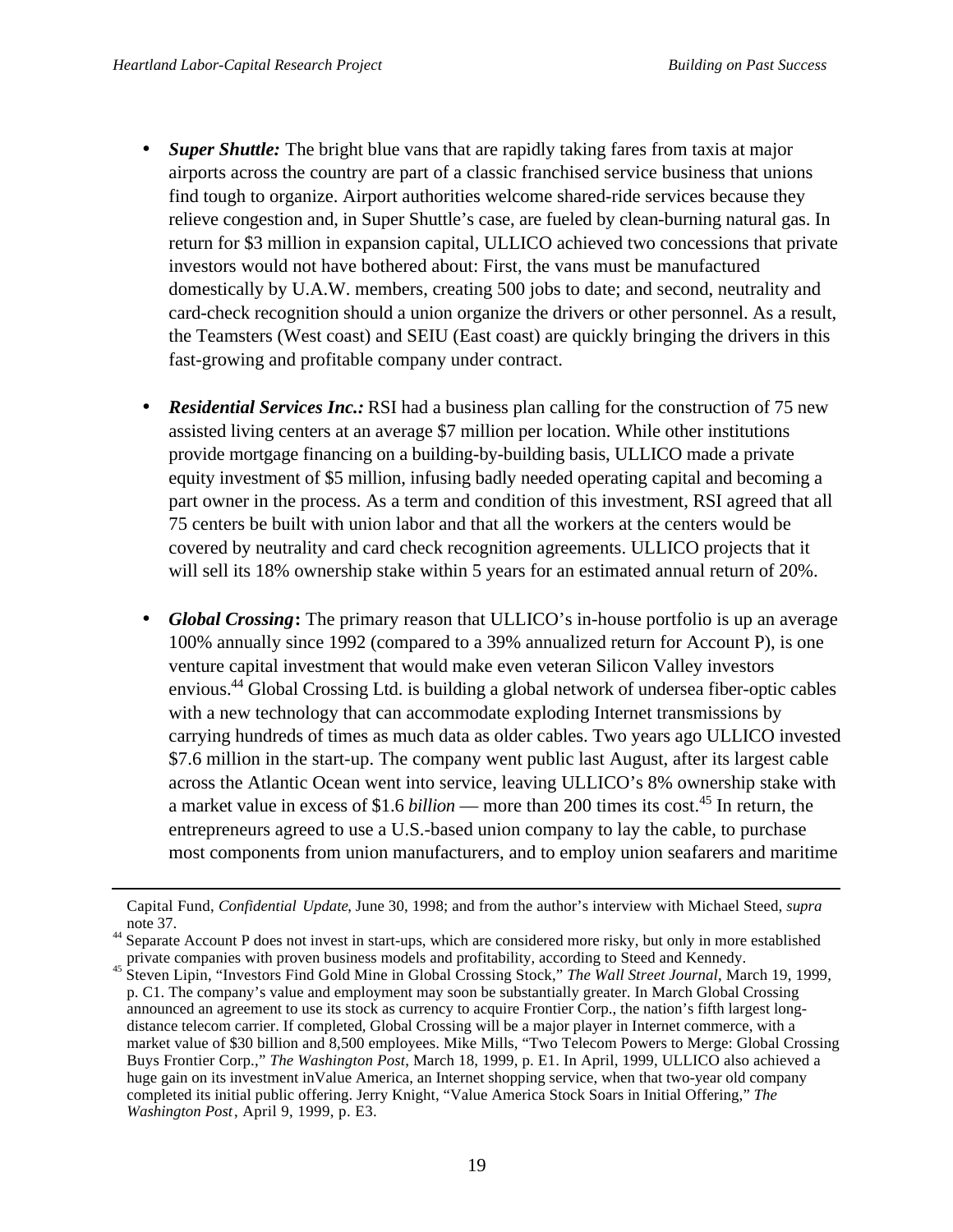officers on the construction rigs.<sup>46</sup> Steed estimates that the cable construction alone has employed 1,500 IBEW and CWA members — with more to come as ULLICO maintains its stake in this rapidly growing company.

- *Omni Facility Resources, Inc.***:** One of the most profitable business strategies in the 1990s is the "roll-up," whereby holding companies consolidate fragmented industries (e.g., office supply stores, funeral homes) by buying up smaller and less efficient businesses. As both an investment and as an organizing tool, there may be few opportunities as promising as a company that rolls-up dozens or hundreds of small shops into one large and more profitable network. Omni rolls up small facilities maintenance firms, which do janitorial and landscaping work on a contract basis. As a term and condition of ULLICO's \$7.5 million investment, Omni agreed that all of its current and acquired workforce would be covered by neutrality and card check agreements. Steed said this should facilitate efforts by SEIU to organize thousands of maintenance workers as subsidiaries are acquired.
- *Newport News Ship Building:* Separate Account P's first deal invested in the construction of five environmentally-safe double-hulled oil tankers at a total cost of \$280 million. ULLICO's \$10 million equity stake gave it enough leverage to achieve an agreement that the ships would be constructed in the U.S. at one of the nation's few remaining union shipyards, providing work for 12,000 steel workers over a 28-month period. In addition, the firms that would operate the ships agreed to a union pre-hire agreement (allowed under the Jones Act that governs maritime trade), which guarantees jobs for 150 members of the Seafarers International Union. ULLICO exited the investment last year, recovering 100% of invested capital plus an internal rate of return of 20.4%.

"That is the abject power of private equity," explained Steed, referring to the RSI deal as a particularly potent model. He said that as a part-owner, "through covenants, private equity investment can control the structure of 100 deals rather than investing project by project." Steed noted that while it took ULLICO's "J for Jobs" 30 staff last year to generate \$740 million in commitments for union-built construction, one staffer took just two months to leverage P's \$5 million equity investment in RSI into \$450 million in construction — plus recognition agreements for more than 1,000 health care workers to be hired at those facilities. Ironically, Steed's biggest

l <sup>46</sup> Interview with Jim Kennedy, Vice President, ULLICO, January 25, 1999.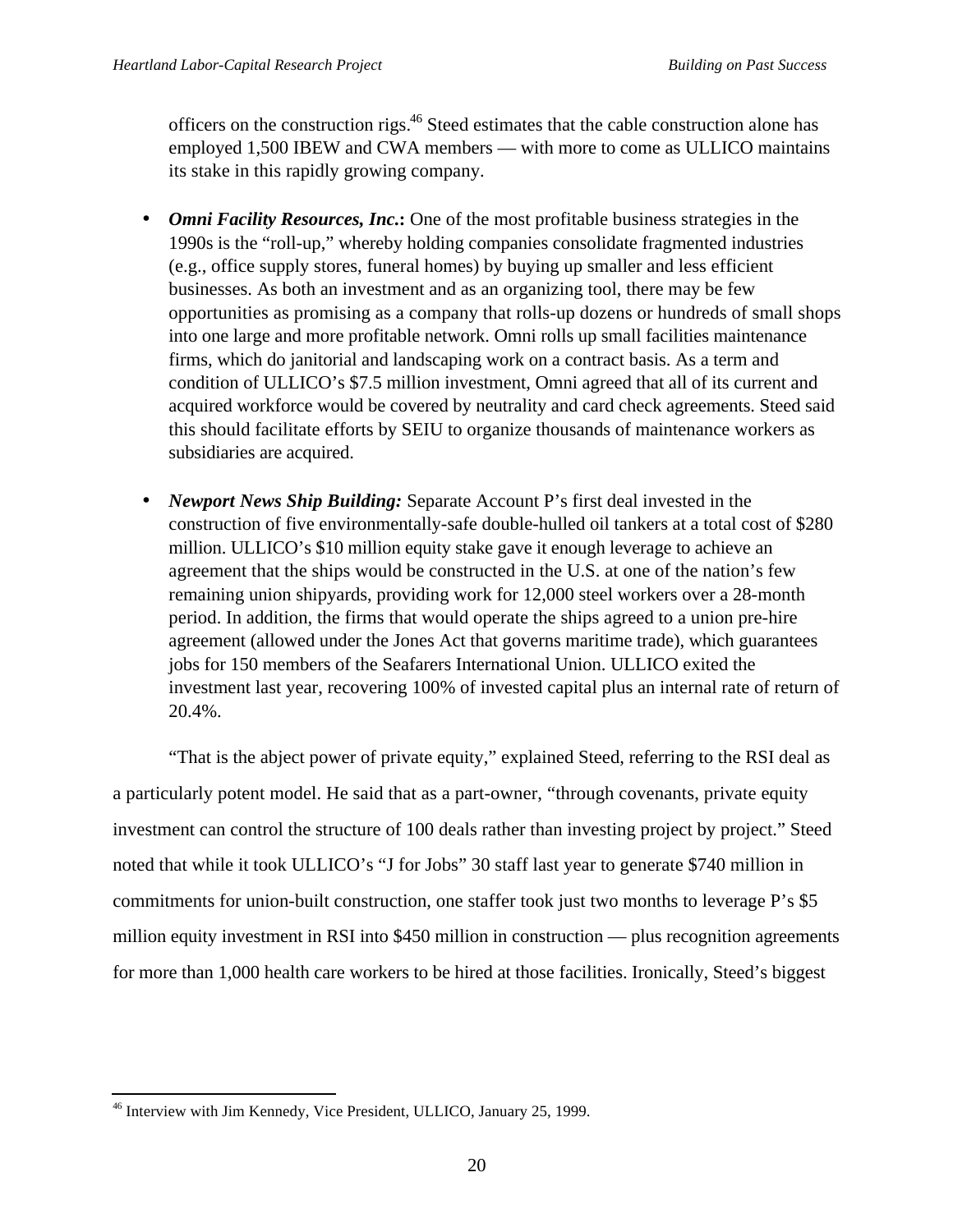disappointment is that among the companies where ULLICO, as an investor, has negotiated neutrality and card check recognition, unions have only bothered to target three for organizing.<sup>47</sup>

ULLICO's Separate Account P appears particularly well-suited for qualified pension plans subject to ERISA. First, while LPs are typically illiquid during their typical 10-year lifespan, "P" operates as an open-ended group annuity contract, which has two advantages. It allows investors to exit at any point at a unit price that is revalued monthly; and it allows the fund to operate indefinitely, freeing it from the early-cycle fundraising and late-cycle forced liquidations that burden fixed-term LPs. Second, as an open-end fund, "P" can be "opportunistic" and make a wide variety of investments, including direct placements and investments in LPS, as well as in post-venture public stock offerings.

Third, as an insurance company pooled separate account, ULLICO's "P" enjoys a class exemption from most ERISA prohibited transaction constraints, similar to the exemption that applies to other qualified private asset managers (QPAMs).<sup>48</sup> Since fiduciary duty can be completely delegated to a qualified asset manager, the trustees need only perform due diligence in the initial hiring and monitoring of the manager; liability for specific investments made by the trust lies with the manager. Investors are sheltered from unrelated business income taxation (UBTI); the trust is responsible for filing and paying taxes on any UBTI.

Finally, direct investing puts union-oriented professionals at the table with leverage as the deal is structured. In contrast, when a pension fund invests in a conventional limited partnership, or in a fund of such investments (a "fund of funds"), discretion is delegated to the general partner and it is difficult for the pension fund to influence the terms of individual deals. The exception might be a vehicle like the Carpenters' new "fund of funds," describe below, where the manager is acutely aware that the investors are all union-affiliated and share a concern for extra-portfolio outcomes.

<sup>47</sup> Interview with Steed, *supra* note 37.

<sup>&</sup>lt;sup>48</sup> Prohibited Transaction Class Exemption 90-1 (insurance company pooled separate accounts), 55 Fed. Reg. 2891 (Jan. 29, 1990). When pension trustees delegate investment authority to a "qualified private asset manager" (QPAM), as defined by ERISA, the underlying investments within a commingled fund are exempt from many rules prohibiting transactions with potential conflicts of interest, such as transactions that benefit "parties in interest," including participating employers, services providers and fiduciaries.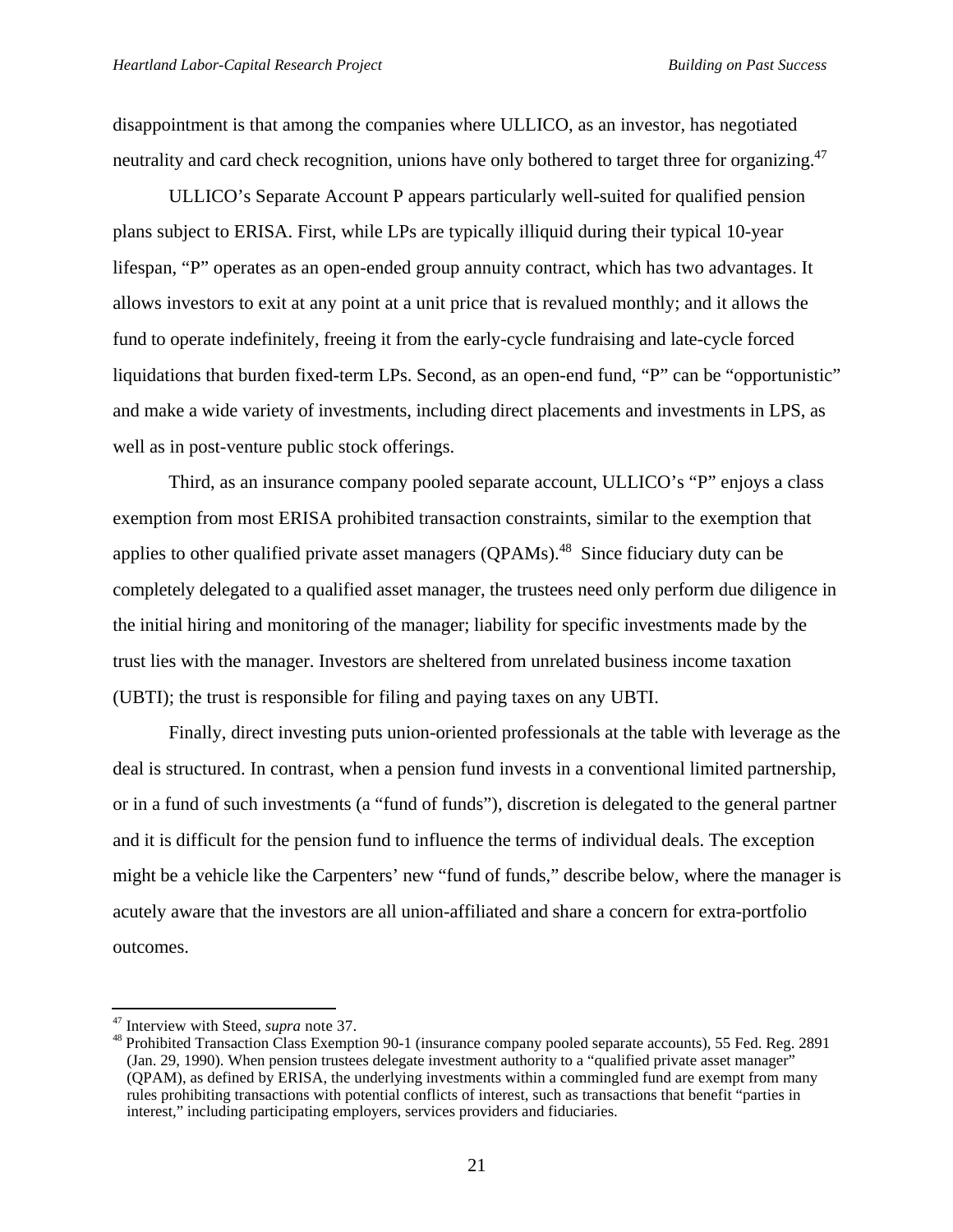## **Carpenters' Limited Partnership 'Fund of Funds'**

While ULLICO's pooled account makes *direct* private equity investments, more than 80% of the record \$85 billion invested in the private equity market last year flowed through specialized intermediaries, nearly all of which are organized as limited partnerships, or LPs.<sup>49</sup> As explained above, limited partnerships typically have a 10-year life and specialize by type of transaction (viz., buy-outs, venture capital, distressed companies) and often by industry and geographic region as well.

A "fund of funds" is a professionally-managed pool of investments in other LPS, as a limited partner. In 1998 commitments to funds of funds soared 138%, to \$9.6 billion, as 30 new funds were formed.<sup>50</sup> Working with Hamilton Lane Advisors of Philadelphia, which specializes in alternative investing, the United Brotherhood of Carpenters' Strategic Investment Council has fashioned its own fund of funds — the **Hamilton Lane/Carpenters' Partnership Fund, L.P.** The fund's initial closing was March 9, with approximately \$225 million in commitments from various UBC-sponsored Taft-Hartley plans.<sup>51</sup>

The most obvious advantage of a fund of funds format is diversification across a number of different LPS, investment types, industries and regions. While some large pension plans achieve a similar diversification by assembling their own portfolio of LP investments, considerable in-house expertise (or a specialized advisor, such as Hamilton Lane) is needed to identify, evaluate, negotiate and monitor LP investments on a continuous basis. This may be impractical or uneconomical, particularly for a small pension fund.

In contrast, the manager of a fund of funds brings experience and economies of scale to these functions, while achieving a greater degree of diversification. A fund of funds can put more assets to work more quickly, since due diligence focuses on identifying proven "deal teams" rather than on the more arduous task of identifying, evaluating and negotiating investments in

<sup>49</sup> *The Economics of the Private Equity Market*, *supra* note 28, chapter 1. The Federal Reserve Staff Study estimated that of the \$100.4 billion in private equity holdings at the end of 1994, \$82 billion was invested through LPs and less than \$19 billion was invested directly.

<sup>50</sup> *The Private Equity Analyst*, *supra* note 30, at 60.

<sup>&</sup>lt;sup>51</sup> Funds are often raised in several stages, referred to as "closings." The Carpenter fund has a goal of raising \$500 million, according to the union's general counsel, John De Carlo.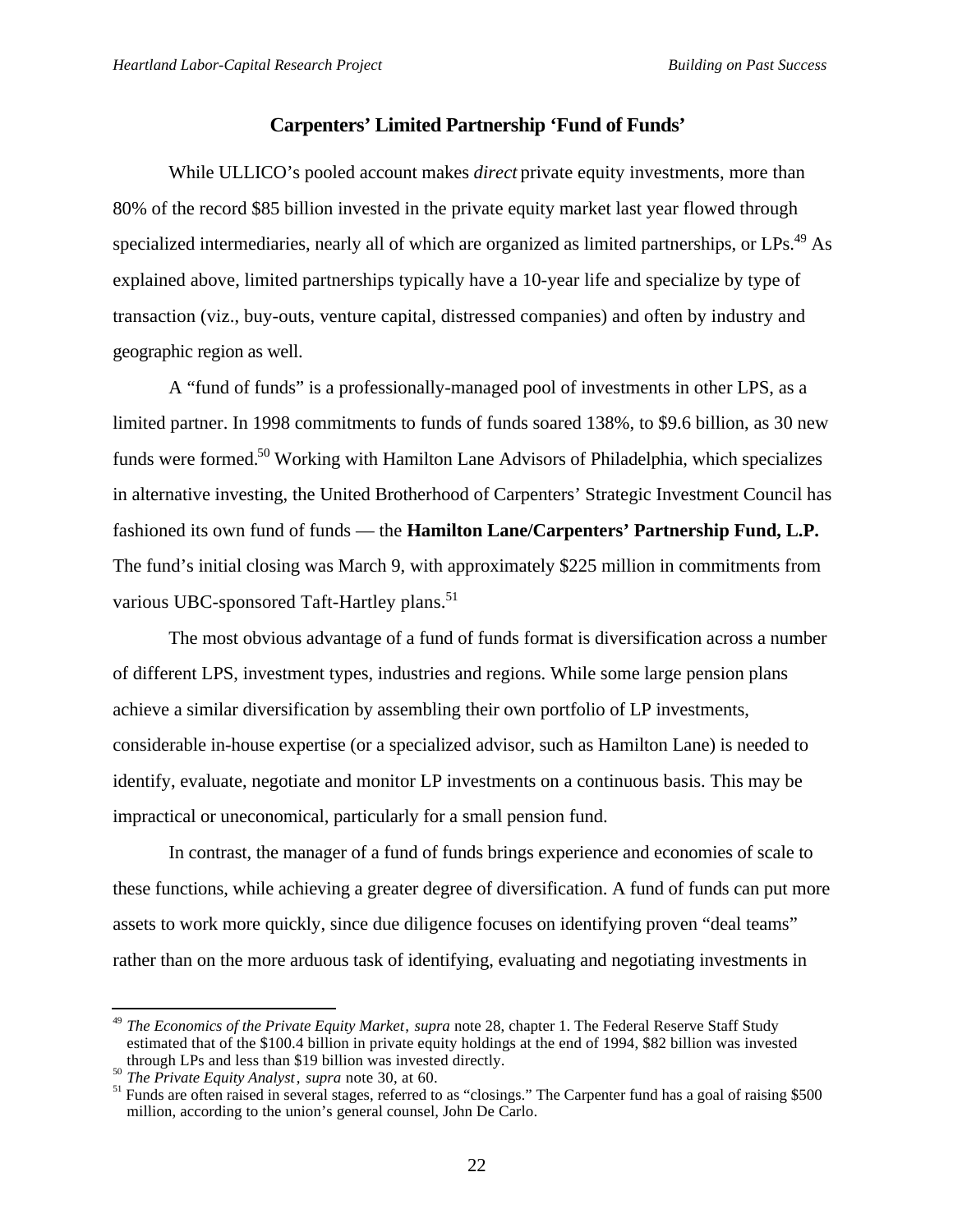individual companies. Also, just as "deal flow" (access to non-public information about highquality investment opportunities) is crucial to the success of individual LPs, an advisor such as Hamilton Lane has the extensive contacts and credibility to access exclusive partnership opportunities.<sup>52</sup>

A second advantage of the Carpenter LP model, compared to direct private placements, is that by delegating fiduciary control to a qualified plan asset manager (QPAM), the fund is less constrained and the pension trustees are more insulated under ERISA.<sup>53</sup> Trustees completely delegate their fiduciary duty to the fund manager with respect to the selection and monitoring of specific LP investments.<sup>54</sup> Of course, trustees must still perform due diligence in selecting the fund of funds manager and in monitoring the fund's performance from period to period.

Unlike most LPs and funds of funds, by joining together Carpenter-sponsored pension funds had the leverage not only to select a union-friendly investment manager, but also to negotiate favorable terms that give the fund a risk-and-return advantage compared to comparable vehicles. First, the Carpenter group negotiated a favorable fee structure that aligns incentives in favor of the pension investors. Hamilton Lane will receive a relatively low annual management fee of 0.5%of invested assets (reduced to 0.4% after 5 years), plus 8% of net profits only after the limited partners receive a 10% annual return<sup>55</sup>. At the same time, Hamilton Lane will be at risk with a  $1\%$  equity investment.<sup>56</sup>

<sup>&</sup>lt;sup>52</sup> Interview with Luther Jones, Managing Director, Hamilton Lane Advisors, Feb. 10, 1999.

<sup>53</sup> The advantages are similar to those described above with respect to ULLICO's commingled account. (See *supra*, note 48). Perhaps most critically, from a trustees's perspective, investing through a qualified asset manager is a protected delegation under ERISA because the commingled fund's underlying assets are not considered to be plan assets. This allows the partnerships to invest without regard to most ERISA restrictions. A Taft-Hartley plan investing directly in LPS can achieve this result — without the extra layer of management involved in a fund of funds — but only if each individual partnership qualifies as a venture capital operating company, or if employee benefit plans represent less than 25% of the equity in the partnership. (*See* 29 C.F.R. section 2510.3-  $101(a)(2)(ii)$ ). In 1980 the Department of Labor granted private equity partnerships a "safe harbor" exemption from plan asset restrictions if they qualify as *venture capital operating companies* (VCOCs). To qualify, partnerships must not have more than 100 investors and must actually exercise contractual management rights over one or more of the operating companies or LPS in which it invests. See, e.g., William M. Mercer, Inc., "Key Terms and Conditions for Private Equity Investing," a study commissioned by eight large public pension funds (1996), at www.calpers.ca.gov/invest/ keyterms/keyterms.htm.

<sup>54</sup> Interview with John DeCarlo, General Counsel, United Brotherhood of Carpenters, Feb. 25, 1999.

<sup>55</sup> Hamilton Lane-Carpenters' Partnership Fund "Presentation," *supra* note 32, at 28.

<sup>56</sup> Interview with DeCarlo, *supra* note 54.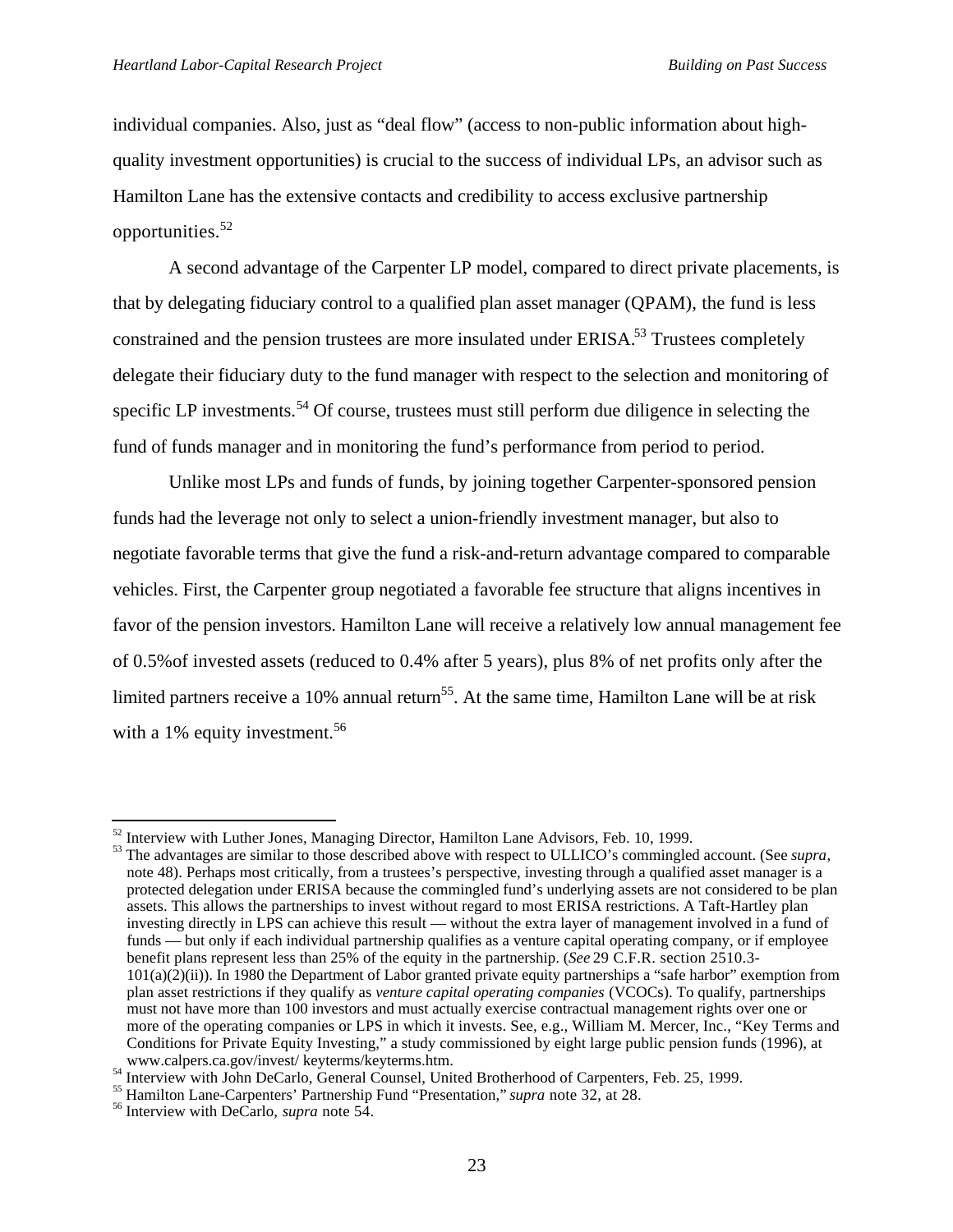Second, the Advisory Committee selected by the limited partners, all of which are Carpenter pension funds, can remove the manager (Hamilton Lane) by majority vote. Third, the investors negotiated a special covenant that allows the pension fund investors to "opt-out" of any fund investment they object to on policy or other grounds.<sup>57</sup> In general, the ability of limited partners to negotiate special covenants that restrict the discretion of the general partner is quite common,<sup>58</sup> although its use by the Carpenters to influence the collateral impact of the fund's investments is unusual and potentially powerful.<sup>59</sup>

#### *Corollary Benefits More Difficult to Achieve*

Although the fund of funds approach is perhaps the easiest way to persuade risk-averse trustees to join corporate and public pension funds on the new frontier of private equity investing, it also presents severe limitation compared to the ULLICO direct investing model. First, the two layers of partnerships together could consume as much as 30% of gross returns in fees and expenses.

Second, the pension trustees' influence over the pursuit of collateral benefits is more indirect and diluted in a fund of funds. For example, an intermediary like ULLICO can negotiate *directly* with companies it invests in for concessions that confer collateral benefits (such as neutrality or card check recognition). In contrast, the manager of a fund of funds is taking at most a 10% stake as a limited partner in funds where *other managers* have investment discretion. Unless those other partnerships have substantial and coordinated Taft-Hartley participation, it will be extremely difficult to achieve the kind of collateral benefits that could be achieved using a direct investment approach. At a bare minimum, union-oriented investors in a fund of funds should ensure that the fund manager will, before investing, insist on covenants that allow the fund to opt out of any anti-union investments made by the LPs in which it invests.<sup>60</sup>

<sup>57</sup> *Ibid.*

<sup>58</sup> See *The Economics of the Private Equity Market*, *supra* note 28.

<sup>59</sup> Interview with DeCarlo, *supra* note 54.

<sup>60</sup> Interview with Steed, *supra* note 37.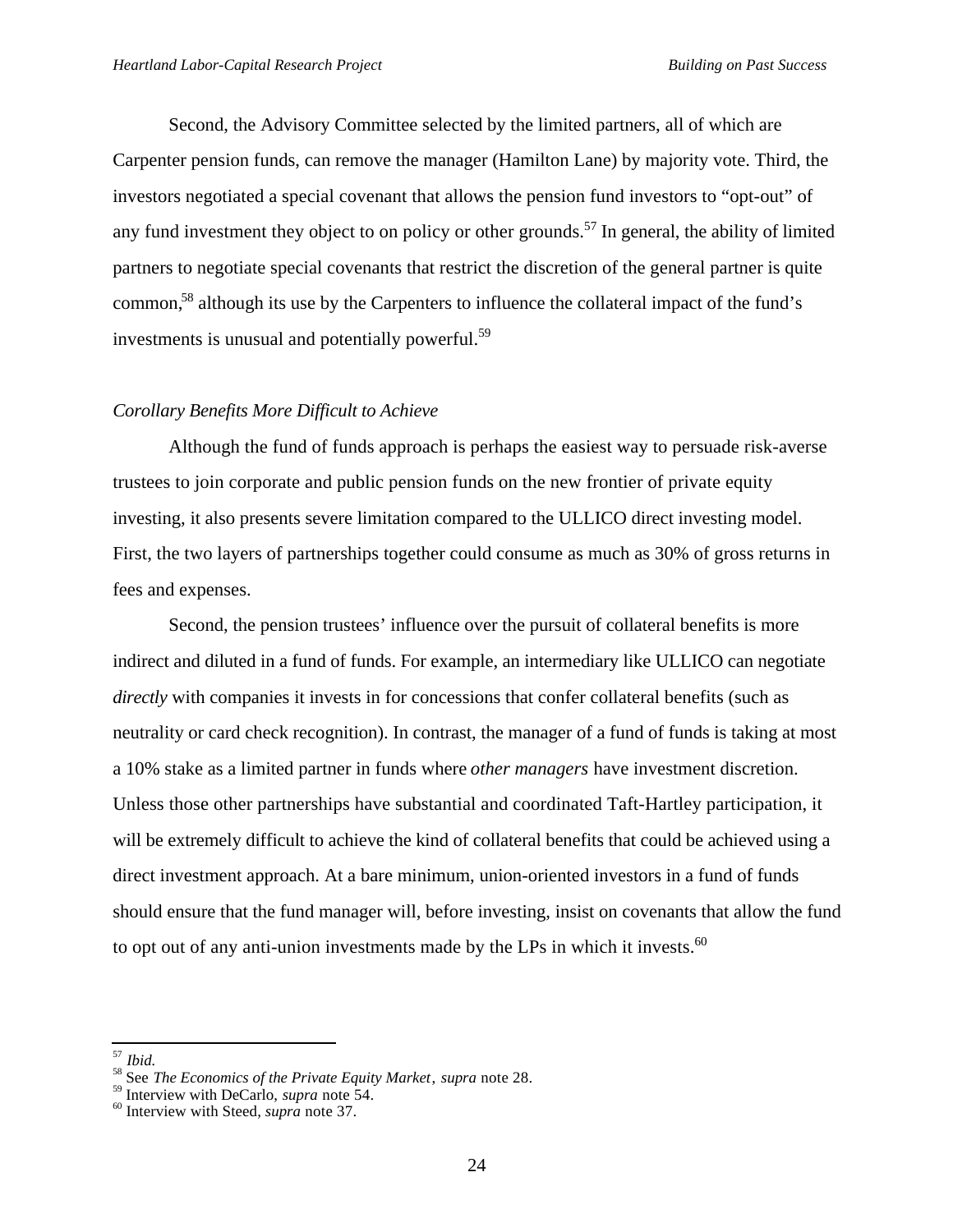#### **CIGNA America Fund: Private Placement Bonds**

Insurance companies have historically financed a disproportionate share of the private placement debt market. Companies that either cannot, or prefer not to, float a public bond issue will instead borrow directly from life insurance companies and other institutional investors. CIGNA currently manages \$15 billion in private placement debt, of which \$250 million resides in a separately-managed account for Taft-Hartley plan investors. That account targets loans to "U.S.-based operations to maintain and create jobs and provide capital to union employers."<sup>61</sup> Since 1994 the Fund has made loans to more than 50 companies with at least a 25% unionization rate, or which were borrowing to finance a union-built construction project. IBEW-sponsored funds were the initial investors and account for roughly half the Fund's assets.

The **CIGNA America Fund** seeks a balance between the higher yields generated by private placement bonds and the liquidity offered by publicly-traded corporate and Treasury issues. At year-end 1998, the Fund had approximately two-thirds of its assets in private placement bonds and one-third in U.S. Treasuries, public corporates and cash equivalents. According to the Fund, its annualized total return since inception is 9.4%, compared with a 8.9% average return on the benchmark Lehman Government/Corporate Bond Index.<sup>62</sup> The fund has achieved an average 50 basis point (0.5%) spread over high-quality corporate bonds, while limiting risk by shunning issues below investment grade (i.e., junk bonds).

Although the targeting of expansion capital to unionized employers represents a collateral benefit, it is unclear whether CIGNA would have done anything different in the absence of this fund. Since the Fund represents less than 2% of CIGNA's private placement debt portfolio, more than one union official voiced the suspicion that the Fund may simply be a subset of loans the insurance giant would have made with or without a Taft-Hartley marketing vehicle. CIGNA, however, insists that the Fund's existence prompts the insurer's team of analysts to more aggressively seek out unionized employers needing capital.<sup>63</sup>

<sup>61</sup> CIGNA America Fund *Review*, January, 1999.

<sup>62</sup> *Ibid.*

 $63$  Interview with John M. Depenbrock, Senior Vice President-Multi-Employer Market, CIGNA Retirement  $\&$ Investment Services, Feb. 23, 1999.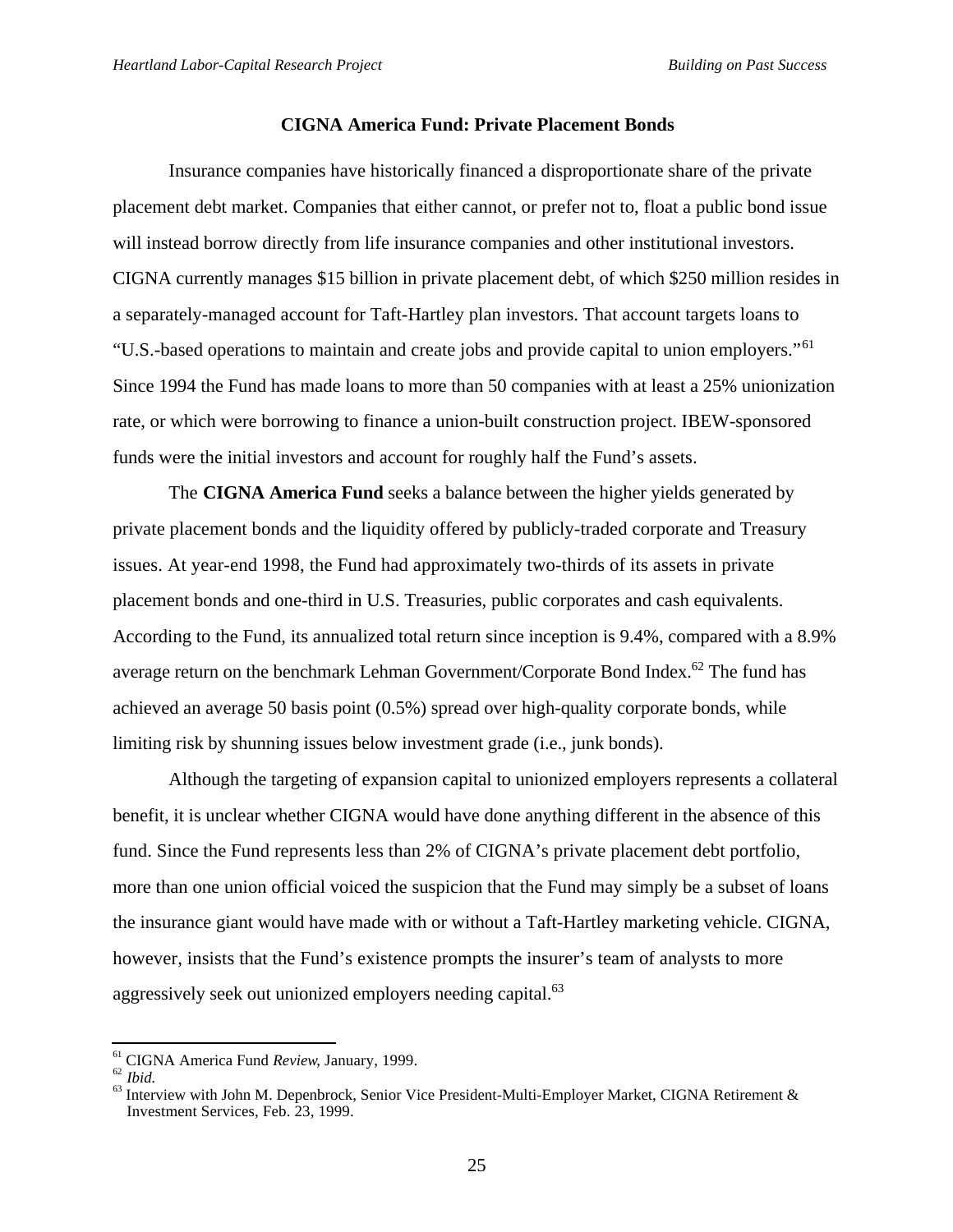l

# **Roofers Loan Fund: Linked-Deposit Certificates of Deposit**

Linked-deposit loan programs are a very low-risk but seldom used approach to alternative investing. Pension funds typically have a portion of their fixed-income allocation invested in very short-term bonds or "cash reserves," including money market and bank certificates of deposit. Bank CDs pay relatively low interest, but are super-safe because the Federal Deposit Insurance Corp. (FDIC) guarantees CDs against default up to \$100,000 per plan participant. More than a decade ago two Boston-based building trades locals formed the Bricklayers and Laborers Non-Profit Housing Co. (B&L) to pioneer the concept of "development deposits." The two multiemployer funds initially invested \$6.5 million in bank CDs at the U.S. Trust of Boston, while a local public pension fund deposited \$20 million. In return the bank agreed to make reduced- rate loans to finance low-income housing projects built with union labor.<sup>64</sup>

A new variation on this theme is the "targeted CD" program by a California multiemployer fund sponsored by the Roofers union.<sup>65</sup> In exchange for the pension fund's \$2 million deposit in a CD, the bank finances low-interest loans to consumers for the purpose of replacing or repairing their roof, provided they hire an approved union contractor.

Like the Carpenters' *ProLoan* mortgage program described just below, the Roofers' program benefits all parties. The pension fund gets a risk-free return at market rates. Consumers get a more affordable loan. The bank shoulders the risk of making home improvement loans and earns a spread between what it pays the fund and what it charges consumers. And both plan participants and signatory contractors realize extra wages, profits and plan contributions as the fund's deposits flow back into the community to pay for the repair or replace roof using union

<sup>64</sup> "Pension-Backed Housing Expands," *Labor & Investments* (vol. 7, no. 8), October 1987. For a description of several other targeted CD programs by church groups in Brooklyn, and by public pension funds in Colorado and Pennsylvania, see Jayne Elizabeth Zanglein, *High Performance Investing: Harnessing the Power of pension Funds to Pormote Economic Growth and Workplace Integrity*, 11 THE LABOR LAWYER 59, 72-74 (1995).

<sup>65</sup> Kirsten Snow Spalding and Elizabeth C. Rudd, *Culture Clash: Labor's Economic Agenda and Taft-hartley Trustees' Interpretation of ERISA*, Berkeley Center for Labor Research and Education, Institute of Industrial Relations (Oct. 1998), at 45. The specific multi-employer pension fund involved is not identified in the Berkeley case study.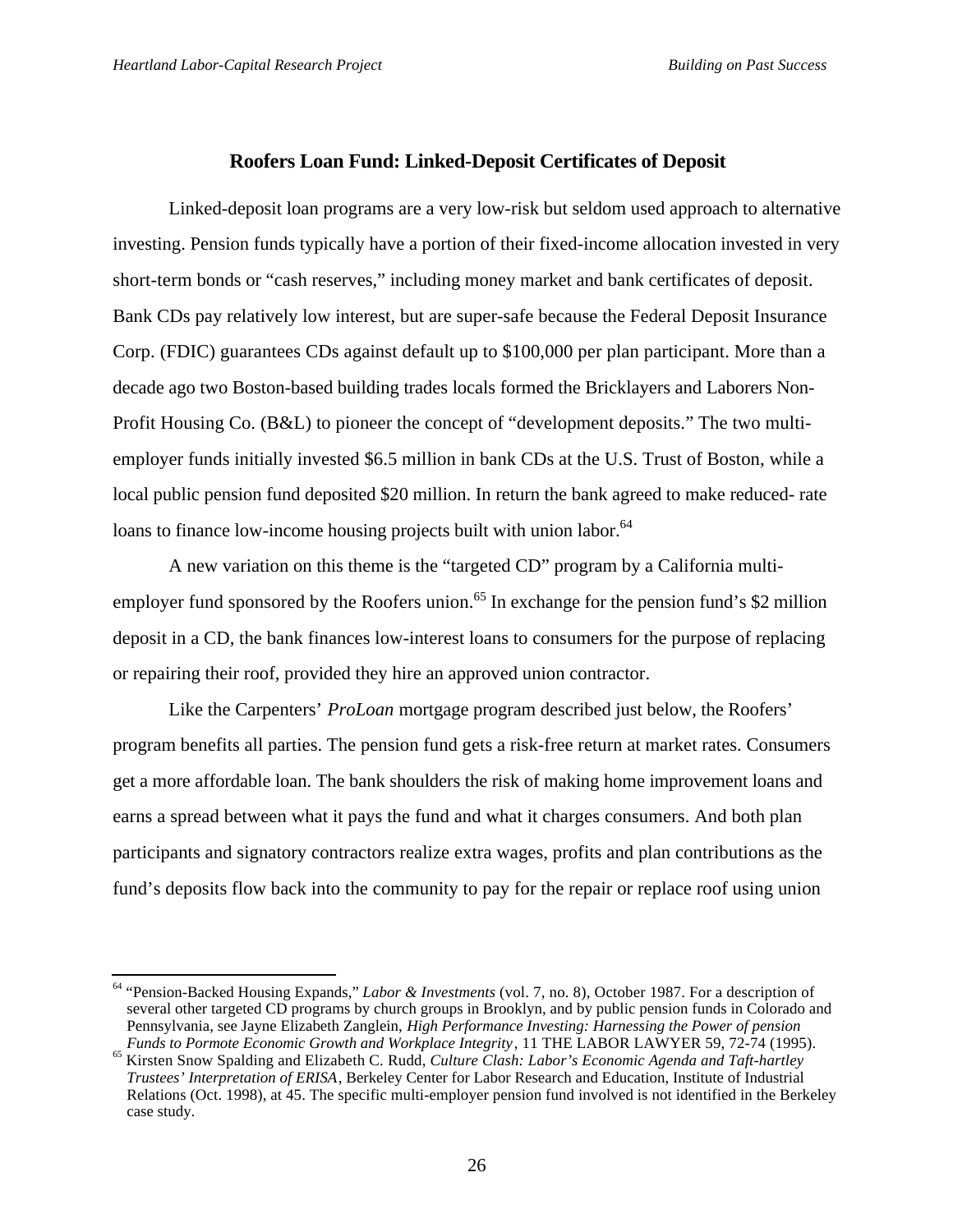contractors. The Roofer fund's primary investment manager — McMorgan & Company — has delegated fiduciary responsibility to structure and monitor the program.<sup>66</sup>

# **ProLoan: Builders Fixed Income Mutual Fund**

One of the most innovative and low-risk alternative investment programs is the **Builders Fixed Income Fund** and its *ProLoan* residential lending and organizing program. The Builders Fund is a publicly-traded mutual fund (ticker: PRLNX) that invests at least 65% of its assets in investment-grade bonds, including at least 30% in mortgage-backed securities issued and guaranteed by Ginnie Mae, Fannie Mae and Freddie Mac.<sup>67</sup> The Fund's *ProLoan* program coordinates with participating home builders and lenders to ensure that the mortgages pooled by the Fund finance only new home construction and complete renovations built with 100% union labor.<sup>68</sup>

From a fiduciary perspective, the Builders Fund is an alternative to a conventional core fixed-income allocation, since it is managed to mirror the risk and return characteristics of the Lehman Aggregate Bond Index. While the Fund puts 33% of its assets into mortgage-backed securities that finance new home construction, two-thirds of its assets are in U.S. corporate, Treasury and other conventional bonds with an average credit quality of AA1. Since its inception in October, 1997, the Fund has almost precisely tracked the 7% return of the Lehman Mortgage-Backed Securities Index.<sup>69</sup>

<sup>66</sup> *Ibid.* The Roofers' linked-deposit loan program is just one of a number of mechanisms by which McMorgan & Company, a union-oriented professional money manager, coaxes and coordinates building trades multi-employer plans in California to boost their investment in local union-built construction. For a case study describing the Roofers' fund and the critical role that McMorgan & Co. plays in shaping a pro-union investment strategy, see *id.* at 46-48.

<sup>&</sup>lt;sup>67</sup> HUD's Federal Housing Administration guarantees mortgages on qualified low-income housing. The Government National Mortgage Association (GNMA) packages these mortgages into securities (bonds) with a guaranteed fixed-income stream and sells them to investors. The Federal National Mortgage Association (FNMA) and the Federal Home Loan Mortgage Corporation (FHLMC) are federally-created entities, now privately operated, that likewise purchase, securitize and insure repayment on pools of qualifying mortgages purchased from private lenders nationwide. By pooling the mortgages and arranging to repurchase them as securities issued by these guarantee agencies — rather than holding individual mortgages — ProLoan (like the AFL-CIO Housing Investment Trust) virtually eliminates the risk of default.

<sup>68</sup> Builders Fixed Income Fund, *Prospectus*, January 29, 1999, at 3.

<sup>69</sup> *Id.* At 5.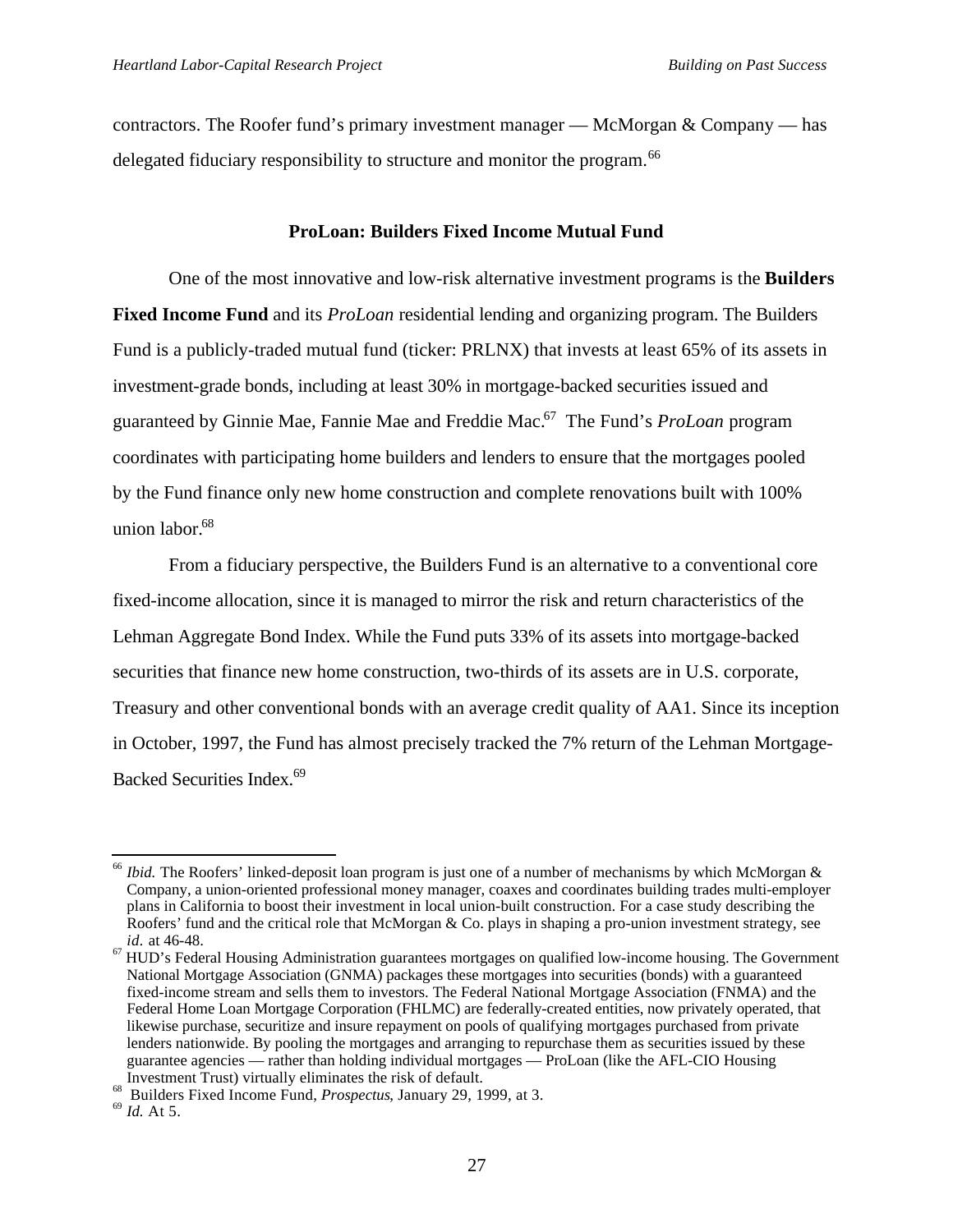The Builders Fund currently has \$150 million in assets, all from Carpenter-sponsored pension funds, which will generate between 500 and 600 union-built housing starts annually in St. Louis, Detroit, Chicago and southern Illinois. The Fund's goal is \$1 billion in assets within two years, which would finance more than 2,000 new homes and more than two million man hours within the jurisdictions of the pension funds investing in the program.<sup>70</sup> To expand its impact, the Fund hopes to extend the program to additional jurisdictions and, once a track record is established, to seek investments from other building trades and public plans in those areas.<sup>71</sup>

# *Extra Benefits: The ProLoan Organizing Program*

The Builders Fund grew out of a similar program initiated by the St. Louis Council of Carpenters multi-employer pension fund more than a decade ago. The St. Louis Carpenters fund at one point had virtually its entire fixed-income allocation in the Fund, but has cut back to 50% of its bond allocation — a level the Fund recommends to other Carpenter plans.<sup>72</sup>

Both the Builders Fund, in its marketing materials, and the union are extremely direct about their efforts to generate extra benefits for plan participants and contributing employers on top of a market-rate core fixed income return. "It's a residential organizing tool," explains Scott Hartzell, the Fund's managing director. He noted that the St. Louis Carpenters have been able to double the union-built share of the new home construction market, pushing it up to 80% since the program began, compared to a 5% average nationwide. Once the *ProLoan* program becomes a critical mass in the local market for new home lending, he said, developers and builders suddenly become very interested in participating — the price of which is union pre-hire agreements.

*ProLoan* forms an on-going partnership with selected mortgage lenders, developers and contractors within a geographic area where Carpenter funds have made a minimum \$50 million commitment. The Fund guarantees participating lenders (typically banks) that it will buy conforming mortgages on a when-issued basis. Consumers are attracted by the unusual six-month rate lock and "float down" feature, which protects the new home buyer against rising interest

<sup>70</sup> Builders Fixed Income Fund, *ProLoan Program*, marketing presentation (1998).

<sup>&</sup>lt;sup>71</sup> Interview with Scott Hartzell, Managing Director, ProLoan/Builders Fixed Income Fund, Feb. 19, 1999. <sup>72</sup> *Ibid.*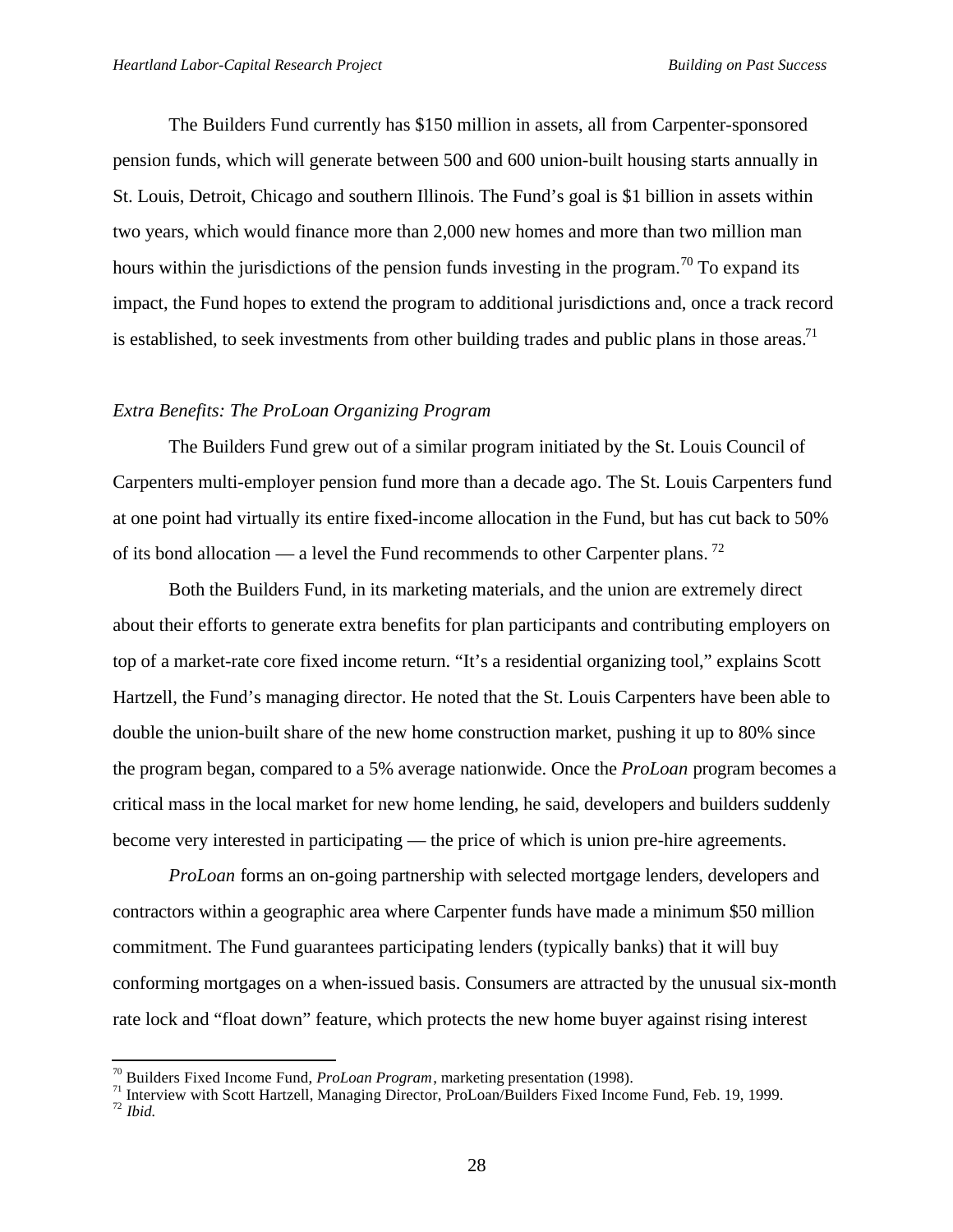rates even as it promises savings if rates fall during construction.<sup>73</sup> Since prospective home buyers are approved only if their builder is union-approved, non-union contractors see that the special mortgage program is giving union contractors a competitive advantage. The local Carpenter Councils actively helps participating developers and builders win business by making *ProLoan* marketing material, and even union reps, available at model home sites to tout both the financial advantages and the quality craftsmanship associated with building union.<sup>74</sup>

#### **AFL-CIO Housing Investment Trust: Mortgage-Backed Securities**

Founded in 1964, the AFL-CIO Housing Investment Trust (HIT) is the grand daddy of labor-sponsored investment vehicles. With total assets of \$2 billion, HIT is also the largest, most visible and least risky of the alternative investment vehicles that generate extra benefits for pension beneficiaries and their local communities. The Trust invests primarily in mortgagebacked securities that are issued and guaranteed by the federal government or by governmentsponsored entities, such as Ginnie Mae, Fannie Mae and Freddie Mac.<sup>75</sup> More than 400 pension funds own unit shares. Funds typically place HIT within the fixed-income portion of their portfolio, alongside Treasury bonds or other mortgage-backed securities, since investments in HIT are fully liquid and have virtually no credit risk because most of the highly diversified portfolio is backed by government guarantees.

Although the assets ultimately owned by HIT are similar, with respect to risk and return, to the mortgage-backed securities routinely held by corporate pension funds, or for that matter, by individuals in GNMA fixed-income mutual funds, HIT plays a very different role. While other institutions typically purchase pre-existing securities that trade on public secondary markets, HIT functions like a developer in structuring deals that originate mortgages, which it

<sup>&</sup>lt;sup>73</sup> *Ibid.* While other lenders charge a steep fee for this feature, the Fund's long time horizon, high volume and low overhead allows it to economically hedge the risk with "out of the money" puts, according to Hartzell. S*upra* note 71.

<sup>74</sup> *Ibid.*

<sup>75</sup> See the discussion at *supra* note 67. FHA loans account for nearly half of HIT's portfolio, with Fannie Mae, Ginnie Mae and Freddie Mac securities accounting for the rest. Gregory Sandler, "HIT Puts the Union Label on America's Housing, *Multifamily Executive*, May 1997, at 56.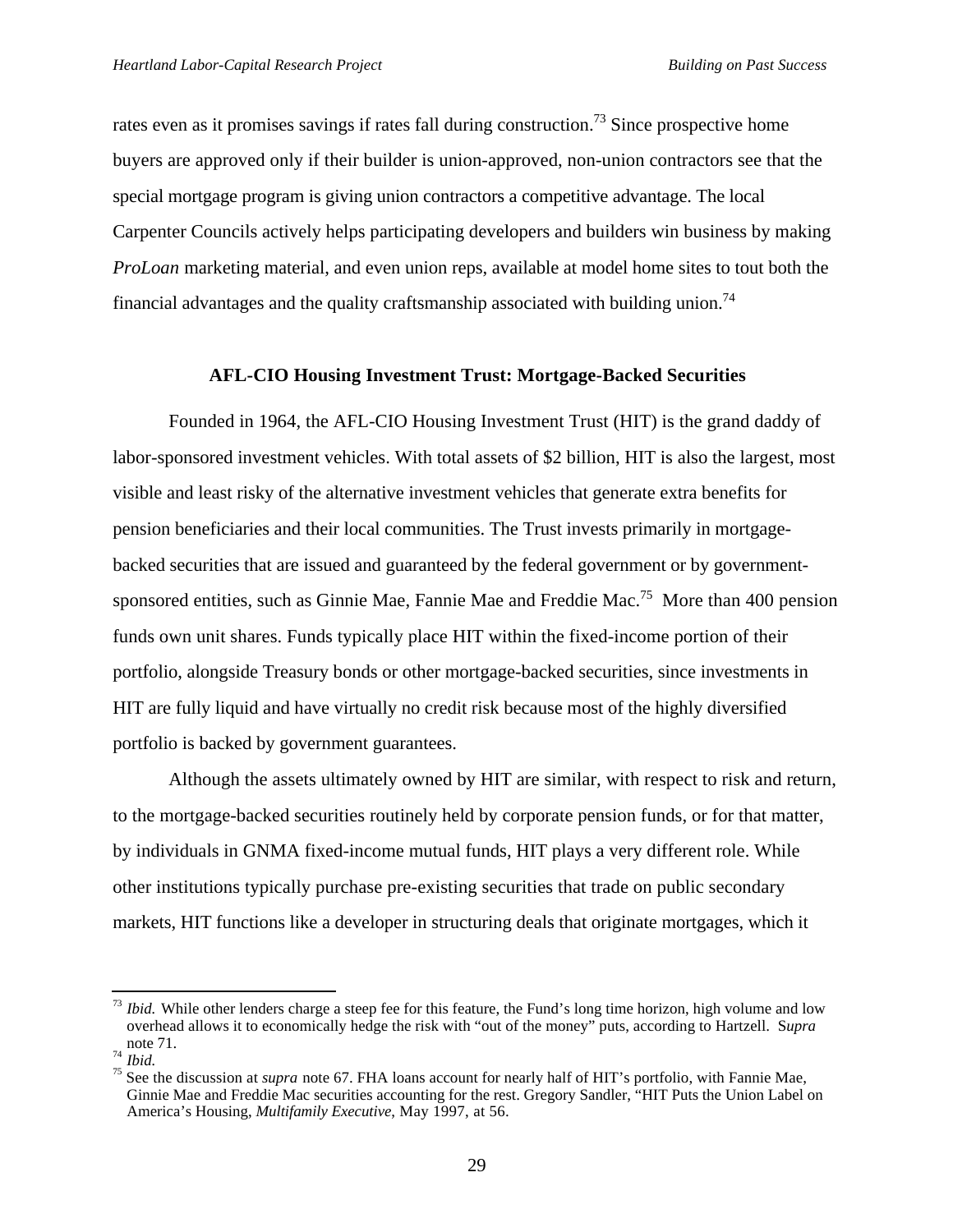then arranges to securitize through special partnerships with guarantee agencies such as Fannie Mae. $76$ 

#### *A Double-Dose of Corollary Benefits*

HIT specializes in building low-income and affordable housing that is also built with 100% union labor. By playing the role of developer in the highly-technical area of governmentsubsidized housing, HIT's deal team is able to generate both types of corollary benefits while significantly out-performing industry benchmarks.<sup>77</sup> The complexity, unpredictability and laborintensity of packaging deals using state and federal subsidies and loan guarantees creates a niche that HIT has been able to exploit to produce both market-beating low-risk yields *and* doubleedged social benefits.

"There is a whole catechism you need to know in order to access public finance," explains Steve Coyle, HIT's CEO. HIT's expertise in structuring projects that leverage public financing are particularly important because it often invests in relatively high-risk inner-city and poor rural areas.<sup>78</sup>

In 1994 Coyle, a former HUD official, engineered HUD's National Partnership for Community Investment, which used federal Section 8 rental subsidies to leverage pension and private investment. HIT made about \$60 million in loans under the program, leveraging \$240 million in total construction of affordable housing.<sup>79</sup> HIT's new "Urban Investment 2000" program — a partnership with HUD, Fannie Mae, foundations, cities and state housing agencies — will target \$1 billion in HIT and BIT investment over the next five years to promote home

<sup>&</sup>lt;sup>76</sup> Interview with Walter Kamiat, HIT/BIT General Counsel, Jan. 26, 1999. For example, HIT and Fannie Mae have an on-going joint initiative to finance up to \$400 million in multi-family affordable housing built with 100% union labor over a five-year period. See AFL-CIO Housing Investment Trust, *HIT-Fannie Mae Joint Initiative: Financing Multi-Family Affordable Housing* (HIT: 1998).

 $^{77}$  According to HIT financial statements, the trust has outperformed both the Salomon Mortgage Index and the  $^{77}$  According to HIT financial statements, the trust has outperformed both the Salomon Mortgage Index and Lehman Aggregate Bond Index over the past 1, 3, 5 and 10 year periods by a significant margin. HIT's total gross rate of return for the year ending last June 30 was 11%, exceeding the Salomon Mortgage Index (8.9%) by 2%. Over the trailing 5-year and 10-year periods, the trust eclipsed both industry indices by more than 1% annually on average. (AFL-CIO HIT, *Semi-Annual Report, June 30, 1998*). HIT's total expenses have fallen to 39 basis points (0.39%) due to economies of scale, its non-profit charter and the fact that its professional staff are compensated at below-market rates because of their commitment to the Trust's goals, according to HIT Vice President Mike Arnold.

<sup>78</sup> Sandler, *supra* note 75, at 57.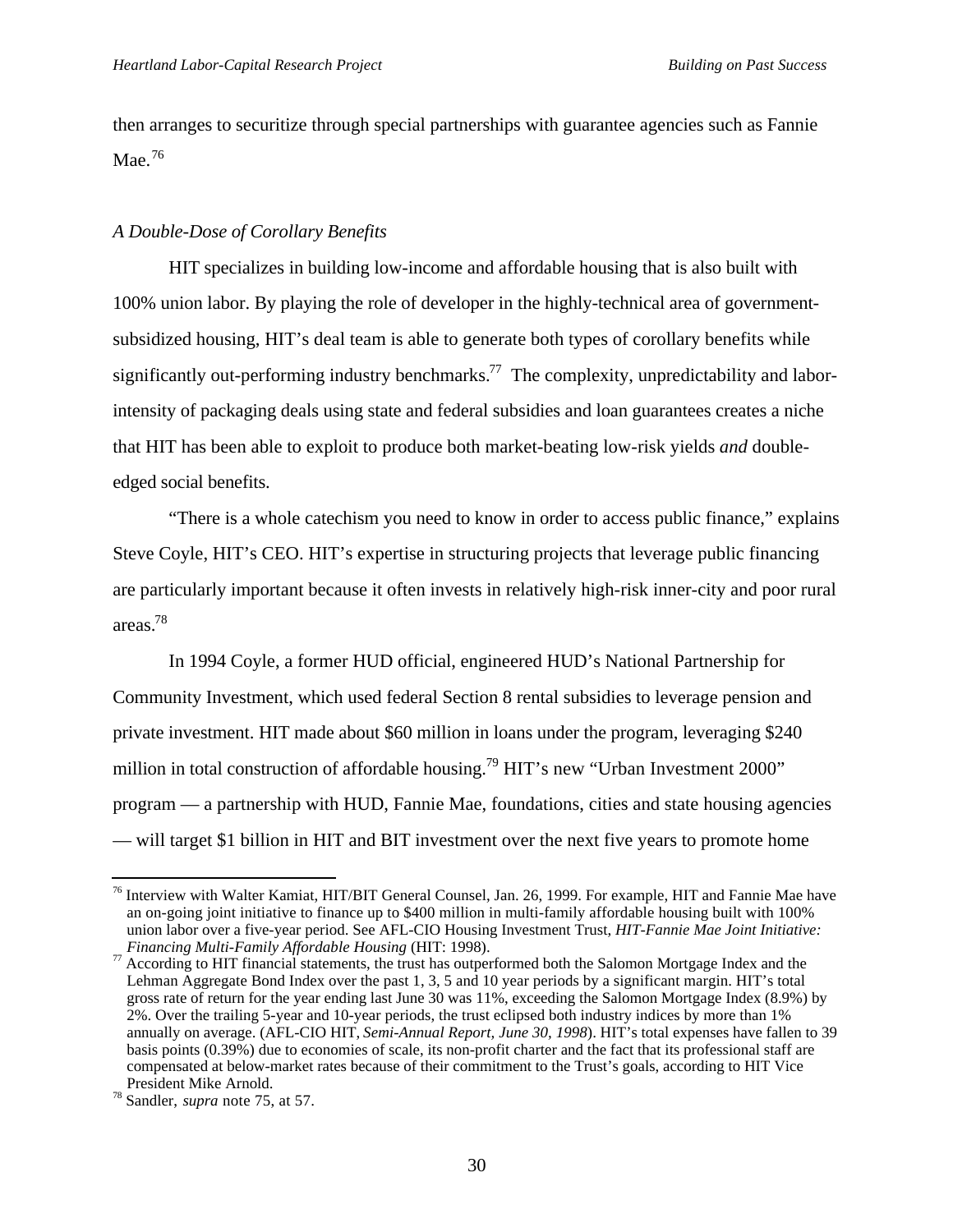ownership, low-cost rental housing production, economic development and neighborhood stabilization in 14 or more targeted cities. In addition to generating extra wages and pension contributions for union plan participants, the Trust's identification with the AFL-CIO also boosts Labor's image and relationships with community leaders.<sup>80</sup>

Like the other union-built real estate funds profiled here, HIT attempts to target much of its investment back into the jurisdictions of its multi-employer and public pension plan investors. The trust's \$400 million in new commitments last year will generate at least 5 million work hours for union members, assuming its job generation rates are similar to ULLICO's. In February, 1999, HIT's board of directors adopted an expanded union-only policy directing the staff to demand that the owner-operators of nursing homes, hotels and other facilities financed by HIT or BIT agree to neutrality and card-check recognition with respect to future employees.<sup>81</sup>

#### **Boilermakers' Co-Generation and Infrastructure Fund: Project Finance**

One of the most sophisticated and successful alternative investment programs initiated by a Taft-Hartley pension plan is the **Boilermakers' Co-Generation and Infrastructure Fund**. Managed by the Trust Company of the West (TCW), the Fund uses a project finance model to co-invest in the construction of power generation plants that are then leased or sold to independent power producers, industrial companies or the government. Over its nearly 12-year history, the Boilermakers' Fund has invested \$450 million in 30 projects, achieving a 15% annual rate of return over the life of the Fund, while generating an estimated 1.4 million hours of work for plan participants.<sup>82</sup>

Although the Fund's 15% average internal rate of return over the last 12 years would be market-rate for an *equity* fund, the Boilermakers' Fund takes less risk because it provides just the senior or subordinated debt slice of each project financing. One reason the Fund can take less risk — and ensure that the project employs union boilermakers — is that it usually takes the lead in

*Ibid.* 

<sup>&</sup>lt;sup>80</sup> Interview with Mike Arnold, Vice President and director investor relations, HIT, Feb. 11, 1999. <sup>81</sup> *Ibid.*

<sup>&</sup>lt;sup>82</sup> Interview with Dave Hanson, Chief Investment Officer, Boilermakers & Blacksmiths National Pension Trust,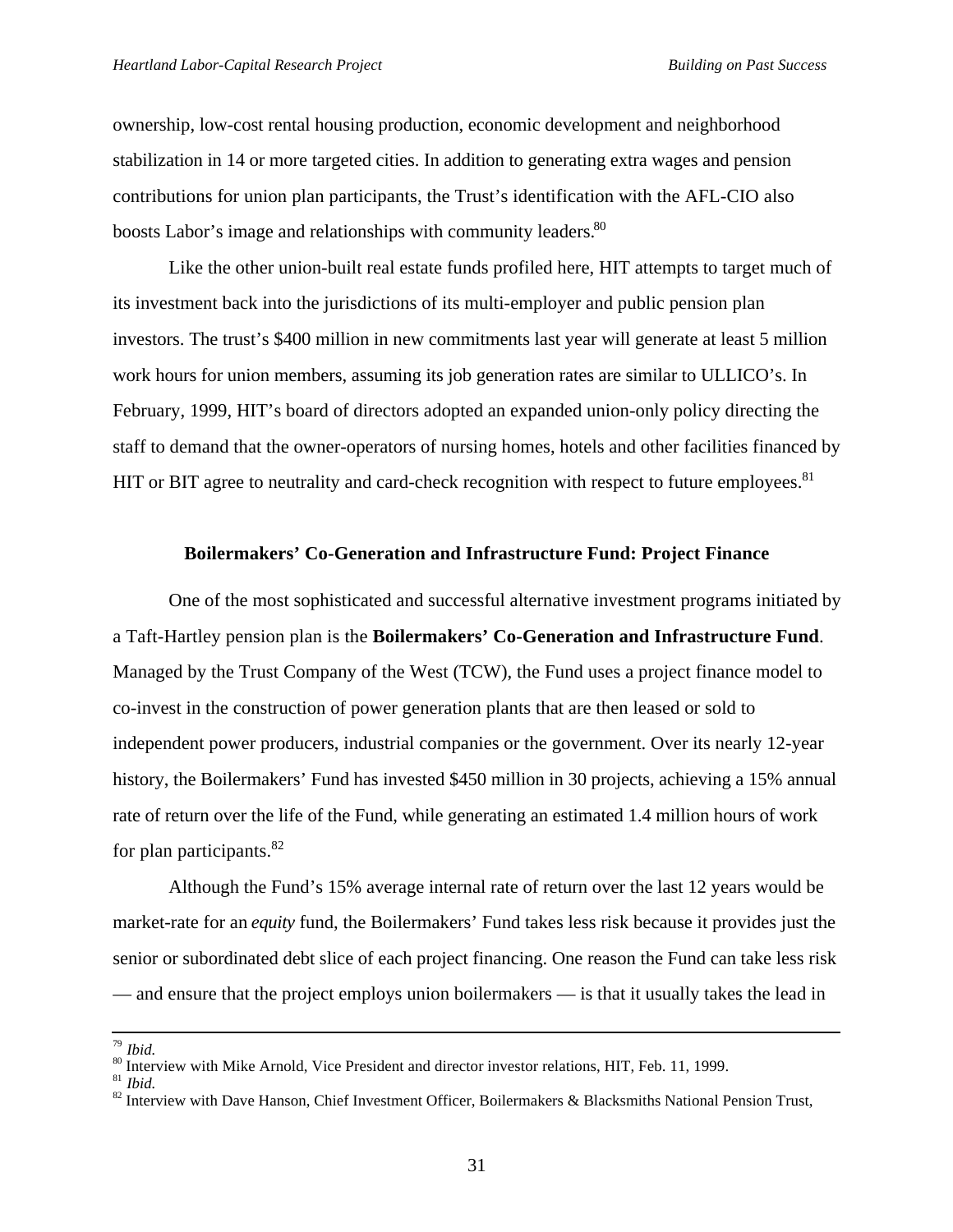structuring the deal thanks to its track record and the expertise of the management team. TCW typically syndicates the deal, investing alongside major banks, insurance companies and other private investors.<sup>83</sup> By co-investing the Fund adds diversification, reduces risk and demonstrates that the private market regards the projects as good investments regardless of the covenants requiring union labor.

The \$5.6 billion Boilermakers & Blacksmiths National Pension Trust is the sole investor in the Fund. Its current investment is \$200 million, or 4% of assets, with latitude to go up to 8%.<sup>84</sup> TCW maintains that as the fund's reputation has grown, so has its ability to put more money to work. Although the Fund could be opened to other pension investors, the trustees have hesitated to do so because of potential conflicts over work rules or jurisdiction if the investments were commingled with other building trades.<sup>85</sup> Another option under consideration is a clone fund that could be managed by TCW with an emphasis on jobs for other trades. From a labor movement perspective, this would take greater advantage of the "deal flow" and expertise that the Boilermakers have built up at TCW.

Corollary benefits generated by project finance can be tightly targeted to plan participants. Because the Boilermakers pension trust is a *national* fund, the Fund can target projects that generate hours for members and still achieve geographic diversification. The estimated 1.4 million man hours generated to date represents a substantial extra benefit because the trust's benefit formula is based strictly on hours worked. Thus, extra hours represent not just extra wages, but also extra current income to the trust and higher retiree benefits for participants in the future.

#### **Longview Ultra I Construction Loan Investment Fund**

Amalgamated Bank of New York, the union-owned bank controlled by UNITE, is currently recruiting investors for its own distinctive entry: the **Longview Ultra I Construction**

Feb. 26, 1999.

<sup>&</sup>lt;sup>83</sup> Interview with Brian Daly, Trust Company of the West, Feb. 10, 1999. Daly manages the Fund at TCW in New York City.

<sup>84</sup> Interview with Hanson, *supra* note 83.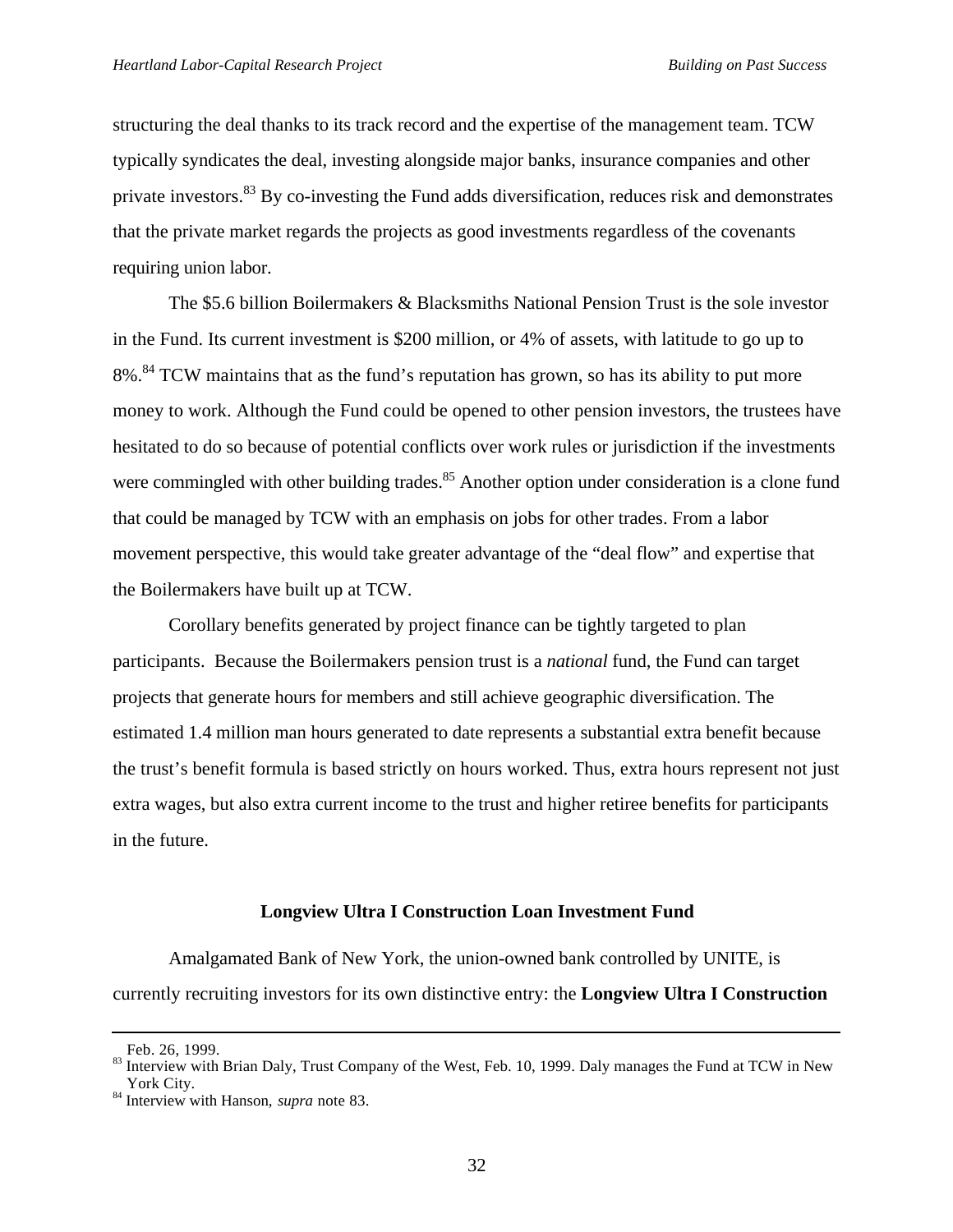**Loan Fund**. The fund will invest primarily in construction loans for new office buildings, shopping centers, hotels, industrial/warehouse and multifamily residential properties. Unlike the permanent, post-construction mortgages held by ULLICO's Account "J for Jobs," or the Carpenters' Mortgage-Plus Fund (described below), the Longview Ultra Fund will provide relatively short-term loans of one to two years that finance the acquisition, development and construction of new properties built with union labor.<sup>86</sup>

In terms of collateral benefits, this model has two advantages over permanent mortgage funds. First, the Longview Ultra Fund's loans turn over far more frequently, allowing the same pension assets to finance far more new construction over a five- or 10-year period. Second, since acquisition and construction financing carries higher risks and requires greater expertise by the lender, it is valued more highly by developers and contractors. By getting in literally at the "ground floor" by supplying scarce up-front financing, Amalgamated Bank expects to achieve both market-rate returns and the leverage to insist on collateral benefit concessions.

### **UFCW's Shopping Center Mortgage Loan Program**

Despite \$20 billion in jointly-trusteed pension assets, the United Food and Commercial Workers (UFCW) has found it difficult to target corollary investment benefits to a membership that works primarily in the retail service sector. One innovative effort by UFCW locals in Southern California allocates \$100 million to finance construction loans and first mortgage financings for developers (or unionized employers) who agree to include a unionized supermarket as the anchor tenant in new shopping centers or strip malls. To date approximately \$65 million has been loaned out by AMRESCO Advisers, a respected real estate investment management firm that has been delegated fiduciary duty to manage the allocation. $87$ 

According to an agreement reached during collective bargaining with the Food Employers Council, the purpose of the real estate allocation is to achieve a positive yield spread over

<sup>85</sup> Interview with Daly, *supra* note 84.

<sup>86</sup> Amalgamated Bank, Longview Ultra I Construction Fund, *Disclosure Statement* (1999) and interview with Ron Luraschi, Senior Vice President, Pension Trust Dept., Amalgamated Bank of New York, Feb. 18, 1999.

<sup>&</sup>lt;sup>87</sup> Interview with Dave Barry, Chairman, Retail Food Industry Joint Labor-Management Committee, UFCW, March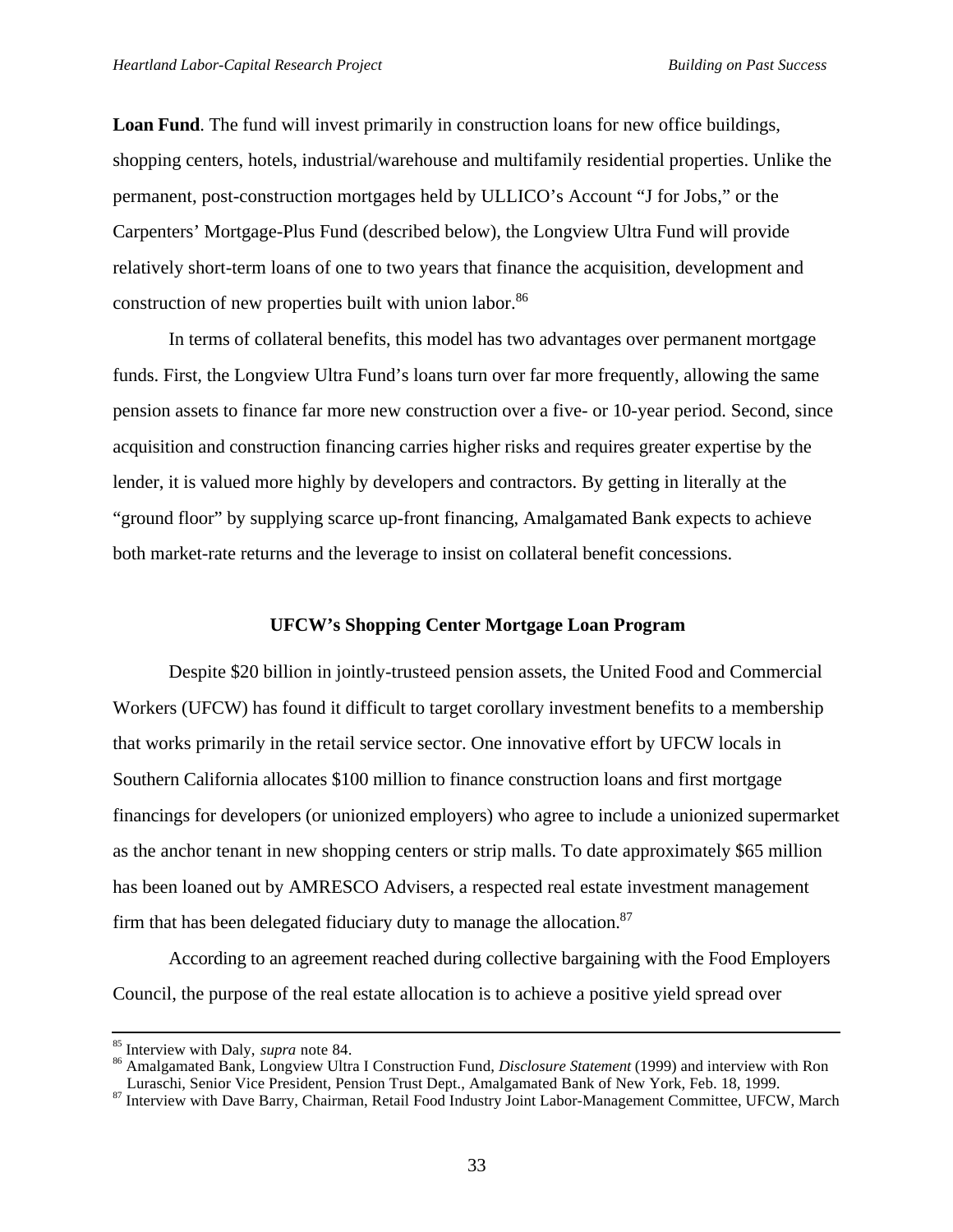comparable fixed-rate debt instruments, while facilitating new shopping centers that include participating employers as tenants. The union maintains that in addition to securing a prime location for new stores that would create jobs and pension contributions for union plan participants, the program simultaneously helps to deny those locations to non-union chains that would undercut union wage and benefit levels.<sup>88</sup>

#### **AFL-CIO Building Investment Trust: Real Estate Debt and Equity**

HIT's sibling, the AFL-CIO Building Investment Trust (BIT) is a pooled unit trust that invests in institutional quality commercial properties built with union labor. The fund is structured with an unusual degree of flexibility to make both debt and equity investments. Although roughly 80% of BIT's new commitments are equity investments, which involve the ownership of real property, its \$800 million portfolio also includes construction loans and permanent mortgage financings. Since its inauguration in 1988, BIT's combination of debt and equity has worked to minimize volatility, while generating steady market-rate returns between 9 and 10% annually. Returns have remained remarkably stable at that level despite the substantial decline in inflation and in interest rates over the past five years.<sup>89</sup> And because BIT operates on a non-profit basis, its management and administrative fees are among the lowest in the industry.

BIT's flexibility to make construction loans has proven a boon to its ability to generate, and to geographically target, the corollary benefits that flow from union-built construction. BIT's dual role as a lender and equity investor allows it to identify more deal opportunities. Developers seek out BIT because they can realize significant transaction savings by arranging both construction and permanent financing through a large and very experienced investor like HIT/BIT.<sup>90</sup> By increasing deal flow, BIT is better able to both diversify by property type (viz., office, industrial, retail) and to target high-quality projects within the jurisdictions of participating pension funds. HIT/BIT staff attribute the Trusts' increasing penetration into

<sup>9, 1999.</sup>

<sup>88</sup> *Ibid.*

<sup>89</sup> AFL-CIO BIT, *Semi-Annual Report*, June 30, 1998.

<sup>90</sup> Interview with Mike Arnold, *supra* note 80.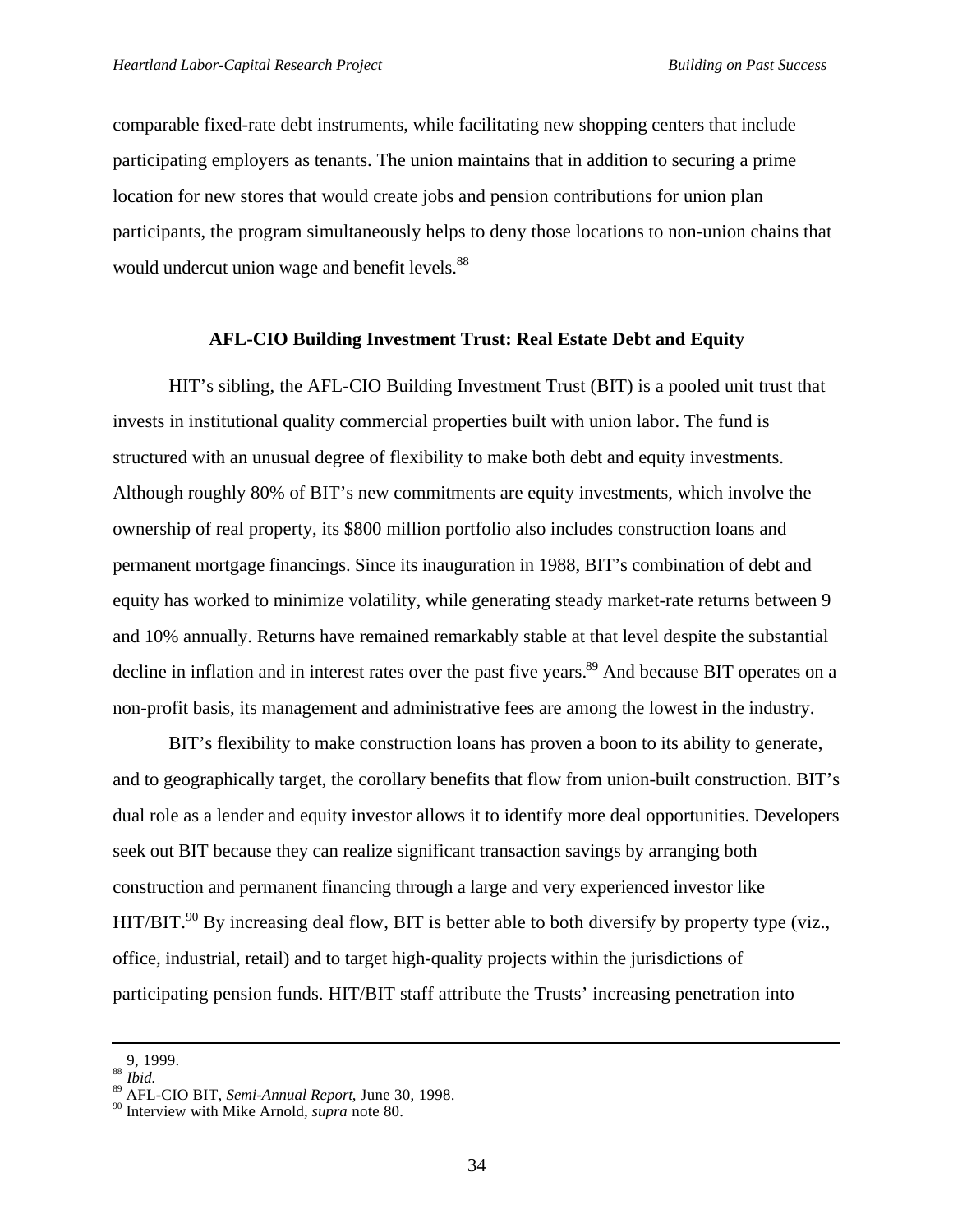historically non-union cities such as Dallas, Jacksonville and Atlanta — working with previously non-union contractors — to BIT's ability (unlike a mortgage fund) to become a valued partner in a project from the outset by providing construction financing.<sup>91</sup>

#### **Multi-Employer Property Trust: Real Estate Equity**

The Multi-Employer Property Trust (MEPT) is one of the largest and top-performing open-end real estate equity funds in the nation. MEPT acquires, owns and holds incomeproducing commercial properties including office buildings, warehouses, shopping centers and multi-family housing. All of its projects represent 100% union-built new construction "that create economic activity and jobs in areas where beneficiaries of participating pension plans live and work."<sup>92</sup>

The trust ended 1998 with 135 participating pension plans and \$1.75 billion in net assets. Its investment performance has consistently exceeded industry benchmarks over the past four years. In 1998, MEPT returned 13% (net of all fees), topping its 10.7% return in 1997.<sup>93</sup> MEPT has also out-performed all but one of the other 20 largest open-end commingled real estate equity funds over the past 10 year period, despite having the lowest risk-rating.<sup>94</sup> Riggs Bank of Washington retains fiduciary responsibility for the trust's management, which is directed by Kennedy Associates, a real estate and securities advisory firm based in Seattle.

MEPT puts a premium on targeting extra benefits to pension plan participants and their communities. Last year it commissioned an independent study, by the respected Minnesota IMPLAN Group (MIG), to measure the non-portfolio impact of 110 of its projects in 26 metropolitan areas nationwide.<sup>95</sup> The study used Commerce Department input-output data to estimate the direct and indirect effects of incremental construction activity. It concluded that

j <sup>91</sup> *Ibid.*

<sup>92</sup> Multi-Employer Property Trust, *1997 Year-End Report* (Dec. 31, 1997), at 8.

<sup>93</sup> MEPT, *Trust Report*, Jan. 1999.

<sup>94</sup> MEPT, *1997 Year-End Report*, *supra* note 92, at 12.

<sup>95</sup> Minnesota IMPLAN Group, *The Impact of Multi-Employer Property Trust Investments Across the United States,* Prepared for MEPT (July 8, 1998).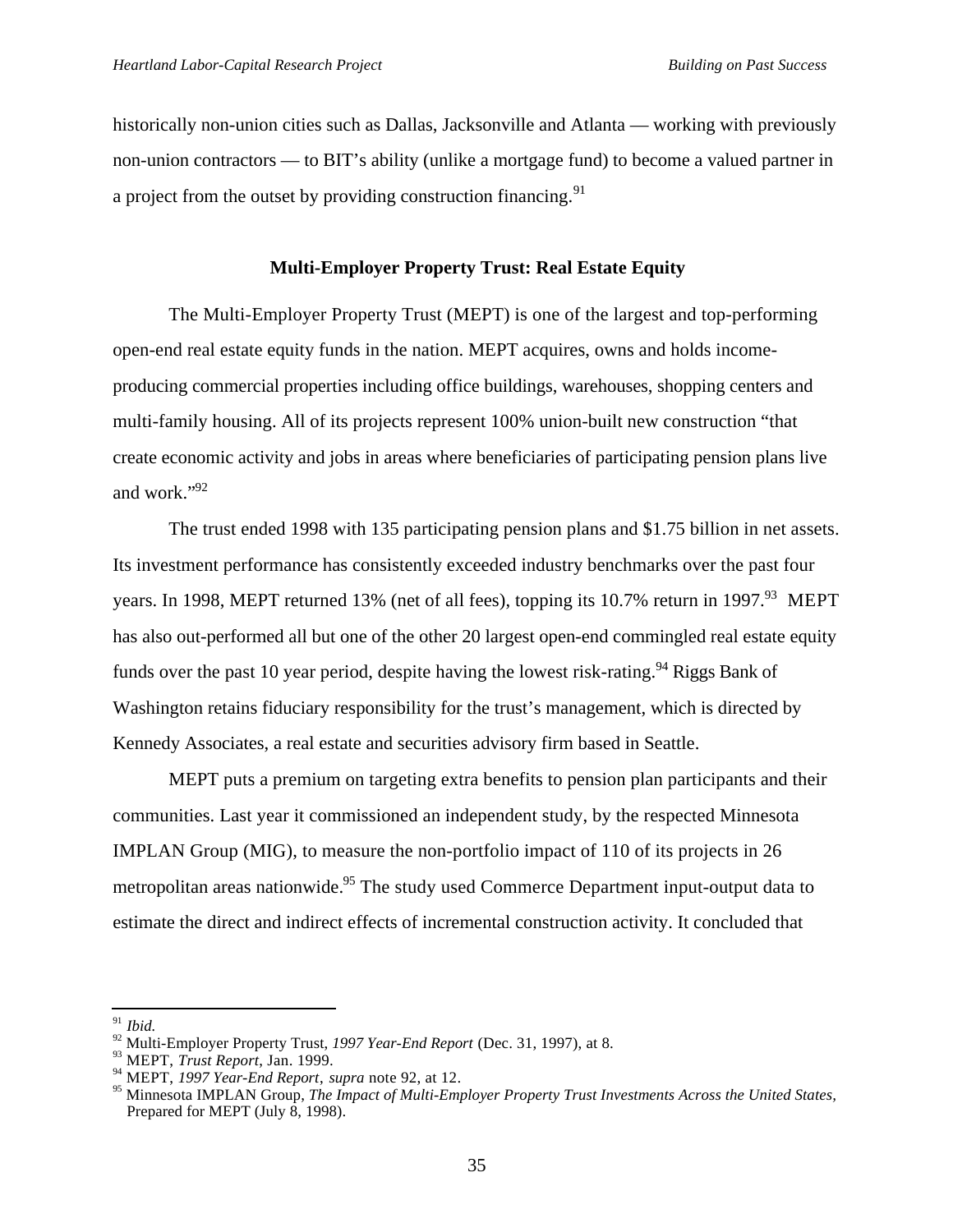from MEPT's inception in 1982 through the first quarter of 1998, the trust's investments have generated:

- 18.7 million hours of work for Building Trades members across the country;
- \$390.4 million in personal income for Building Trades members;
- \$58.6 million in pension contributions paid back into union-sponsored pension funds, the lion's share going back into Building Trades funds that invest in MEPT;
- \$2.9 billion in total economic output in those 26 metro areas, stimulating a total of 60 million work hours in all industries and paying total compensation of \$1.1 billion

MEPT's management team is also raising capital for a new closed-end Real Estate Investment Trust (REIT) that will make equity investments in union-built properties.

## **ULLICO's Account "J For Jobs": Commercial Mortgages**

The Union Labor Life Insurance Company's **J For Jobs** mortgage account is, along with the AFL-CIO Housing Investment Trust, one of the oldest and largest union-oriented alternative investment funds. J For Jobs is a pooled real estate debt fund designed to provide multiemployer pension funds with a nationally diversified portfolio of high-quality mortgage loans on income-producing properties. The fund yields the added benefit of financing new construction or renovation projects built 100% union, generating substantial jobs and hours targeted to benefit investing plan beneficiaries on a "best efforts" basis.<sup>96</sup>

At year-end 1998, J For Jobs had a total market value of \$1.1 billion. Most of J's 110 holdings are first mortgages against income-producing commercial and multifamily properties. According to the fund's most recent audit, 45% of the mortgage portfolio is secured by office buildings, 31% by shopping centers, 10% by industrial buildings and about 10% by apartment buildings.<sup>97</sup>

 $^{96}$  Interview with Jim Kennedy, Vice President, ULLICO, Jan. 25, 1999.

<sup>&</sup>lt;sup>97</sup> ULLICO, *Separate Account J: Report on Audits of Financial Statements*, two years ended Dec. 31, 1997.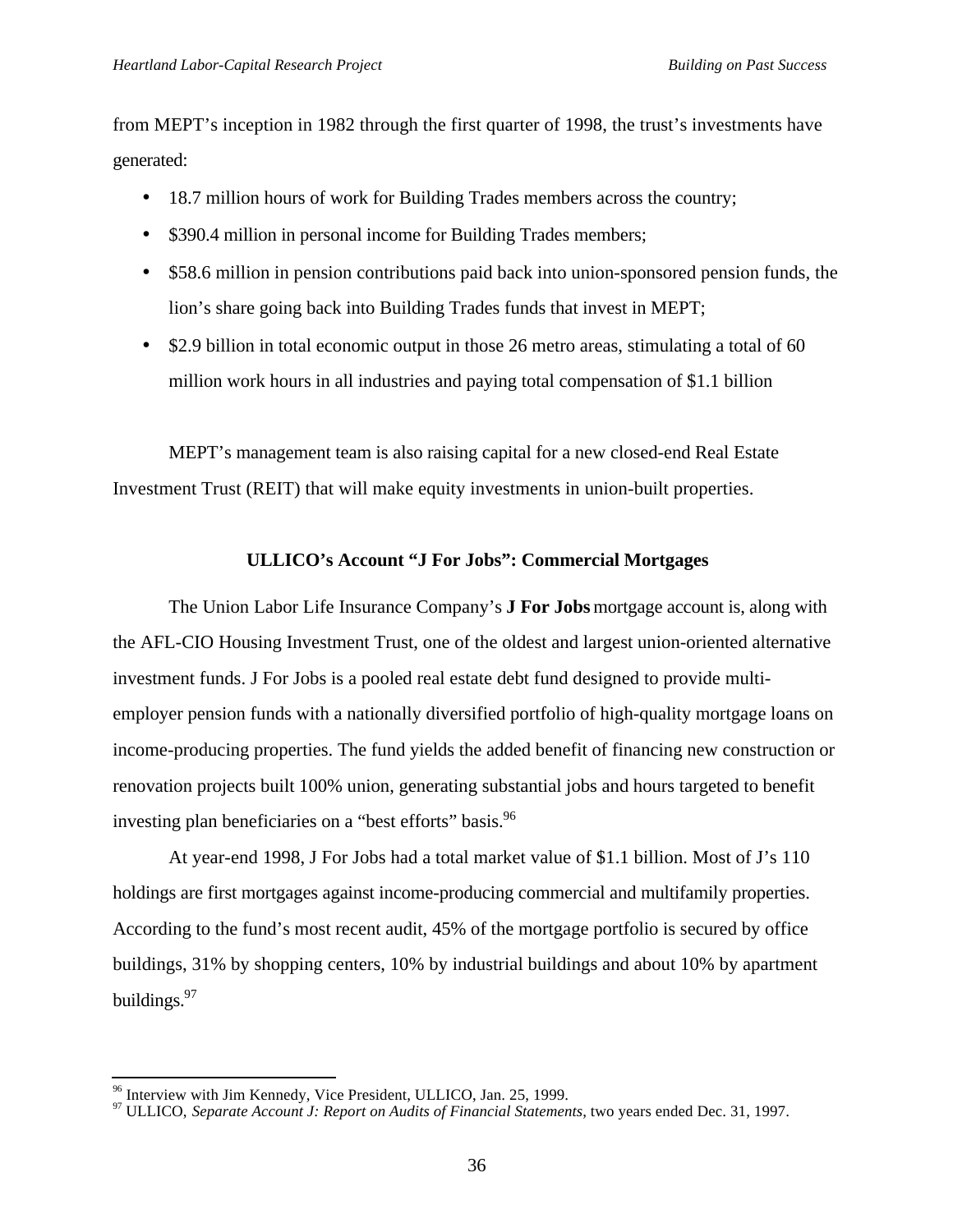Net assets increased by 21% in 1998 alone, half of which came from new investors attracted by the fund's market-beating income yield, which is between 2% and 4% greater than alternative fixed income vehicles.<sup>98</sup> Last year the account posted a gross return of 11.6%, out pacing the Lehman Aggregate Mortgage Index by 2.9%.<sup>99</sup> The fund's total return consisted of a 9% income yield plus capital appreciation of 2.5% (due primarily to falling interest rates).

#### *Targeted Corollary Benefits*

Although J For Jobs takes the relatively conservative approach of holding permanent (long-term) mortgages, it still ensures a substantial flow of new union-built construction. ULLICO implements its union construction policy by requiring borrowers to sign a "certification of union construction" covering all contractors and subcontractors. ULLICO then contacts the local building trades council and verifies that the builders are signatory to collective bargaining agreements before locking in its forward commitment to provide permanent mortgage financing. $100$ 

In 1998, the J account issued 25 new loan commitments, totaling over \$735 million in project financings. ULLICO estimates that these new commitments alone will generate an additional 15 million hours of union construction work.<sup>101</sup> Over the past three years, ULLICO estimates that the J account's \$1.5 billion in new loan commitments will create at least 21,000 construction jobs. Since Union Labor Life seeks to make mortgage loans on new construction within the geographic jurisdiction where pension investor participants are actually employed, a high proportion of the fund's activity confers extra benefits directly on plan participants, while simultaneously strengthening plan sponsors.<sup>102</sup>

<sup>98</sup> Interview with Kennedy, *supra* note 96. Commercial mortgage loans typically provide higher yields than publicly-traded bonds. In 1997, prime commercial mortgages yielded an average 160 basis point spread (1.6%) over 10-year Treasury bonds and a 55-point spread over AAA-rated corporates. Commercial mortgage loans also tend to be less sensitive to interest rate fluctuations, since they frequently call for adjustable rates, and reduce prepayment risk by imposing penalties. See General American, Commercial Mortgage/Plus Fund, *Prospectus*.

<sup>99</sup> ULLICO, *Overview: Mortgage Separate Account "J for Jobs,"* Jan. 1999.

<sup>100</sup> *Ibid.*

<sup>&</sup>lt;sup>101</sup> Interview with Steed, *supra* note 37.

<sup>&</sup>lt;sup>102</sup> Interview with Kennedy, *supra* note 96.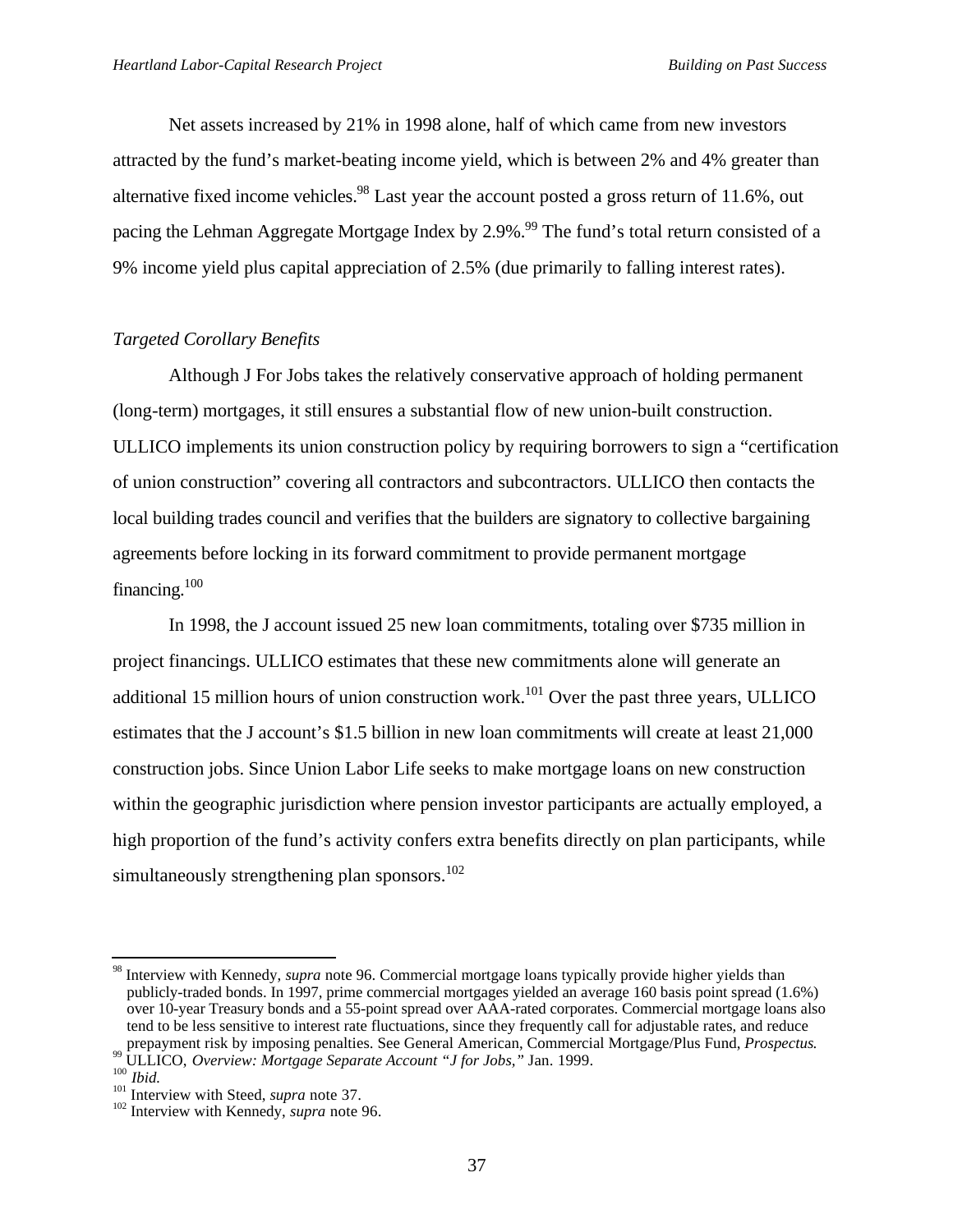#### **Carpenters' Commercial Mortgage/Plus Fund**

The St. Louis-based **Commercial Mortgage/Plus Fund** is similar to ULLICO's J account, except that it targets smaller commercial projects, such as strip malls, office buildings and industrial sites. In 1997, about the same time that the St. Louis Council of Carpenters allowed *ProLoan* (described above) to expand into a geographically diverse mutual fund, they decided to target a new market segment that tends to go non-union in most areas — small commercial projects.

The Carpenters' logic is that in good union towns like St. Louis, Chicago and Detroit, the big downtown projects in the \$30 to \$100 million range tend to go union no matter how the financing gets done. But small retail and industrial construction in the \$1-to-\$5 million range frequently is built non-union.<sup>103</sup> So just as the Carpenters financially colonized the St. Louis residential market with *ProLoan*, they are beginning to influence the small commercial construction market with Mortgage/Plus.

Mortgage/Plus opened 18 months ago and currently has \$35 million invested in commercial first mortgages based on forward commitments. It is managed by the General American Mortgage Company, the mortgage investment specialist that managed *ProLoan* during its first decade as a private pooled fund. The fund's gross return in its first full year was 9.2% (8.4% net of expenses). The Laborers Fund for central Illinois has also become an investor. The fund hopes to track the geographical expansion of the *ProLoan* fund, which would improve diversification and liquidity as the fund grows larger.<sup>104</sup>

#### **Amalgamated Bank's Longview Index Funds: Active Proxy Strategies**

It should not be surprising that a union-owned bank created the first stock index fund that achieves all the advantages of a "passive" index, while adding extra value using active ownership strategies. Taft-Hartley plan trustees, along with several public pension funds, have led a virtual shareholder rights revolution over the past decade that is widely-credited with making corporate

<sup>&</sup>lt;sup>103</sup> Interview with Frank Tocco, Senior Regional Vice President, General American, Feb. 19, 1999.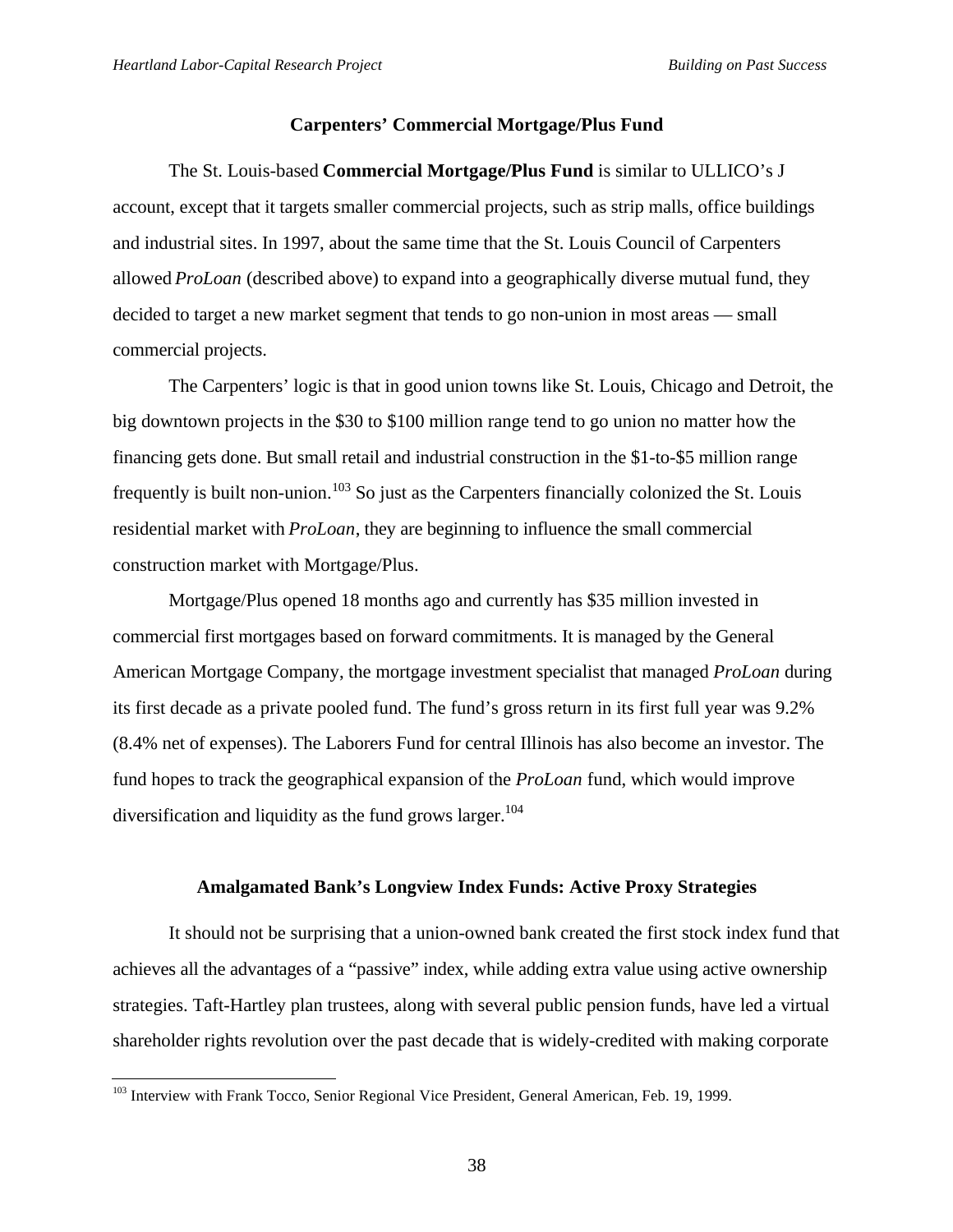executives and boards more accountable and more focused on adding value for the benefit of shareholders. In five years the Amalgamated Bank of New York, founded in 1923 by the Amalgamated Clothing Workers of America (and now owned by UNITE), has harnessed this new "enhanced indexing" strategy to attract some \$5 billion into its series of five "actively governed" index funds.<sup>105</sup>

The Bank's original Longview Fund, which is designed to replicate the investment performance and low costs of a conventional S&P 500 composite index, currently has more than \$3 billion in assets. Over the five-year period through Dec. 31, 1998, this LongView 500 LargeCap Index Fund has returned 24.15% annually, a bit better than the 24.07% return on the nearly identical S&P 500 Composite Index. The Bank has added three additional equity index funds that permit greater diversification by company size: the LongView 400 MidCap Index, the LongView 600 SmallCap Index and the LongView 1500 Total Market Index, which is a composite index based on the other three. According to the Bank, the gross returns on all four equity index funds slightly exceeds the return on the corresponding S&P composite index over the most recent three-year period.<sup>106</sup>

#### *Adding Value by Managing Proxy Assets*

By taking full advantage of the valuable ownership rights that attach to public stock ownership, Longview Fund managers attempt to add extra value over the intermediate-to-longterm time horizon that corresponds to a pension fund's position in a passive index trust.<sup>107</sup> The Department of Labor has repeatedly stated that ERISA requires pension fiduciaries to regard

j <sup>104</sup> *Ibid.*

<sup>&</sup>lt;sup>105</sup> Interview with Ron Luraschi, Senior Vice President, Pension Trust Dept., Amalgamated Bank of New York, Feb. 18, 1999.

<sup>106</sup> Amalgamated Bank of New York, *America's Labor Bank*, presentation folder (1999), at tab 4. Amalgamated Bank also offers a Core Bond Index Fund which, like the Carpenters' *ProLoan* fund, attempts to replicate the returns of the Lehman Aggregate Bond Index. It does not appear to have any specific strategy to generate corollary benefits.

 $107$  Although one or two companies may be added to or deleted from the S&P 500 index in a particular year, the composition is generally stable. Indeed, the widely-accepted efficient market theory maintains that passive indexing should yield higher returns than the average actively-managed portfolio over long periods, net of expenses. Other benefits associated with indexing include broad diversification, lower transaction costs and investment fees.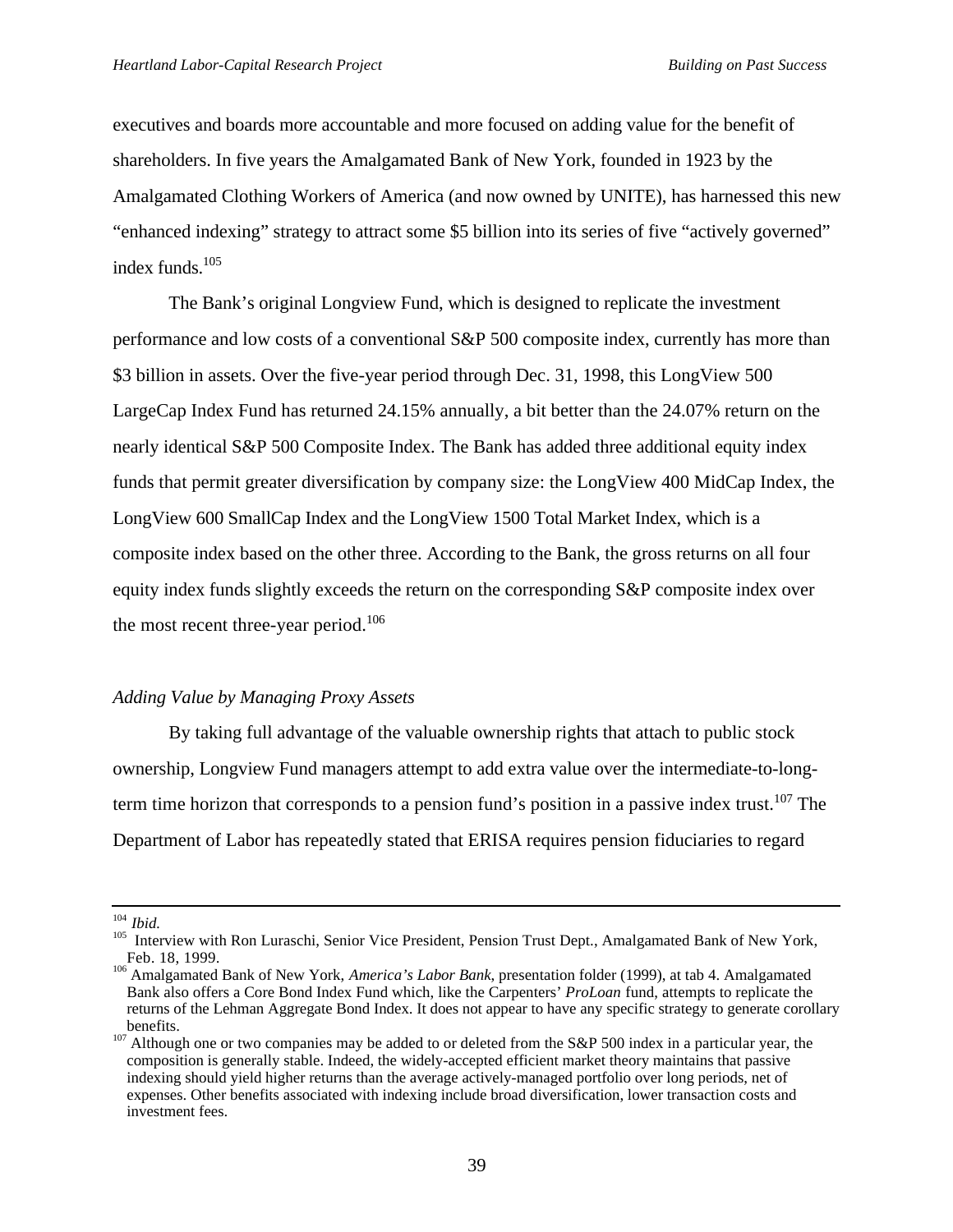l

shareholder voting rights as plan assets and to manage them accordingly.<sup>108</sup> Indeed, because an indexing strategy forecloses the option of "exiting" (selling) individual stocks that perform poorly due to faulty governance, there is a strong argument to be made that active ownership strategies are a fiduciary obligation when they can be done on a cost-effective basis.

Unlike many passive index funds, the LongView funds monitor both corporate performance and corporate policies to identify companies that under perform compared to other firms in their industries due to a lack of management accountability or other governance failings. Strategies to enhance long-term shareholder value include the active voting of proxies, the initiation of shareholder proposals, organizing coalitions of other institutional investors, and communicating, by letter or in meetings, with company officials about problems the Funds have identified using fundamental analysis.

This strategy has been shown to increase returns to large public plans that pursued it on a targeted basis. A Wilshire Associates study of the so-called "CalPERS Effect" of corporate governance activism examined the performance of 62 companies targeted by the large California public employees pension fund over a five-year period. While the stock of these companies trailed the S&P 500 Index by 85% over the five-year period before CalPERS initiated shareholder activism, the same stocks outperformed the index by 54% over the following five years. This added \$150 million annually in additional returns to the fund — a return on investment far greater than the market's return on purely passive stock holdings.<sup>109</sup> While it is far more difficult to quantify the value added to an index fund by active governance strategies, the LongView approach can only benefit pension investors since overall costs are no higher than other investors pay for a purely passive index.

<sup>108</sup> *See* the "Avon letter," Department of Labor Opinion Letter (Feb. 23, 1988), *reprinted in* 15 Pens. Rep. (BNA), 391; and the "Monks letter," Department of Labor Opinion Letter (Jan. 23, 1990), *reprinted in* 17 Pens. Rep. (BNA), 244. ERISA requires trustees to monitor investment managers to ensure that proxies are voted on a timely basis in the best interest of plan participants.

<sup>&</sup>lt;sup>109</sup> Wilshire Associates, Inc., *Long-Term Rewards from Corporate Governance*, a report commissioned by CalPERS Board of Trustees (1994). The CalPERS Corporate Governance Program, which continues to target relatively poor-performing large companies for shareholder activism, is described at www.calpers.ca.gov/invest/corpgov/corpgov.htm.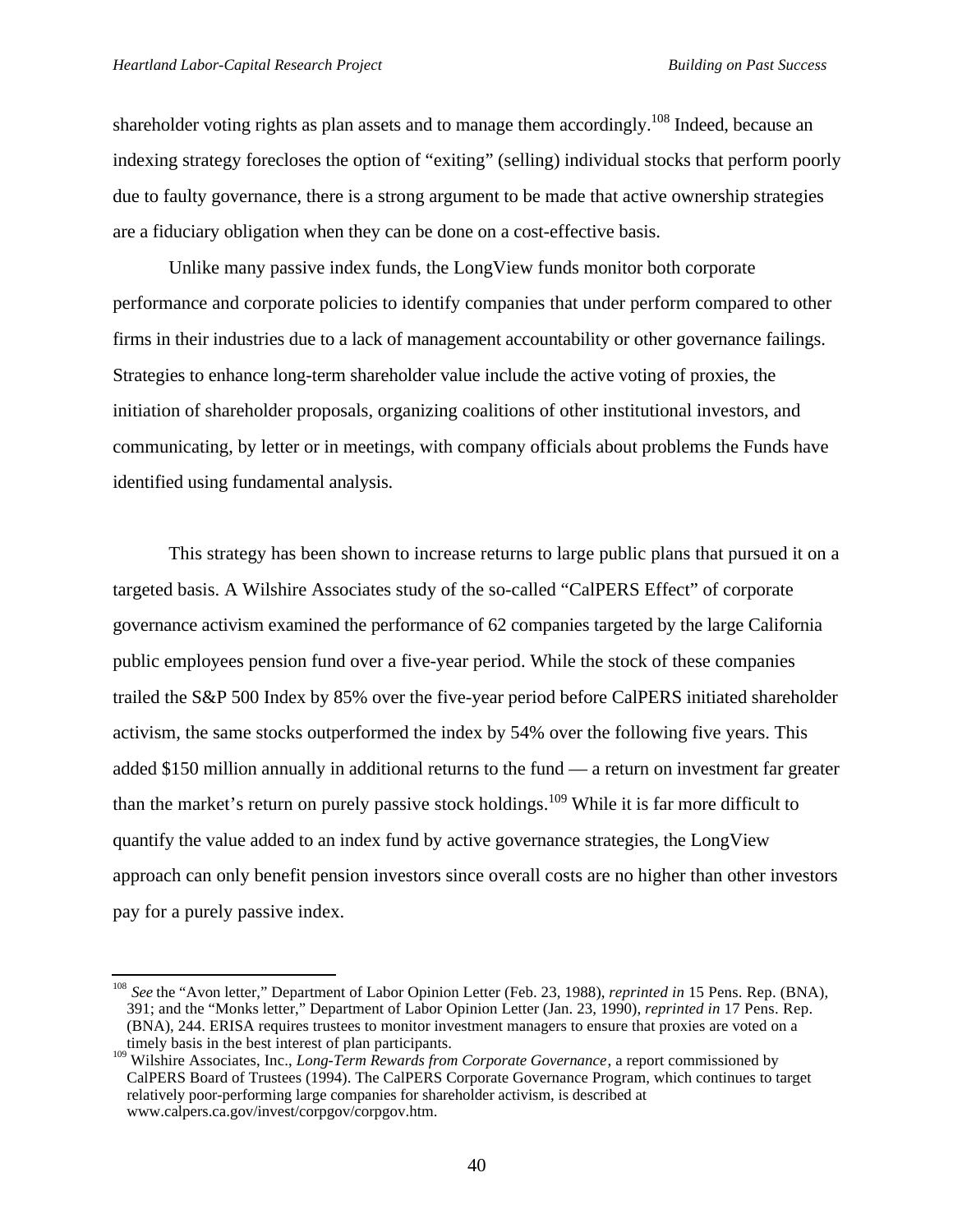In 1999 LongView plans to target between 20 and 25 companies for shareholder resolutions on issues ranging from poison pills, golden parachutes, equal employment opportunity, board independence and high performance workplace practices. While majority votes for shareholder proposals opposed by management remain fairly rare, in 1997 the Funds, working with UNITE and other Taft-Hartley activists, won a clear majority vote at four companies — including Columbia/HCA, J.C. Penney, Rite-Aid and Consolidated Natural Gas demanding that companies either redeem or allow shareholder votes on poison pill anti-takeover provisions.<sup>110</sup>

## **IBEW-NECA Equity Index Fund: Focused Proxy Voting**

Two years ago the IBEW established its own S&P 500 index trust exclusively for electrical industry multi-employer pension funds. The fund, which invests \$4 billion in assets for 37 plans, is primarily focused on minimizing costs. While even the largest instititutional investors pay between 4 and 8 basis points for passive indexing, the **IBEW-NECA Equity Index Fund** charges just 1.5 basis points (.015%), or \$150 per million invested. It is managed by the First National Bank of Maryland, which concedes that the fund is priced to barely cover costs because it provides a business development opportunity for the Bank and its investment advisory subsidiary, Allied Investment Advisers.<sup>111</sup> The fund has outperformed the S&P 500 by 10 basis points  $(0.1\%)$  since its inception in April, 1997.<sup>112</sup>

Although the IBEW index fund does not employ the full range of active governance strategies used by the LongView funds to enhance value, it does generate a corollary benefit by delegating proxy voting authority to the Marco Consulting Group of Chicago. Marco has developed an in-house capacity to track and analyze the impact of corporate proxy issues and generally follows the AFL-CIO's Proxy Voting Guidelines.<sup>113</sup>

<sup>110</sup> Investor Responsibility Research Center, *Corporate Governance Highlights* (vol. 8, no. 21), May 23, 1997.

<sup>&</sup>lt;sup>111</sup> Interview with Ronald Perrone, Managing Director, Allied Investment Advisors, Feb. 19, 1999.

<sup>&</sup>lt;sup>112</sup> IBEW-NECA Equity Index Fund, *Update* (through Jan. 31, 1999).

<sup>113</sup> The AFL-CIO's *Model Guidelines for Delegated Proxy Voting Responsibility* were adopted by the AFL-CIO Executive Council in February, 1991. They are designed specifically for the occasion when proxy voting authority is delegated by plan trustees to an investment manager or other fiduciary, to ensure that shareholder rights are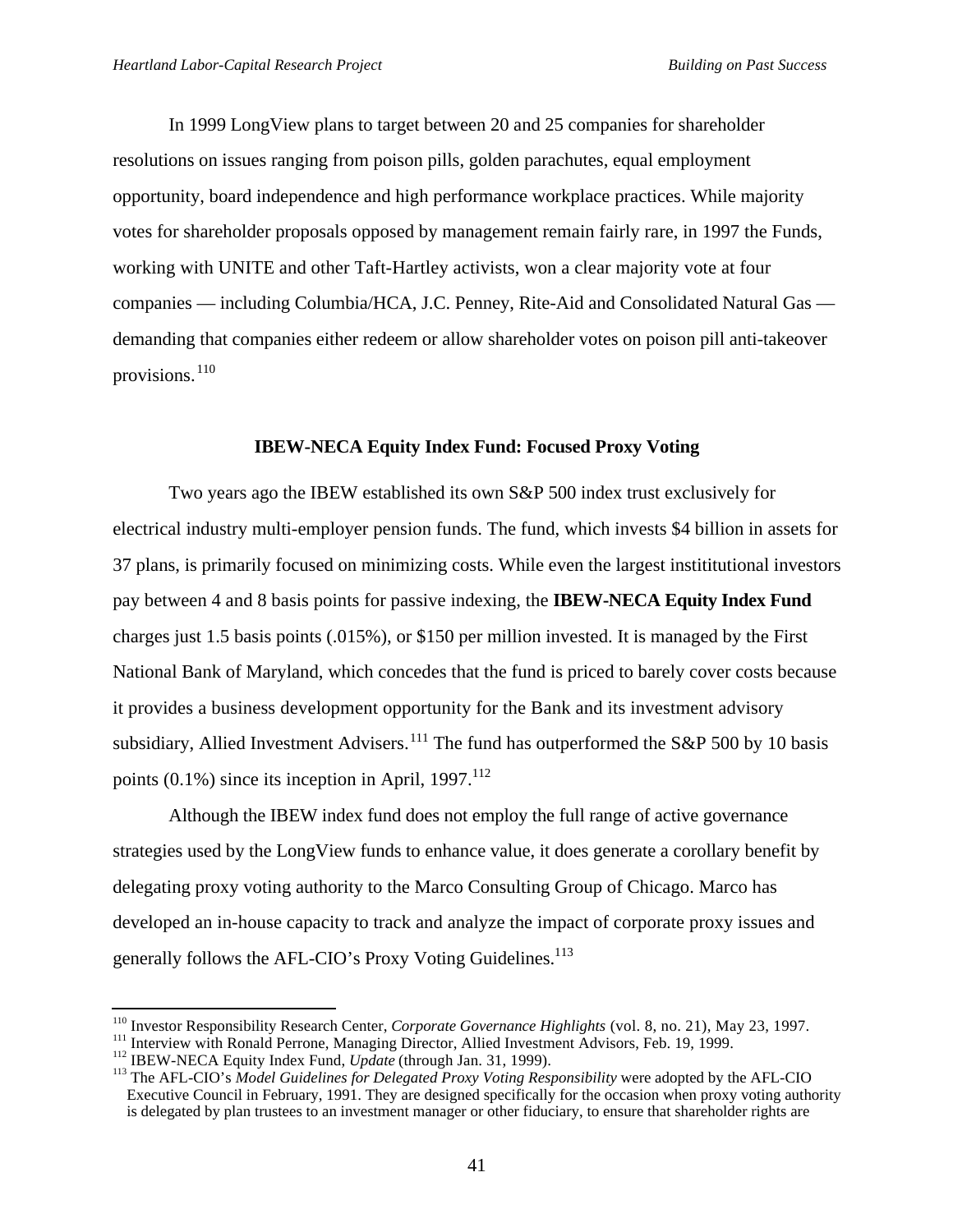#### **MFS Union Standard Equity Fund: Screened Mutual Stock Fund**

Five years ago Bob Eason, a longshoreman and trustee of his union's pension fund, decided to find an investment company that would — for the first time — create a "socially responsible" mutual fund that screened out companies with poor labor relations. The fund — the MFS Union Standard Equity Fund — seeks long-term capital appreciation by selecting from among a screened universe of more than 500 large-cap companies judged to be "labor sensitive." MFS, one of the nation's oldest and largest mutual fund companies, actively manages the portfolio, no less than 65% of which must be selected from companies approved by a Labor Advisory Board that includes 20 Taft-Hartley trustees and labor-friendly academics. In 1997 MFS opened the fund to individuals as well as institutions, helping to push net assets above \$100 million by year-end  $1998$ <sup>114</sup>

The Union Standard Equity Fund's performance puts it in the top quartile of domestic stock funds over the past three years. Its five-year return since inception is just under 20% annually. Because of its focus on large unionized companies, the fund's sector weightings are heavily skewed toward industrial goods, consumer staples, utilities and communications — and away from technology and financial services companies. This weighting has also given the fund a lower risk rating (beta), since basic industry stocks are less volatile.<sup>115</sup> Its largest holdings at year-end included Bristol Meyers Squibb, Phillip Morris, General Electric, Exxon, Bellsouth and Johnson & Johnson.

"I invest in a list of companies that meet certain criteria that are labor-friendly," explains portfolio manager Mitchell Dynan.<sup>116</sup> The fund's Labor Advisory Board applies guidelines, or screens, that apply specific criteria to determine if a company is sufficiently labor sensitive to be included in the universe of eligible investments. If a company meets the criteria, it is added to the

exercised on behalf of plan participants and not neglected or voted in unthinking deference to corporate managements.

<sup>114</sup> MFS Union Standard Equity Fund, *Prospectus*, Feb. 1, 1999.

<sup>115</sup> MFS, *MFS Union Standard Equity Fund: Investing in Labor-Sensitive Companies*, January 1999.

<sup>116</sup> Kenneth Gilpin, "A Labor-Friendly Fund Helps to Channel the Power of Unions," *The New York Times*, September 6, 1998.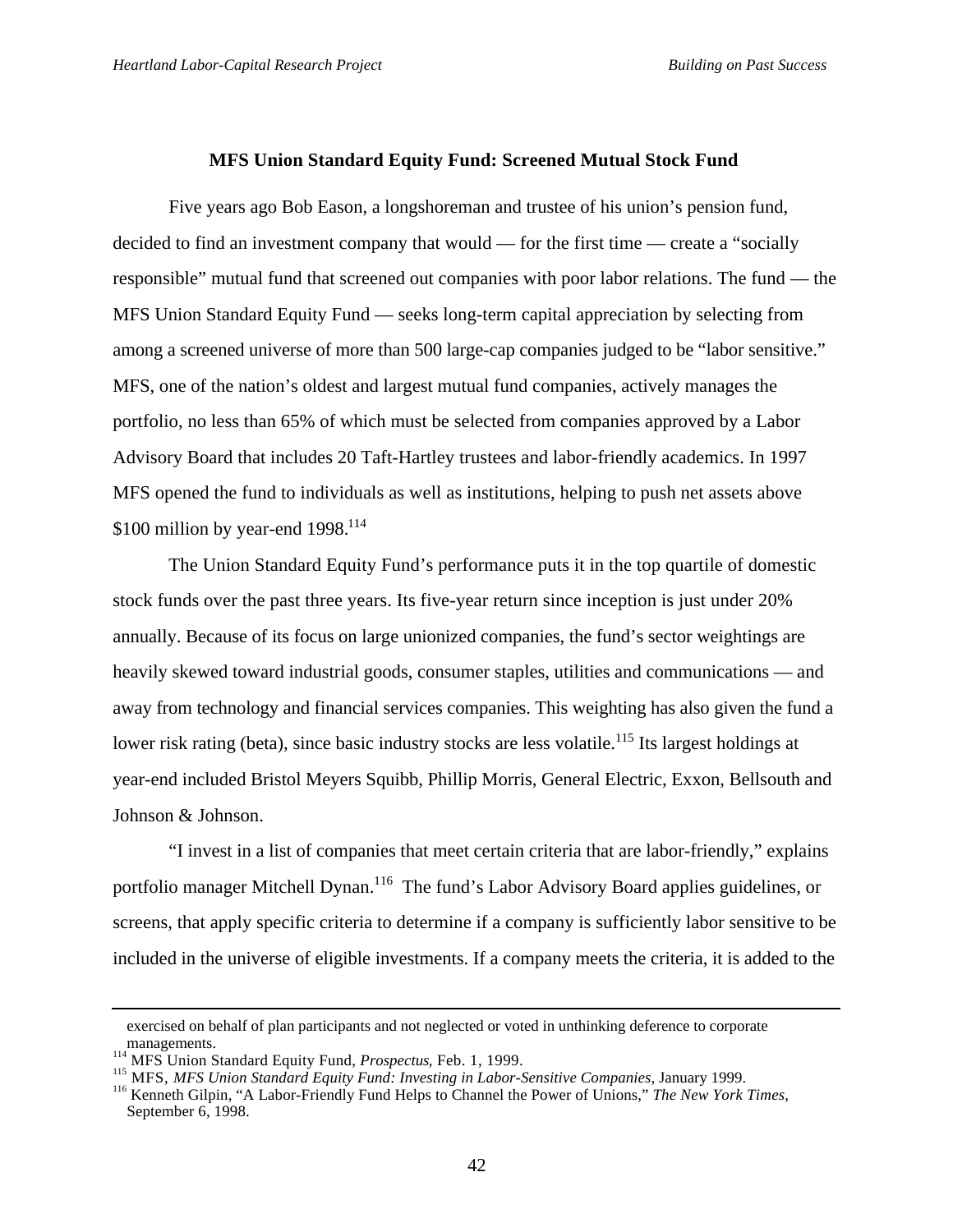universe of approximately 530 companies from which Dynan selects what he judges to be the best potential financial performers going forward. The fund's labor criteria include:

- at least 5% of the company's workers must be unionized;
- no current labor strife, such as strikes or lockouts;
- no pattern of outsourcing or unjustified plant closings;
- compliance with labor and occupational health and safety laws;
- no products on AFL-CIO boycott list;
- degree of foreign ownership or control.

The value of steering union-influenced investment toward large, publicly-traded companies with good labor relations — and away from other public companies with negative labor policies — may be less controversial as an investment strategy than it as a labor strategy. First, modest additional demand for a large cap stock like General Motors or Phillip Morris is unlikely to lower the firm's cost of capital, or otherwise promote an expansion of its domestic workforce. Likewise, shunning the stock of companies like Walmart is unlikely to have a tangible impact on the operations of companies with poor labor relations.

Second, to the extent that a fractional share of a company's widely-traded public stock gives an investor any leverage at all, it is a *negative* power that is typically exercised via shareholder activism. As a result, screened funds have no ownership rights or other influence at the companies they most want to change.

Finally, although from a labor perspective a high performance screen may be preferable to giving money managers complete discretion, union trustees may be able to achieve a far greater impact by focusing their demands for alternative investing on *private placements* in smaller, nonpublic companies where they can own sizeable stakes and negotiate union-sensitive covenants that shape a growing company's policies into the future.

43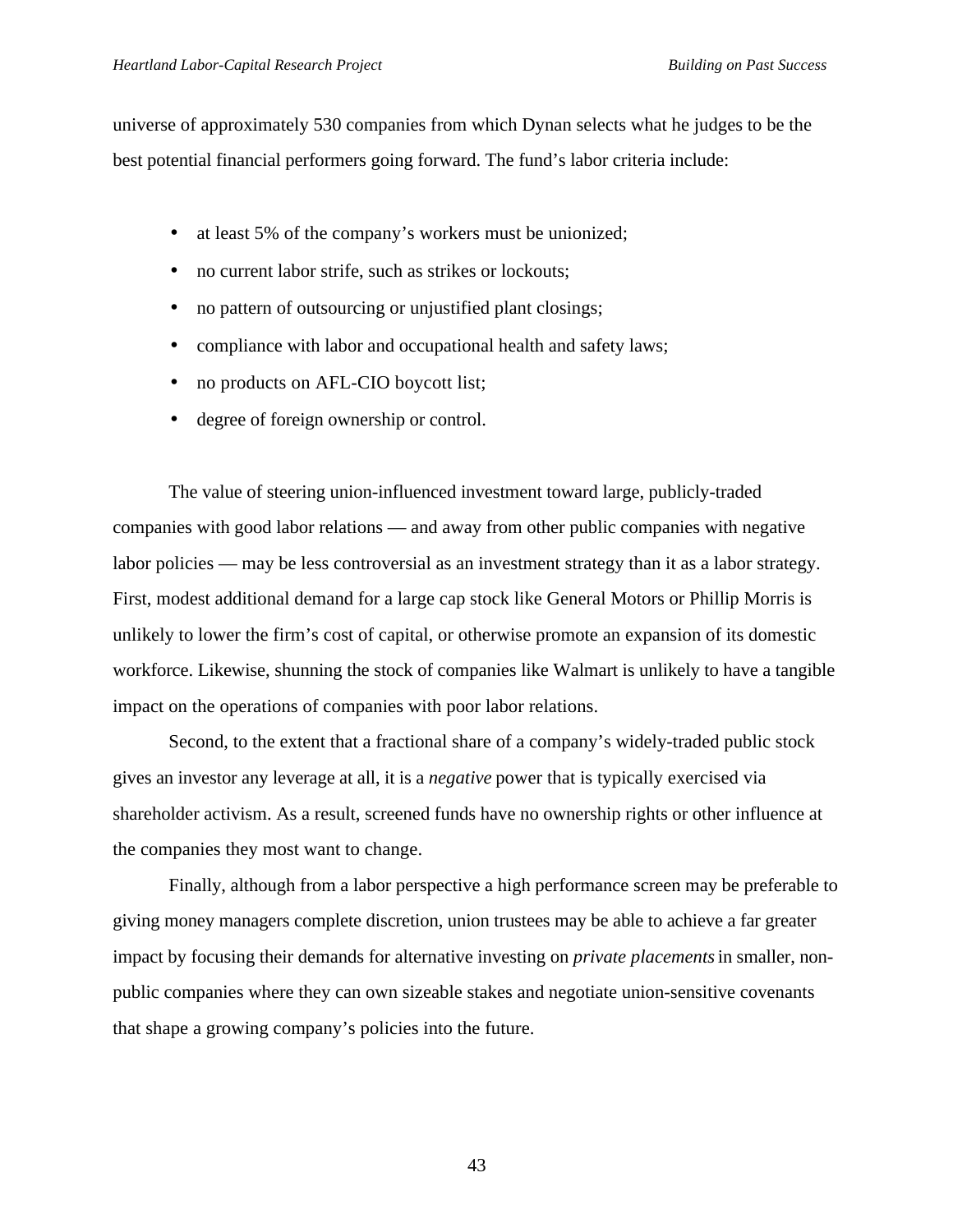j

#### **IV. Strategies to Expand Union-Led Alternative Investing**

As the brief profiles above suggest, labor-oriented investment programs have expanded rapidly over the past five years and are now an option in every asset allocation category — from real estate and core fixed-income, to stock index funds and private placement equity. The leading union-led alternative investing programs demonstrate a remarkable ability to match, and in some cases to substantially exceed, their benchmarks on conventional measures of financial return in relation to risk. The three largest union-built construction trusts, for example, have adopted three very different investment models that have each consistently delivered market-rate returns at relatively low risk for periods exceeding ten years. Although union-oriented funds are relatively new to private equity, ULLICO's track record (three years for Separate Account P, six years in its general account) has outperformed all but a handful of U.S. investment funds of any type, while simultaneously achieving covenants concerning the fair treatment of workers at the rapidly expanding young companies in which it invests.

How can these union-initiated intermediaries be replicated and expanded? Could there be five more funds like ULLICO's Separate Account P, financing the expansion of middle-market companies and seeding positive labor relations in a raft of entrepreneurial "new economy" enterprises? After all, despite these sparkling track records, less than 5 percent of multiemployer plan assets are committed to union-friendly investment programs — and virtually no public or single-employer plan assets, with the notable exception of state retirement systems invested in HIT. What affirmative steps by the labor movement could increase the number of fund options and assets committed — particularly in the potentially potent category of private equity and debt placements?<sup>117</sup>

 $117$  For a more detailed discussion of the obstacles to alternative investing and some strategies to expand pension ETIs, see the paper in this collection by Jayne Elizabeth Zanglein, "Overcoming Institutional Barriers on the ETI Superhighway" (April 1999).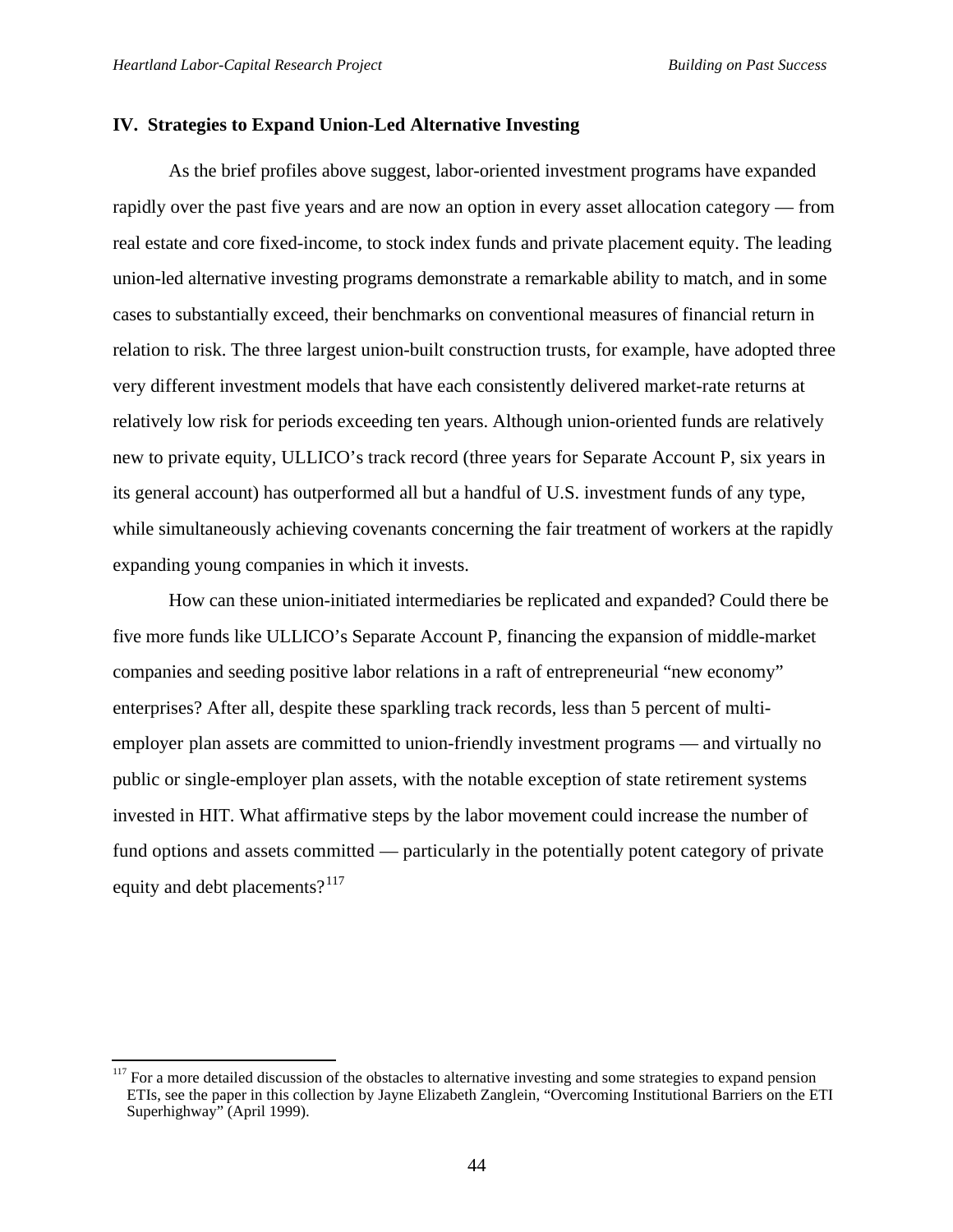# *Some Common Characteristics of Successful Union-Friendly Investment Funds*

To determine whether the labor movement could take any further affirmative steps to expand on the most successful of these labor-friendly investment models, it may be helpful to summarize some of the characteristics that many of these funds have in common. These include:

- *Commingled Funds, with Professional Management:* Very few pension funds are large enough to support an in-house staff with enough skill, experience and contacts to identify, analyze and monitor alternative investments. Pooled funds can provide the resources and incentives to attract top talent. Second, a commingled fund run by a qualified plan asset manager has advantages vis-a-vis ERISA; as noted above, individual fund investments are not treated as plan assets, allowing the fund far more latitude and insulating trustees. Third, the professionals managing a pooled fund acquire a degree of independence that helps to avoid the sort of bias, conflicts of interest or wishful thinking that might influence a fund making direct investments in its own industry. The trustees' role is limited to a procedural due diligence focused on whether fund managers have the qualifications to deliver market-rate returns and agreed-upon collateral benefits.
- *Geographic Diversification, with Reciprocal Targeting:* One reason the St. Louis Council of Carpenters have expanded their ProLoan residential mortgage program into a multi-state vehicle is to reduce risk, since entire real estate markets tend to rise or fall depending on variations in local or regional economic conditions. This makes national pools like HIT, ULLICO's "J for Jobs" and MEPT more attractive, particularly since they use best efforts to target an equivalent amount of investment back into the jurisdiction of the pension funds investing in their pool. Targeted or strategic funds may nevertheless find it more practical, as the St. Louis Carpenters did, to begin with a local fund and then broaden its focus as assets grow and a favorable track record is documented.
- *Other Risk Reduction Strategies:* Union-oriented funds tend to be, within their asset class, on the lower end of the risk spectrum. This probably reflects the reality of marketing to less sophisticated and more risk-averse multi-employer plan trustees, but it also reflects concerns that critics, with 20/20 hindsight, will claim that the secondary objectives (e.g., union-built construction) led to unexpected losses. An good example of a unoin-led fund structured to minimize risk is the AFL-CIO's HIT, which has attracted a very large asset base by holding almost exclusively mortgage-backed securities that are insured or guaranteed against default by government-sponsored entities. HIT is expert in using public subsidies and credit enhancement in a variety of ways to allow pension investment where the risk might otherwise be perceived as too high. The Carpenter's ProLoan core fixed-income mutual fund is similarly "risk neutral," despite its aggressive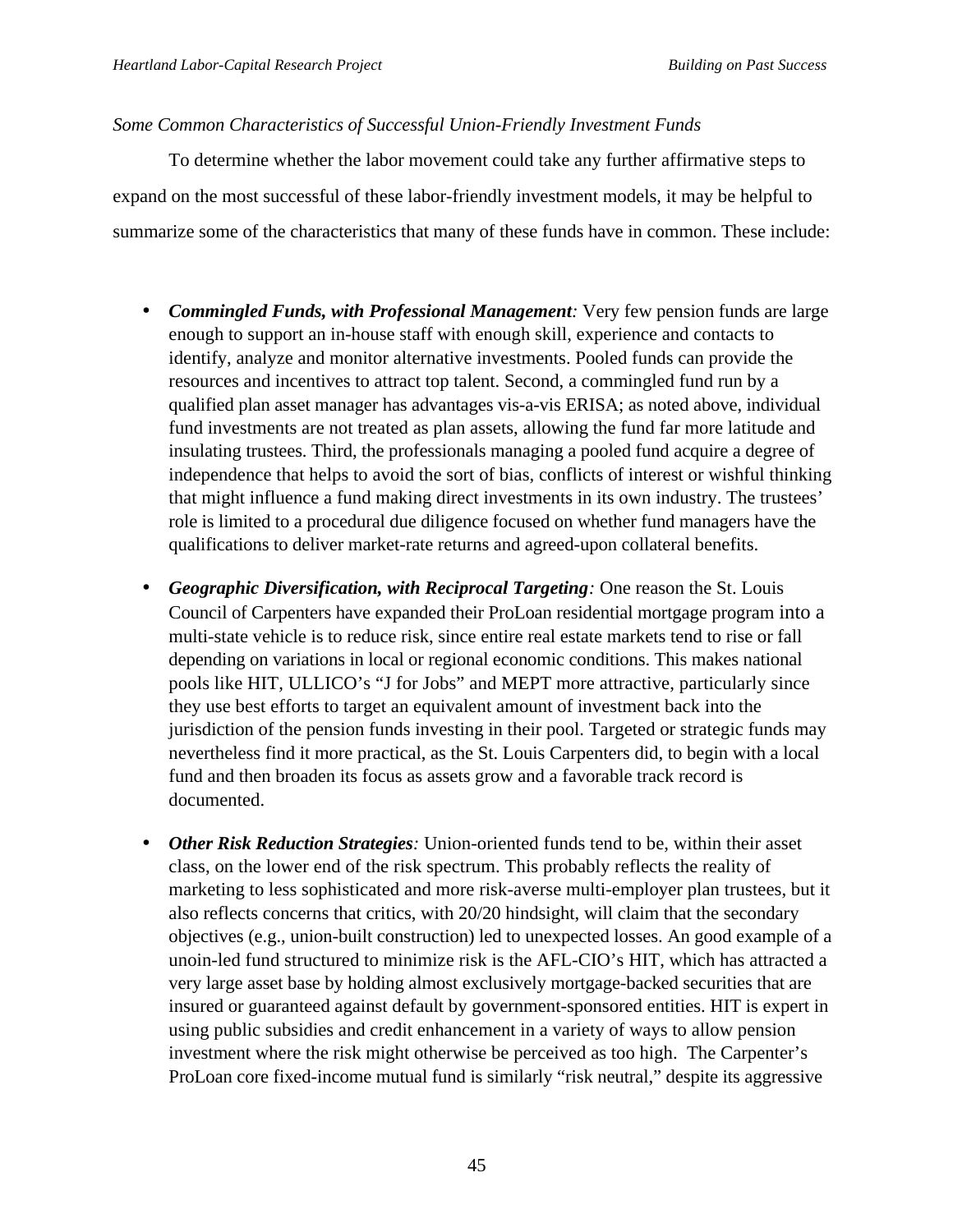organizing profile. Even ULLICO's Separate Account P avoids entry-level venture capital and is quite diversified for a fund of its type.

- *Economies of Scale, Reducing Costs:* Another obvious reason for pension funds to pool assets through an intermediary is cost. Since alternative investing tends to be very information- and labor-intensive, the cost of top talent and other overhead will tend to decline, as a percent of assets, as assets rise. For example, HIT/BIT has been able to steadily reduce its fee schedule as assets increase, even though it has expanded its staff overall.
- *Partnering with Private Investors:* Most union-oriented funds in real estate, private equity and project finance — frequently co-invest alongside other investors, preferably for-profit concerns. This serves several purposes. First, in practical terms it provides confirmation that the fund's due diligence is solid, since presumably other investors are analyzing the same information. Second, in legal terms it provides further evidence that the expected return on investment met market standards irrespective of collateral benefits (which presumably would not be factored in by the other investors). In this respect, ULLICO's Separate Account P is constantly in 'good company,' since in most cases it invests alongside wealthy individuals, hedge funds, insurance companies and others who have independently judged the company a good risk purely on its financial merits.
- *Comparability to Benchmarks:* Many union-friendly funds have structured their investments so that pension consultants can compare their performance very directly with standard benchmarks. For example, the ProLoan/Builders Fixed Income Fund mirrors the risk and return characteristics of the Lehman Aggregate Bond Index, so that trustees can easily justify using it as part of their core fixed-income allocation. Similarly, HIT can be compared directly to a GNMA bond index, since it holds primarily mortgage-backed securities with a similar risk and return profile, while MEPT can be compared directly to real estate equity indexes. Rough benchmarks also exist for the different slices of the more volatile private equity market (i.e., venture capital, mezzanine financing) and are useful to the degree that a fund specializes in a particular style.
- *Collateral Benefits*: Finally, all the union-sensitive funds are either structured to generate collateral benefits with every investment (the union-built construction trusts), or are dedicated to generating social benefits on an opportunistic basis (viz., the private equity funds), depending on the company and their degree of financial leverage.

The flip-side of these common positive characteristics are negative features that should typically be avoided. These include:

• insufficient diversification, both geographically and with respect to the number of different investment situations underlying the allocation;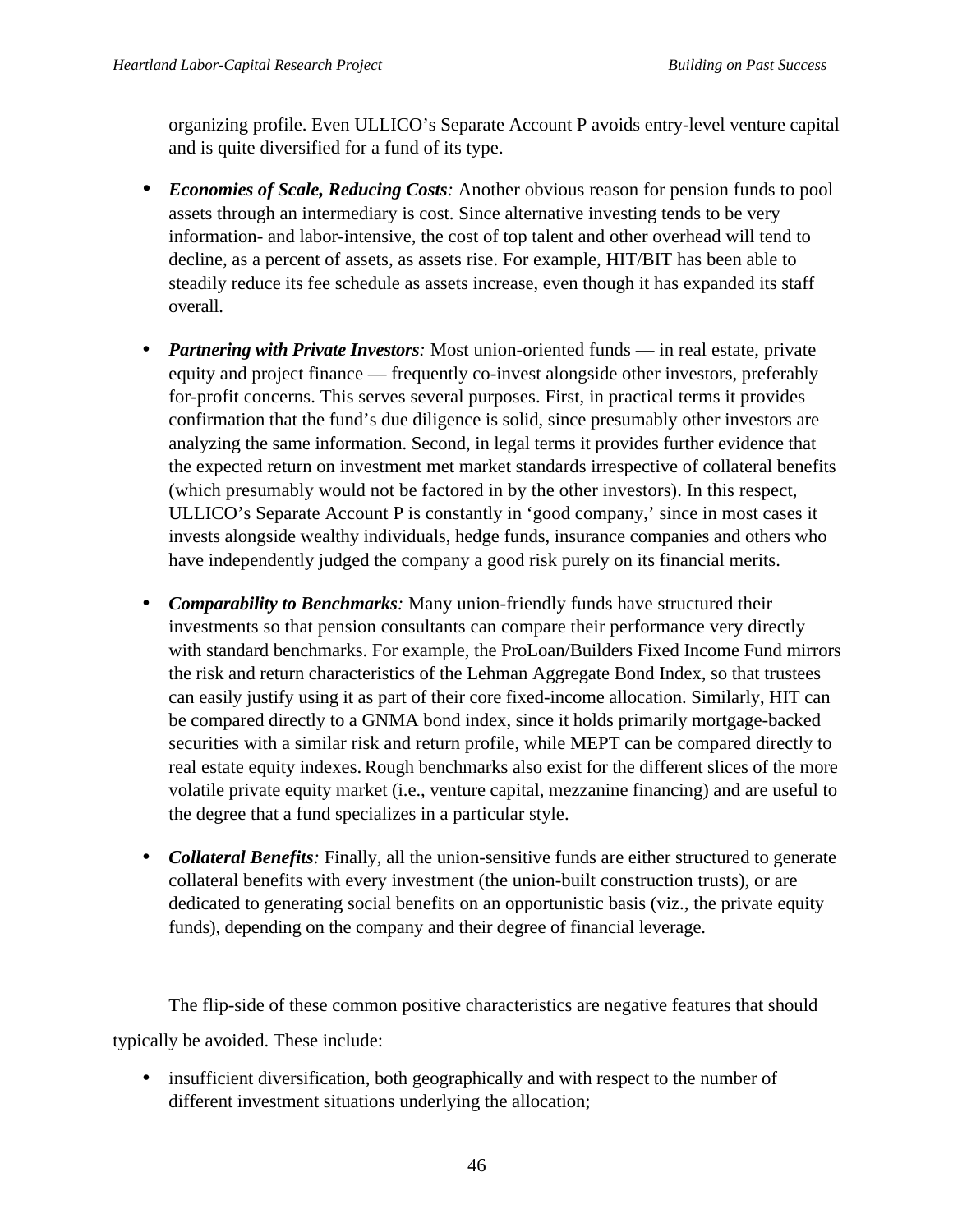- real or apparent self-dealing, which is far more worrisome and difficult to defend when trustees have direct control over investments benefiting or harming companies or unions in the same industry or geographic area;
- lack of adequate in-house expertise or oversight, or at the opposite extreme, unnecessarily high overhead or consulting costs when a similar investment is available on a commingled basis at a far lower cost;
- large commitments to investments that are "opaque" because risk and projected returns are unusually difficult to quantify or assess.

# *Other Strategies to Expand Labor-Friendly Pension Investing*

While the AFL-CIO and a number of national unions have devoted considerable staff time and resources to promoting shareholder activism, relatively little has been done until recently to encourage more options and more assets for progressive pension investing. Because multiemployer defined-benefit plans are steadily shrinking as a share of U.S. pension assets, without a fairly ambitious and well-coordinated program with support across a range of unions, it is unlikely that labor's "pension power" will grow by relying on market forces alone. The sort of affirmative strategies that could increase the share of pension investments generating collateral benefits include:

- *Educating Trustees and Other "Gatekeepers":* When the Carpenters union decided last year to launch their private equity "fund of funds," they knew they needed to make sure the concept would not be nixed by the consultants and attorneys relied upon by local Carpenter plan trustees. So in January, 1999, the Carpenters hosted a conference to discuss private equity investing and their new fund with leading Taft-Hartley pension consultants.<sup>118</sup> Much of the reluctance of multi-employer plans to make alternative investments (whether or not they yield extra non-portfolio benefits) is thought to stem from a lack of understanding that alternative investments are well-established among a wide range of institutional investors, including corporate and public pension funds. Plan attorneys, plan administrators and management-side trustees are other critical groups that could be targeted for education and discussion of union-friendly investments.
- *Establishing New Intermediaries:* Today's labor leaders look back approvingly on the foresight of Gompers and the AFL-CIO leadership that created ULLICO in the 1920s and

l <sup>118</sup> Interview with John DeCarlo, General Counsel, United Brotherhood of Carpenters, Feb. 25, 1999.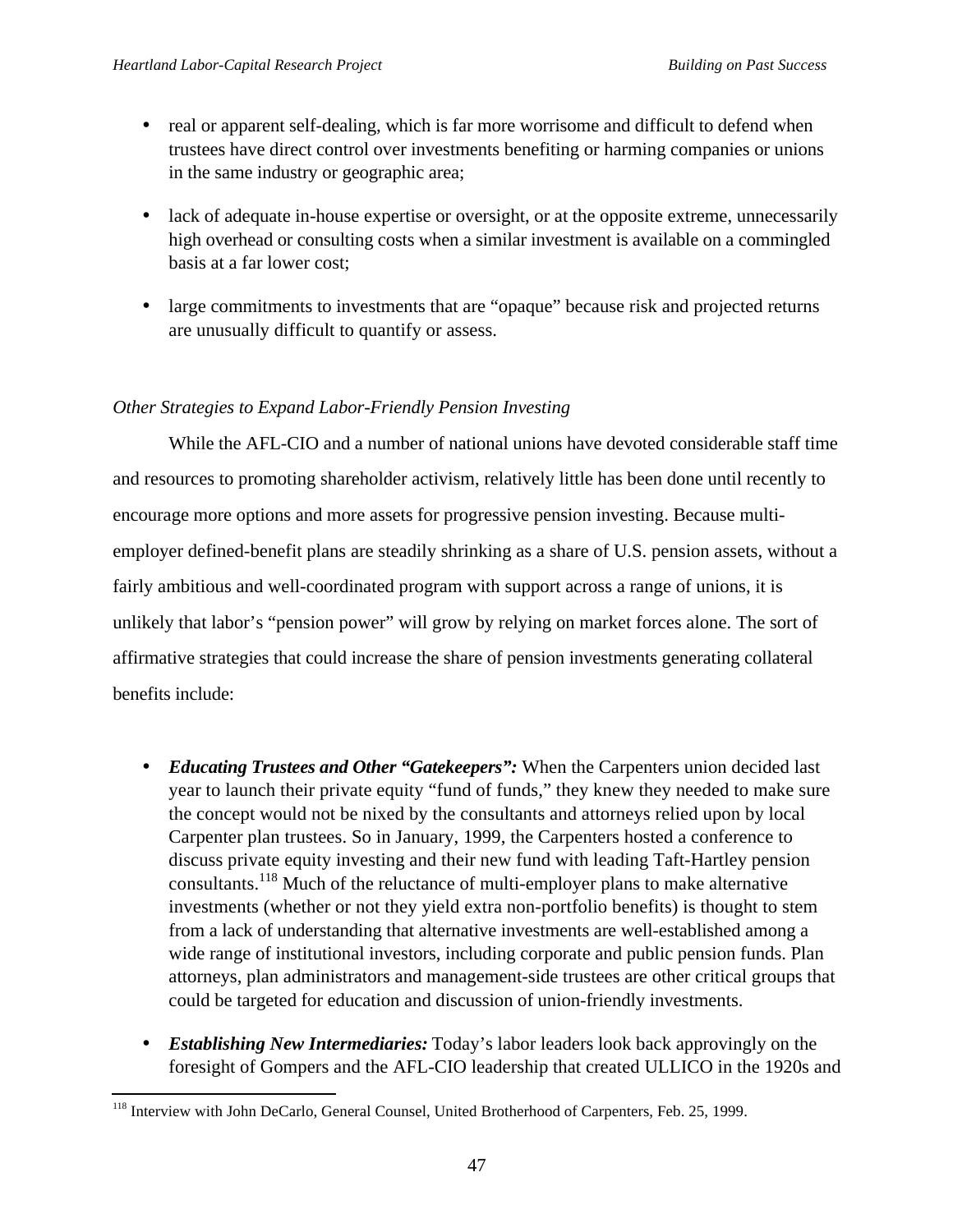l

HIT in the 1960s. Yet no comparable new investment model has been spurred by the labor movement itself in recent years. For example, with the recent explosion of opportunities to do direct private equity and debt investments, it seems a particularly good time to grant or lend the resources necessary to create one or more new vehicles to expand the sort of dual-purpose private placement strategy being pursued by ULLICO.

- *Building a Cadre of Alternative Investment Professionals:* Over the past decade a group of rookie investment managers have become the proven stars running multi-billion dollar union-led vehicles such as HIT and ULLICO's Separate Account P. Yet there is apparently no conscious effort by the labor movement to develop the pro-union investment managers of the future. While there is no easy way to do this, two small steps come to mind. First, union staff and multi-employer plan trustees with the skills and inclination could be offered "scholarships" to learn investing skills (e.g., part-time MBA programs). Second, investment firms that rely on unions as clients, including the existing union-led investment programs, could be urged to hire these recruits and others known to be sympathetic to labor's agenda.
- *Establishing an Information Clearinghouse:* As noted above, the "ETI Clearinghouse" announced by DOL in 1994 was defunded the following year after the Republicans took control of Congress. Yet the need remains. a clearinghouse that would track, evaluate and benchmark the performance of various types of progressive alternative investments would reduce information costs for pension funds and their advisers. It could offer technical assistance and become a kind of cooperative that is eventually self-financing from subscriptions and fees paid by both pension funds and investment managers.
- *Encouraging New Federal and State Programs that Leverage Pension Capital:* During President Clinton's first term, HIT/BIT's Steven Coyle played a major role in persuading HUD Secretary Henry Cisneros to structure Section 8 public housing subsidies to leverage far larger amounts of private pension capital that would be guaranteed against default. a similar Cisneros initiative leveraged Section 108 community development block grants with pension funds. In both programs HIT was a major investor and able to condition its participation on union-built construction. Various proposals have also been floated to finance public investment in infrastructure by issuing *taxable* bonds, which would appeal to tax-exempt pension funds, that would also be guaranteed against default and securitized by future streams of user fee revenue.<sup>119</sup> On a national level such schemes will likely need to await a more favorable political climate.

<sup>&</sup>lt;sup>119</sup> One of many such proposals during the early 1990s was put forward by the National Infrastructure Investment Commission, created under the Intermodal Surface Transportation Efficiency Act (ISTEA) of 1991. In January, 1993, the Commission called for a \$30 billion investment in sewage plants and fiber optic information highways funded by federal guarantees for bonds acquired voluntarily by pension funds. The AFL-CIO supported this approach, provided that "guarantees and other credit enhancements" ensured that pension funds received a marketrate of return. *See* testimony of Thomas R. Donahue, Secretary-Treasurer, AFL-CIO, before the Commission on Infrastructure Investment (Nov. 19, 1992).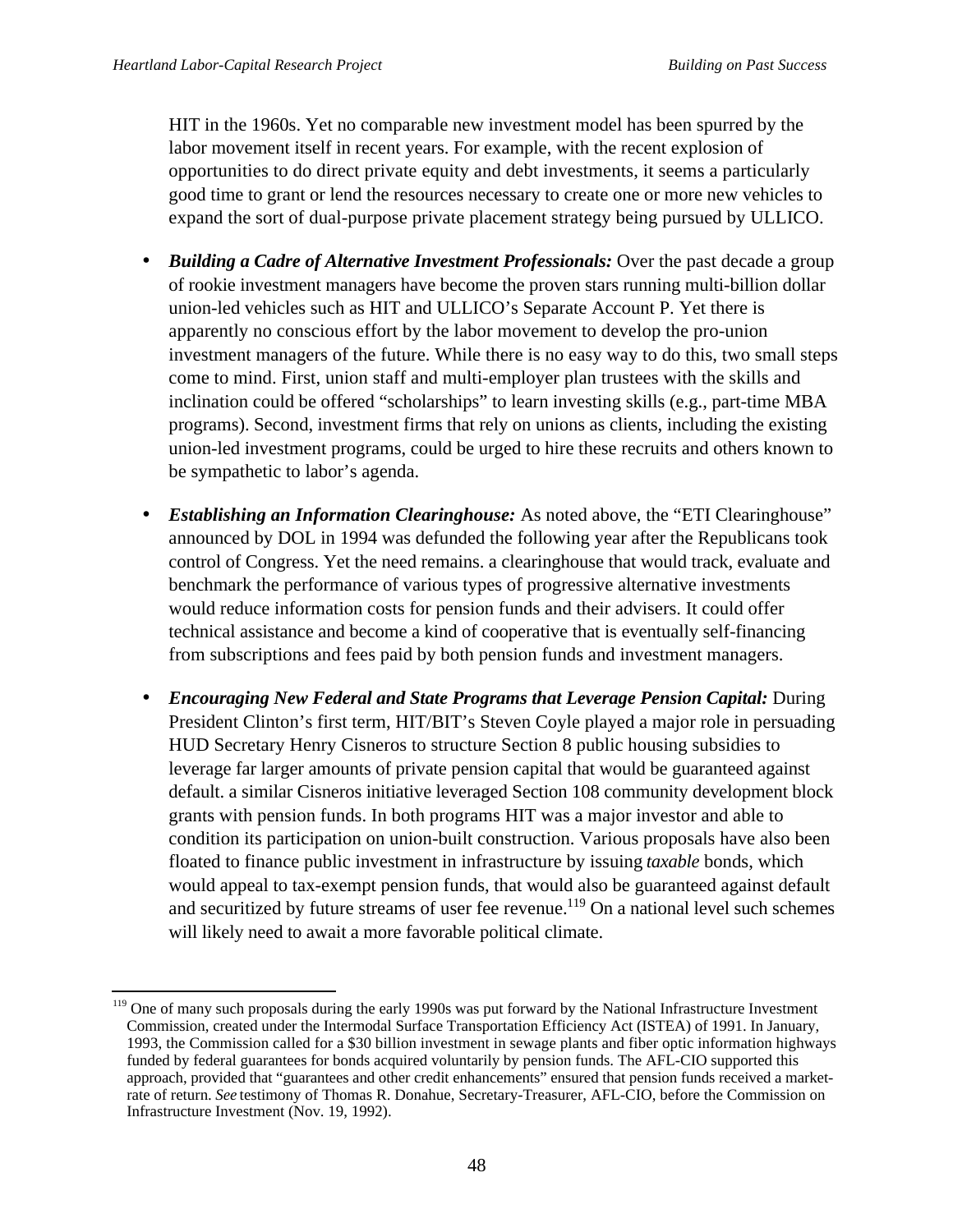- *Expand Worker Choice in Defined-Contribution Plans:* Union members increasingly control some of their own investment allocations through 401(k) and other definedcontribution accounts. Unions and workers themselves could push to have the typically plain-vanilla mutual fund choices expanded to include one or two more sociallyresponsible options, such as the Builders Fixed-Income Fund or the MFS Union Standard Equity Fund, which are both profiled above. Since defined-contribution plans represent a growing majority of new private pension savings, it is important to find ways to give individual workers a choice to participate in funds that achieve targeted economic or social benefits.
- *Expand Worker Voice in Single-Employer DB Plans:* Finally, unions face the challenge of addressing a goal dating back to the newly merged AFL-CIO's original ten-point pension benefit bargaining guide of 1956, which is joint trusteeship (or at least some participation) in the management of single-employer pension plans.<sup>120</sup> It remains unclear whether in recent years any union in a strong bargaining position has seriously tested management determination to avoid even a single union trustee on the company plan for rank-and-file workers. Given the evolution of ERISA and the track record of jointlytrusteed multi-employer plans, it seems at least possible that at some firms unions would not need to give too much to win some voice. Legislatively, the issue could be revisited, at least incrementally. In 1990 Rep. Peter Visclosky (D-IN) introduced legislation that would have required an equal number of elected worker trustees on all private singleemployer plan boards. While the legislation failed, it did receive the vote of most House Democrats, suggesting it could be revisited in some form when the political tides shift.

# **V. Conclusion**

l

Private pension assets allocated to union-friendly alternative investing programs have more than tripled since 1994. The number of competing alternative investing vehicles are increasing at a rapid pace and now provide an option in every asset allocation category. The largest and most well-established examples of alternative investments targeted to create extra benefits for plan participants are the leading union-built construction financing funds.

A recent, but potentially more powerful trend, involves *direct* private equity investing in smaller, typically non-public companies. Large corporate and public pension funds have long realized the *financial* potential of private equity and now allocate an average of almost 5% of total assets to private placements. In contrast, few union-sponsored pension funds make private

<sup>120</sup> *See* Ghilarducci, *Labor's Capital*, *supra* note 4, at 40-41.